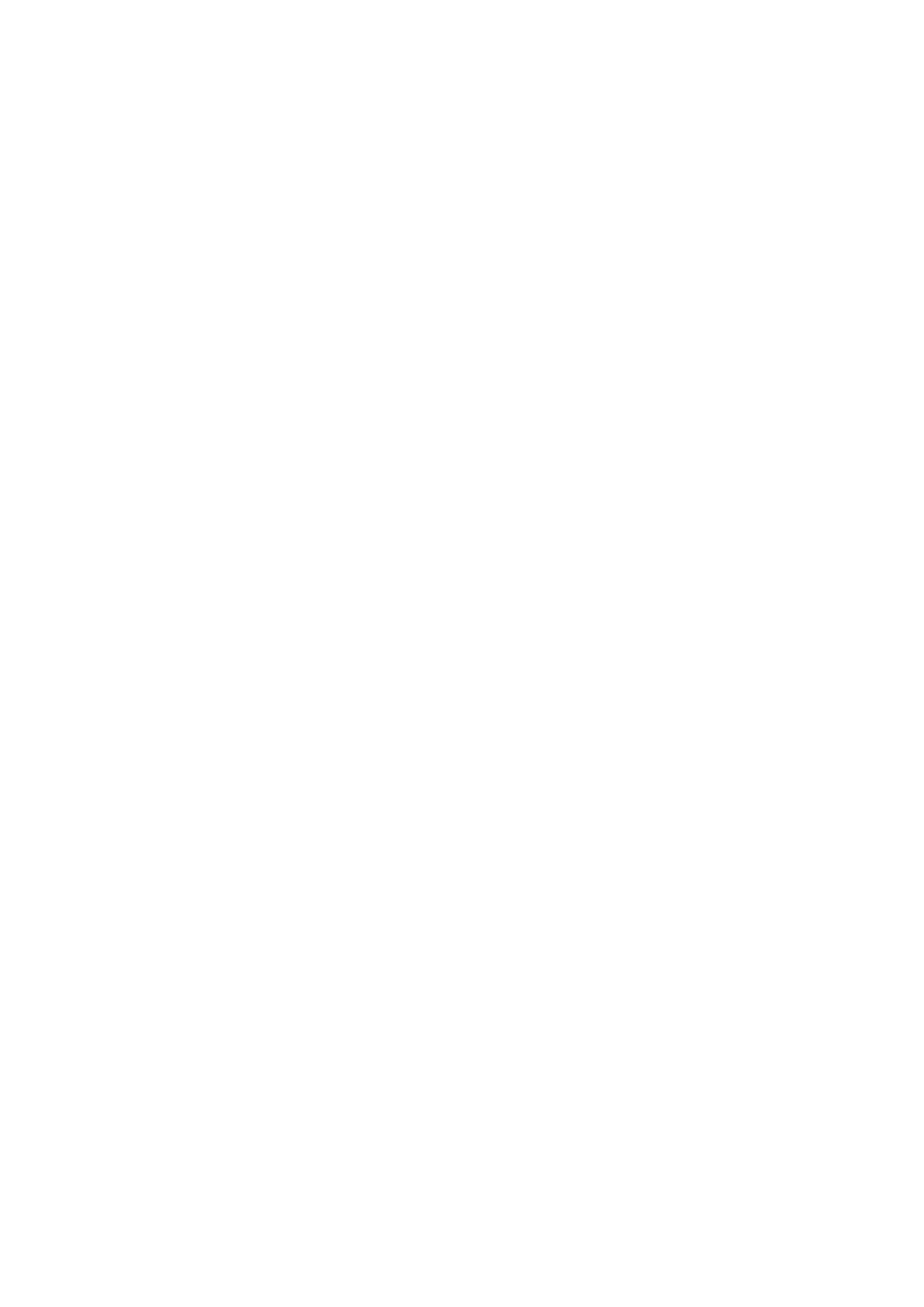**EUROPEAN UNIVERSITY INSTITUTE, FLORENCE ROBERT SCHUMAN CENTRE FOR ADVANCED STUDIES**

(In)Tolerance and Accommodation of Difference in Danish Public and Private Schools

> Tore Vincents Olsen Sofie Marie Ahlgren

Department of Political Science and Government Aarhus University

**WP3: National Case Studies of Challenges to Tolerance in School Life**

**D3.1 Final Country Reports on Concepts and Practices of Tolerance Addressing Cultural Diversity in Schools**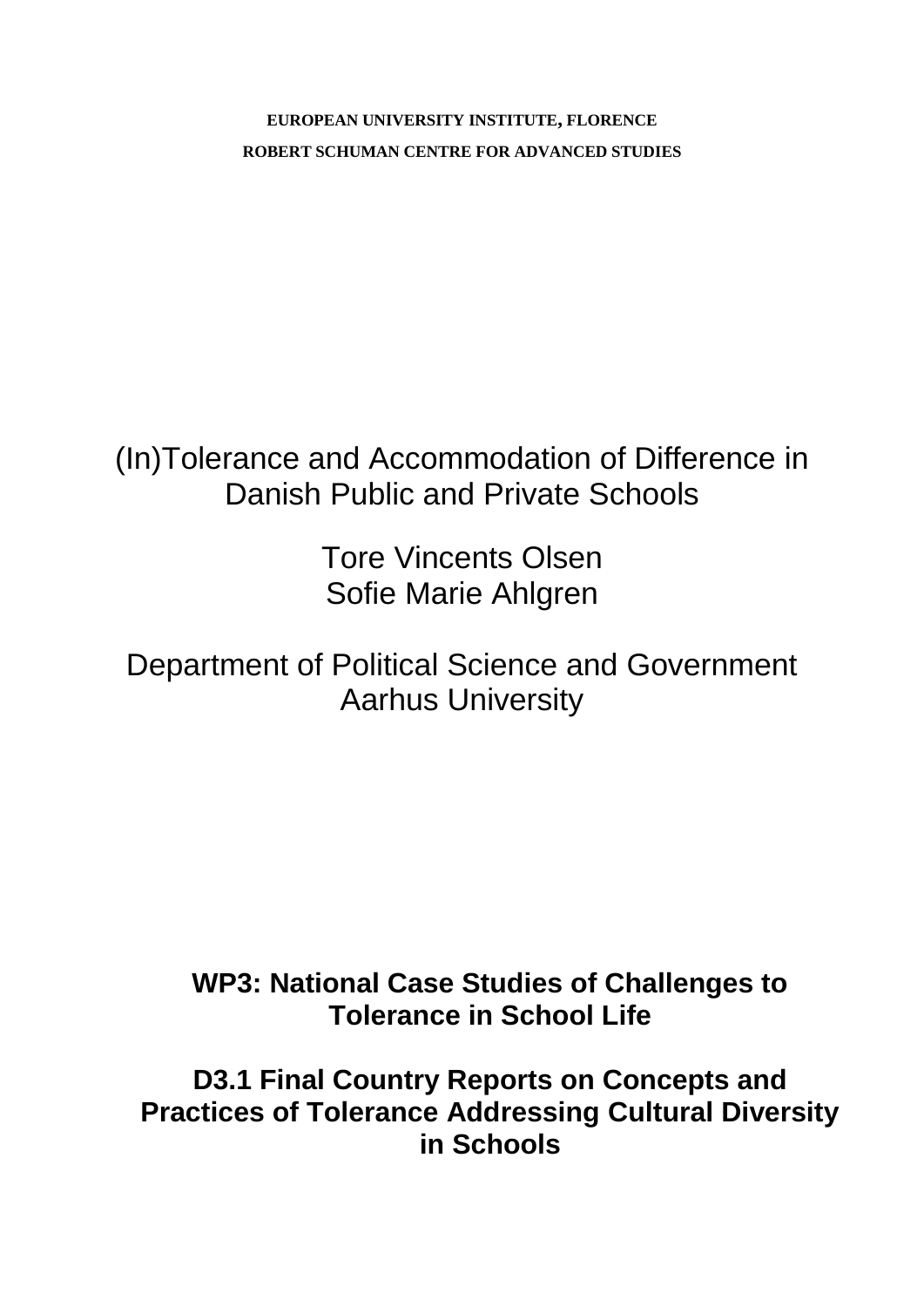© 2011 Tore Vincents Olsen & Sofie Marie Ahlgren

This text may be downloaded only for personal research purposes. Additional reproduction for other purposes, whether in hard copies or electronically, requires the consent of the author(s), editor(s). If cited or quoted, reference should be made to the full name of the author(s), editor(s), the title, the research project, the year and the publisher.

> Published by the European University Institute Robert Schuman Centre for Advanced Studies Via dei Roccettini 9 50014 San Domenico di Fiesole - Italy

**ACCEPT PLURALISM Research Project, Tolerance, Pluralism and Social Cohesion: Responding to the Challenges of the 21st Century in Europe**  European Commission, DG Research Seventh Framework Programme Social Sciences and Humanities grant agreement no. 243837

> [www.accept-pluralism.eu](http://www.accept-pluralism.eu/) [www.eui.eu/RSCAS/](http://www.eui.eu/RSCAS/)

Available from the EUI institutional repository CADMUS cadmus.eui.eu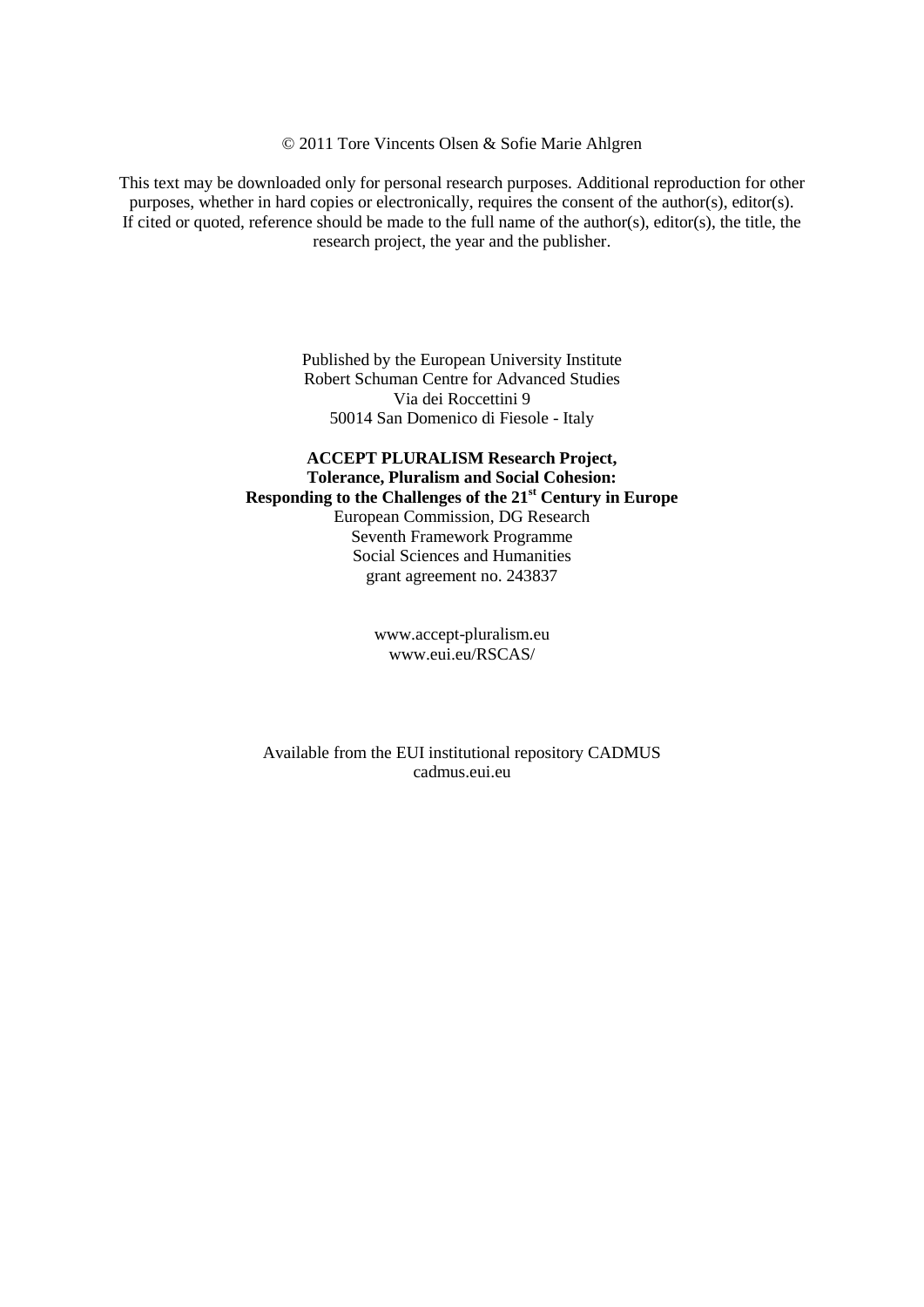#### **Tolerance, Pluralism and Social Cohesion: Responding to the Challenges of the 21st Century in Europe (ACCEPT PLURALISM)**

**ACCEPT PLURALISM** is a Research Project, funded by the European Commission under the Seventh Framework Program. The project investigates whether European societies have become more or less tolerant during the past 20 years. In particular, the project aims to clarify: (a) how is tolerance defined conceptually, (b) how it is codified in norms, institutional arrangements, public policies and social practices, (c) how tolerance can be measured (whose tolerance, who is tolerated, and what if degrees of tolerance vary with reference to different minority groups). The ACCEPT PLURALISM consortium conducts original empirical research on key issues in school life and in politics that thematise different understandings and practices of tolerance. Bringing together empirical and theoretical findings, ACCEPT PLURALISM generates a State of the Art Report on Tolerance and Cultural Diversity in Europe, a Handbook on Ideas of Tolerance and Cultural Diversity in Europe, a Tolerance Indicators' Toolkit where qualitative and quantitative indicators may be used to score each country's performance on tolerating cultural diversity, and several academic publications (books, journal articles) on Tolerance, Pluralism and Cultural Diversity in Europe. The ACCEPT PLULARISM consortium is formed by 18 partner institutions covering 15 EU countries. The project is hosted by the Robert Schuman Centre for Advanced Studies and co-ordinated by Prof. Anna Triandafyllidou.

The EUI, the RSCAS and the European Commission are not responsible for the opinion expressed by the author(s).

**The Department of Political Science and Government, Aarhus University**, **Denmark** was founded in 1959 and it is the oldest of its kind in Denmark. It delivers research and education of the highest standards within all of the primary fields of political science: comparative politics, international relations, public administration, public policy, sociology, political research methods as well as political theory.

**Tore Vincents Olsen** is associate professor in the Department of Political Science and Goverment at Aarhus University

**Sofie Marie Ahlgren** is research assistant at The Department of Political Science and Government, Aarhus University.

#### **Contact details:**

Assoc. Prof. Tore Vincents Olsen, Department of Political Science and Government, Aarhus University, Bartholins Allé 7, DK-8000 Aarhus C, Denmark Email: [tvo@ps.au.dk](mailto:tvo@ps.au.dk) | Phone +45 8942 1337 | Web: http://person.au.dk/en/tvo@ps.au.dk

For more information on the Socio Economic Sciences and Humanities Programme in FP7 see: [http://ec.europa.eu/research/social-sciences/index\\_en.htm](http://ec.europa.eu/research/social-sciences/index_en.htm) [http://cordis.europa.eu/fp7/cooperation/socio-economic\\_en.html](http://cordis.europa.eu/fp7/cooperation/socio-economic_en.html)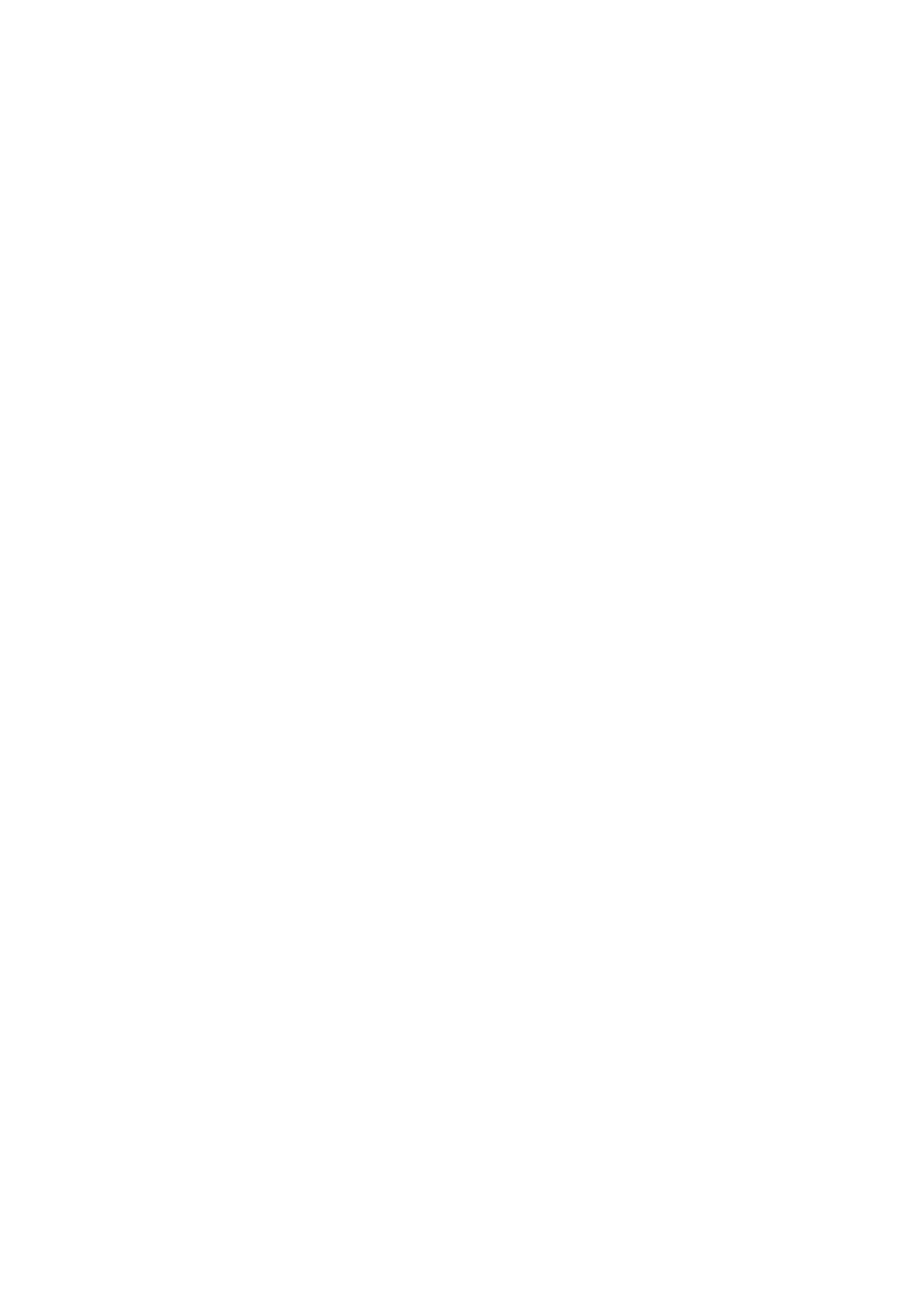# **Table of Contents**

| Case 1: The Accommodation of Ethno-Religious Diversity within the Public School 15 |  |
|------------------------------------------------------------------------------------|--|
|                                                                                    |  |
|                                                                                    |  |
|                                                                                    |  |
|                                                                                    |  |
|                                                                                    |  |
|                                                                                    |  |
|                                                                                    |  |
|                                                                                    |  |
|                                                                                    |  |
|                                                                                    |  |
|                                                                                    |  |
|                                                                                    |  |
|                                                                                    |  |
|                                                                                    |  |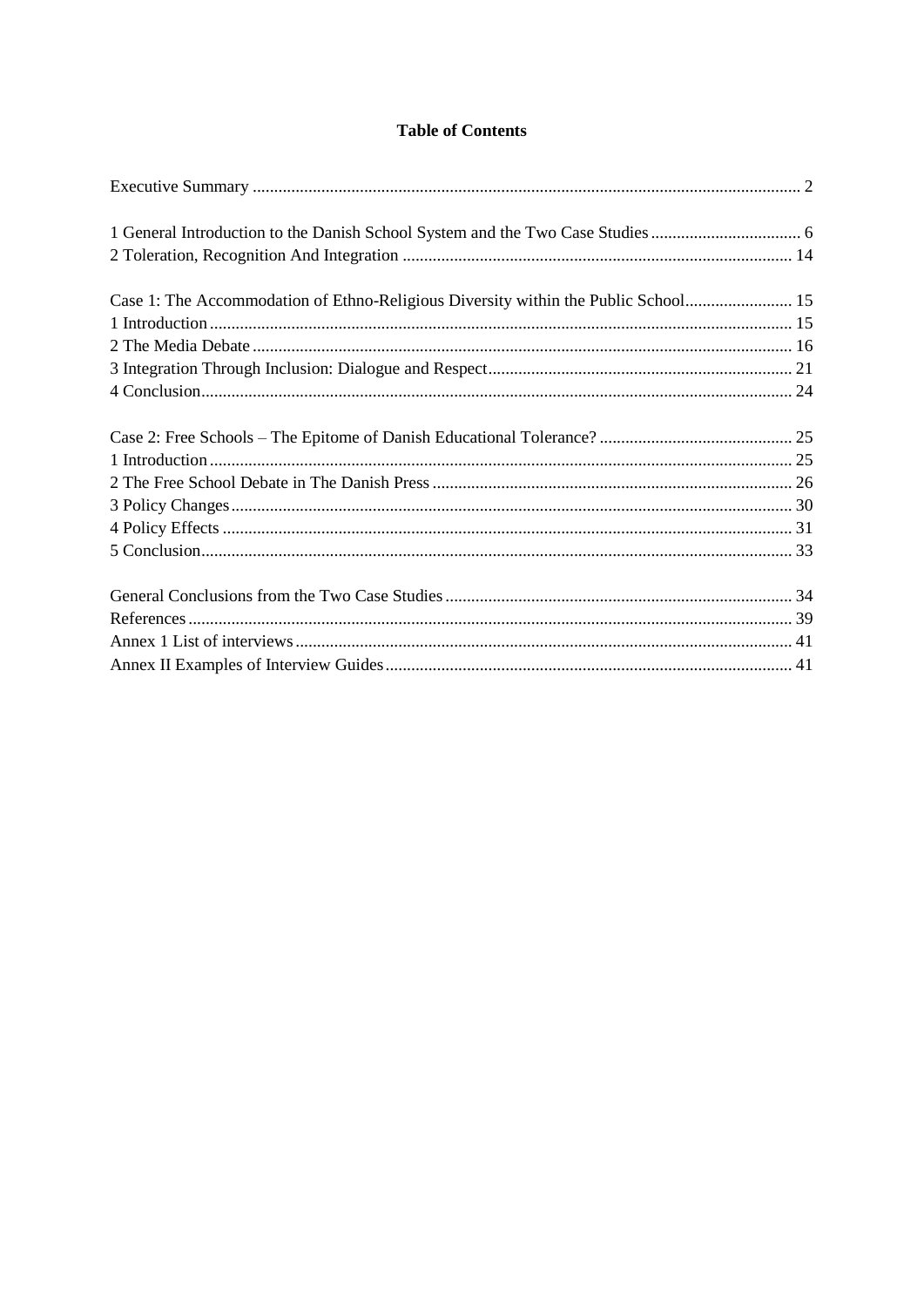#### <span id="page-7-0"></span>**Executive Summary**

In the last 15 years there has been an increased focus on integration of immigrants and the creation a national democratic identity in Denmark. The school has been one of the focus areas for this endeavour. The emphasis on creating a national democratic identity through schooling has been increased in the legislation regulating the public school as well as those private schools which currently account for 13 percent of the student population of the in the 6-15 age group. Where does this focus on integration and identity leave cultural and religious diversity? The school sector is crucial for inclusion of minorities into society. Creating space for minorities within the school system will arguably enhance both their academic achievement and their attachment to society. Moreover, while the state may make legitimate demands on children as future citizens, parents' and children's rights cannot be completely taken out of the equation. Accepting differences may lead to inclusion and integration into mainstream society, but it may also be a question of respecting the legitimate rights of minorities to be 'different'. Public schools have often chosen to accommodate cultural and religious differences at the local level. The Danish law on private schools allows cultural and religious minorities to establish their own schools with substantial state subsidy.

About 10 percent of the students have immigrant background. About 90 percent of these are of nonwestern origin. The biggest five groups have their origin in Turkey, Iraq, Lebanon, Somalia and Pakistan. The municipalities with high percentages of immigrant children are with a few exceptions located in the Greater Copenhagen Area (i.e. in and around the capital). 3 percent of public schools and 6 percent of private schools have more than 50 percent children with immigrant background while 75 percent of public schools and 82 percent of private schools have less than 10 percent.

The Danish educational system allows private schools as well as home schooling. The state subsidizes private schools through a voucher system. The public school is run on a relatively decentralized basis. The Ministry of Education defines the individual subjects and sets national targets but leaves the precise curricula to the individual schools and teachers. The organisation of the public schools including hiring of teachers is the responsibility of the local municipalities. Recent years have arguably seen an attempt to centralize the school sector. Canons of literature, history and democracy have been introduced along with more demanding educational targets and national tests. Private schools with the ever increasing share of students have also been put under stricter regulation, both with regard to their academic standards and their obligation to provide students with civic education.

Disappointing academic achievements for the student population generally and for immigrant students in particular as documented in OECD's PISA surveys have been one of the main driving forces in Danish educational policies in recent years. Students with immigrant background are on average two years behind native Danish students and they pursue further education to a lesser degree. These facts stimulate concerns that they may become dependent on the welfare state in the future. A central concern about students with immigrant background has been the segregation of schools into 'white' and 'black' schools. White and black schools are a result of segregation in the housing sector and of 'white flight' from certain public schools facilitated by the existence of private schools as well an ability to choose a public school outside one's own school district. The segregation is considered to lower the academic achievements of the weaker students at the 'black schools', who potentially could be elevated by going to school with a more evenly distributed mix of students. Other efforts have gone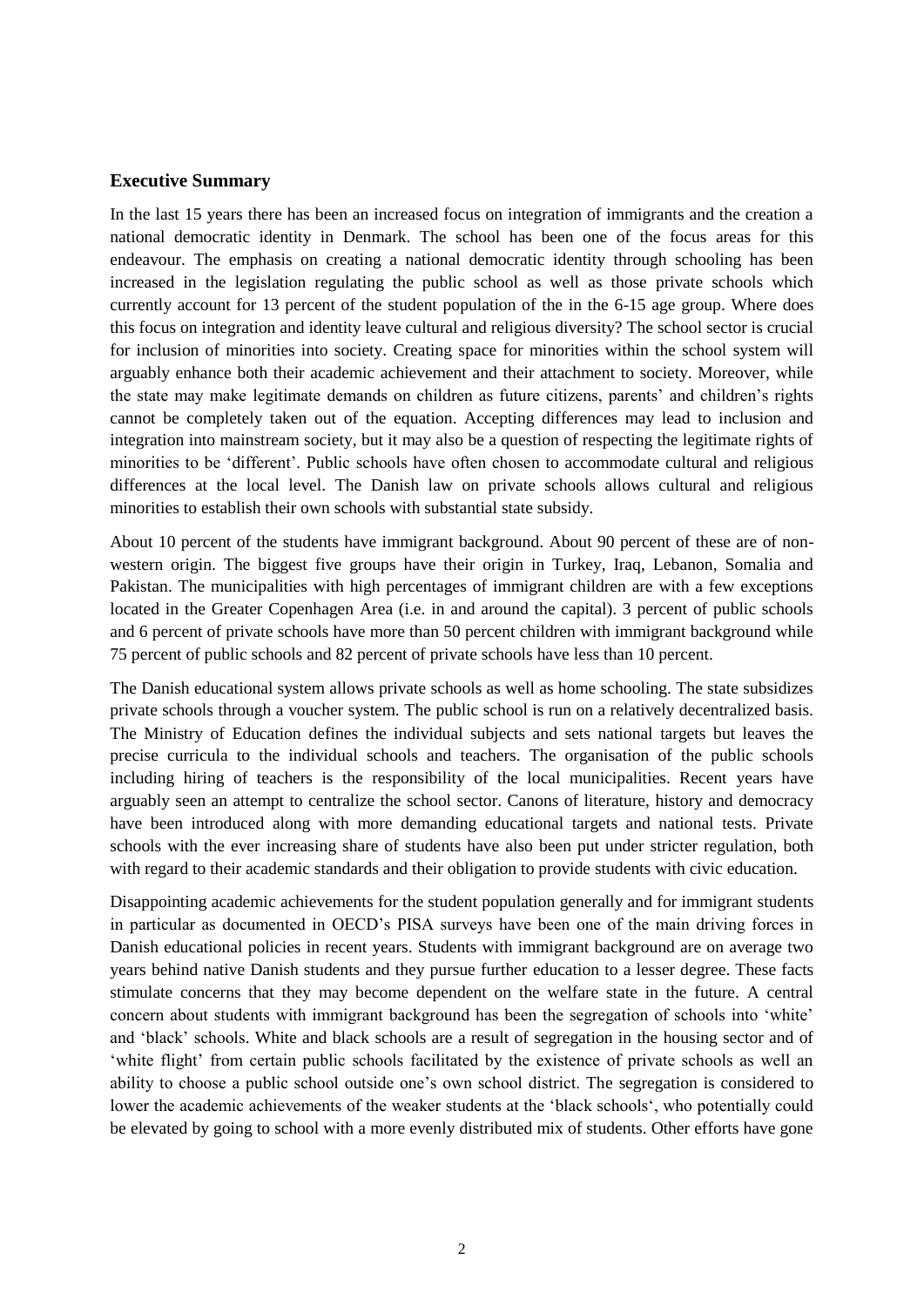into teaching Danish as a second language. And finally, there has been an increased focus on creating a common democratic identity through civic education in the school system.

## **The focus of this study**

The report focuses on how the Danish school system addresses challenges that arise from the presence of religious and cultural minorities with predominantly immigrant background. It looks at the extent to which differences are rejected, tolerated and recognised/respected in Danish public schools and the extent to which the structure of the Danish school system with its generous support to private schools allows for cultural and religious differences to persist. The report hence contains two case studies. The first investigates how cultural and religious difference in public schools is discussed in the national political discourse and among school professionals and practitioners. The study takes its starting point in a political event in 2010 where a public school was heavily criticised for only inviting women to certain meetings on bullying because it was seen as an illegitimate accommodation of 'medieval' cultural norms among immigrant parents. The second case regards the structure of the Danish school system, its institutional toleration of diversity. At the centre is the debate about whether it is legitimate that the Danish rules facilitating the creation of private schools with a large state subsidy are used to establish Muslim or Islamic private schools whose democratic credentials are uncertain. The debate resulted in legislative changes mandating civic education at private schools, regardless of their cultural and religious basis. To some these changes represent reduced (institutional) toleration on the side of the state and the political majority which is likely to reduce diversity in the Danish school sector. The report looks at the debate, the legislative changes and the perception of the new legislative requirements' effects on schools.

## **Data and methods**

The report is based on desk research as well as interviews with people working with or in the Danish school sector. The desk research is based on media coverage, official policy statements, legal changes and preparatory document, official reports and data as well as handbooks and recommendations issued by ministries and other stakeholders in the school sector. 16 semi-structured interviews were conducted with people who have an informed view on the public and private schools, including three national party spokespersons (MPs) on educational policy, two members of the city council in Copenhagen (including the Mayor for Education), two civil servants working in the Ministry of Education; two civil servants working with education and integration in the municipality of Copenhagen; the two chairmen of the associations of public school teachers and of public school directors, one representative of a local Copenhagen parents' association; one public school board chairman; a vice headmaster of a private school and two representatives for the private schools in Denmark. As in most cases, the number and selection of interviewees is not entirely ideal.

The first case study is organised around a political event where the Holberg School in Copenhagen had invited only mothers to a meeting to discuss anti-bullying policies at the school because the school thought that a gender mixed meeting would deter immigrant women from attending. The event elucidates various views on what should and should not be tolerated in terms of accommodating cultural and religious minorities in the life of a public school. The second case study regards the developments and discussion over the last 10 years about the regulation of private schools in general and about Muslim or Islamic schools in particular.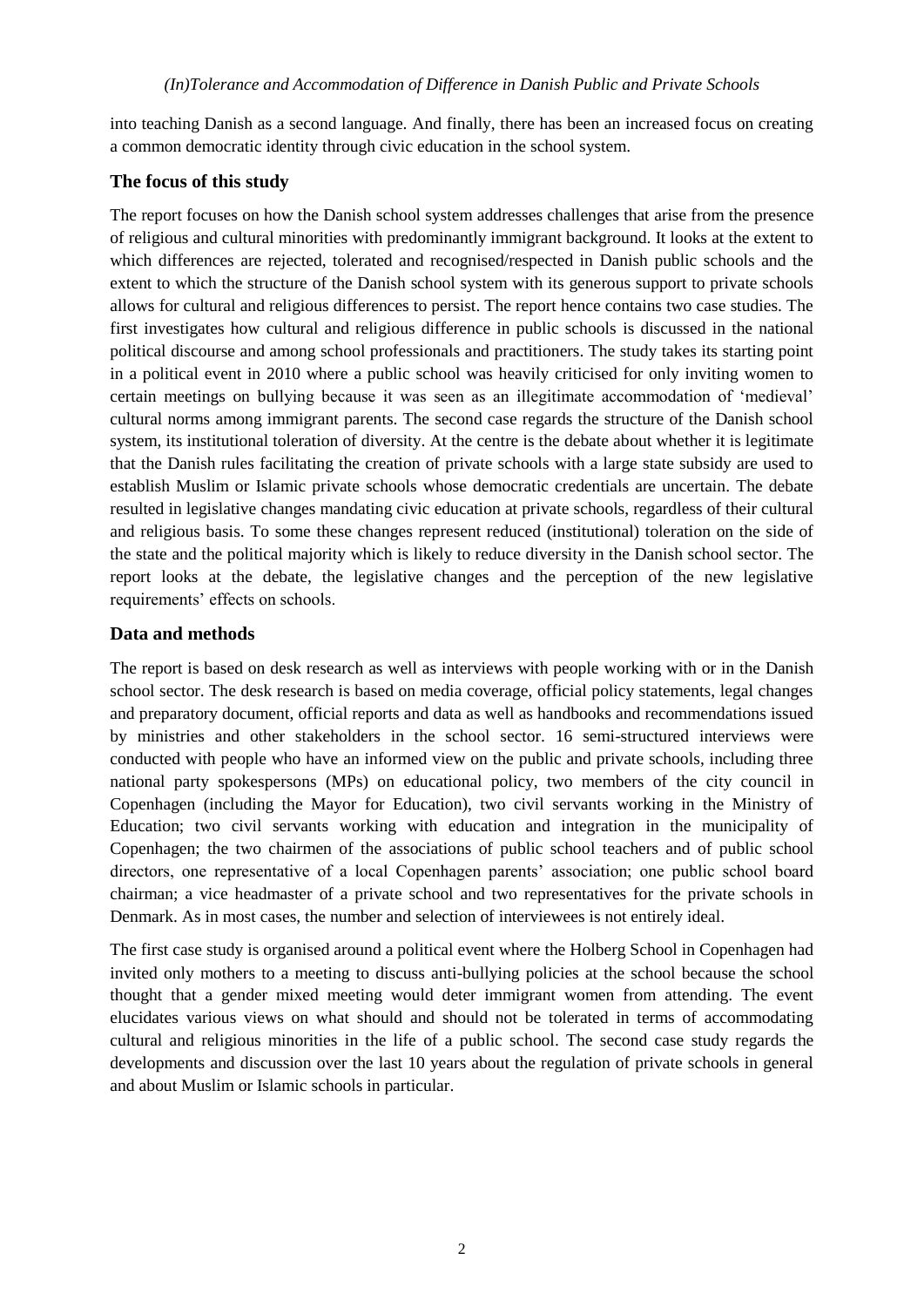#### **Main findings**

#### *Accommodation of Ethno-Religious Diversity in the Public School*

In the study of the public school case (the Holberg School), we find that *integration* is the underlying premise for the debate and practice concerning the accommodation of cultural and religious differences in Danish public schools. Danish national politics and public discourse is dominated by a conception of *integration through values*, according to which the public schools should transmit key national and liberal democratic values to students and their parents in a uniform and uncompromising manner. This leaves little space for the recognition or even toleration of difference. The counter discourse of *integration through inclusion* is also in part based on the goal of integration. Pragmatic arguments for toleration and accommodation are however also closely related to securing the well being and education of the individual student. They are followed by more principled arguments pertaining to the concept of *appreciative dialogue* about respecting minority parents as equal and competent speaking partners who are entitled to make their own choices about values and child rearing. The driving idea about integration through inclusion is that integration follows from the kind of accommodation that creates contact and interaction between different groups in society, *in casu* in connection with the school sector. The underlying concept of acceptance does not go beyond a respect conception of toleration as it does not rest on the idea of positive recognition, although it is paired with a principled openness and curiosity towards that to which one objects or rejects. The concept of toleration contained in *appreciative dialogue* – the more principled part of *integration through inclusion* – is some distance from the traditional Danish notion of *liberality* (or 'free mindedness' ('frisind')) which includes a blunt and confrontational discursive ethos according to which one 'fights for everything one holds dear' while recognizing the same right for all. This confrontational ethos may be a specifically Danish feature which does not in its mode of engagement with speaking partners support and enhance their status as (and self-perception of being) equal and competent interlocutors.

It seems clear from the material issued by inter alia from inter alia the ministries and from the interviews with people working with or in the public school professional community that the partly pragmatic and partly principled approach underlying the overall discourse of *integration through inclusion* is deemed to be successful, whilst the stubborn insistence on a uniform transmission of values, including the inherent 'them and us' distinctions, is at best irrelevant and at worst harmful to school level efforts to create facilitating conditions for immigrant minority students in the schools.

# *Danish Free Schools – Epitomizing Danish Educational Tolerance?*

The study of the debate regarding (private) free primary schools concerns the structure of the educational system and whether it is necessary to define the parameters of *private school autonomy* more precisely in order to defend key *national liberal democratic values*, *further integration* and ensure *the rights of children* to education that makes them competent individuals and citizens. The proponents of a more precise definition of free school autonomy – which arguably leads to its reduction – have used arguments from the *national tradition* as well as arguments which can be described as *liberal intolerance*. They have wanted to *reduce the space of toleration* by defining its limits more precisely. The recent legislative changes seem to mandate that students are equipped with *democratic ethos* and not just *knowledge* sufficient to live in a society with freedom and democracy, although state monitoring usually is more concerned with the knowledge that schools provide than with their ethos. The discourse of *integration through values* may also be said to be underpinning these efforts.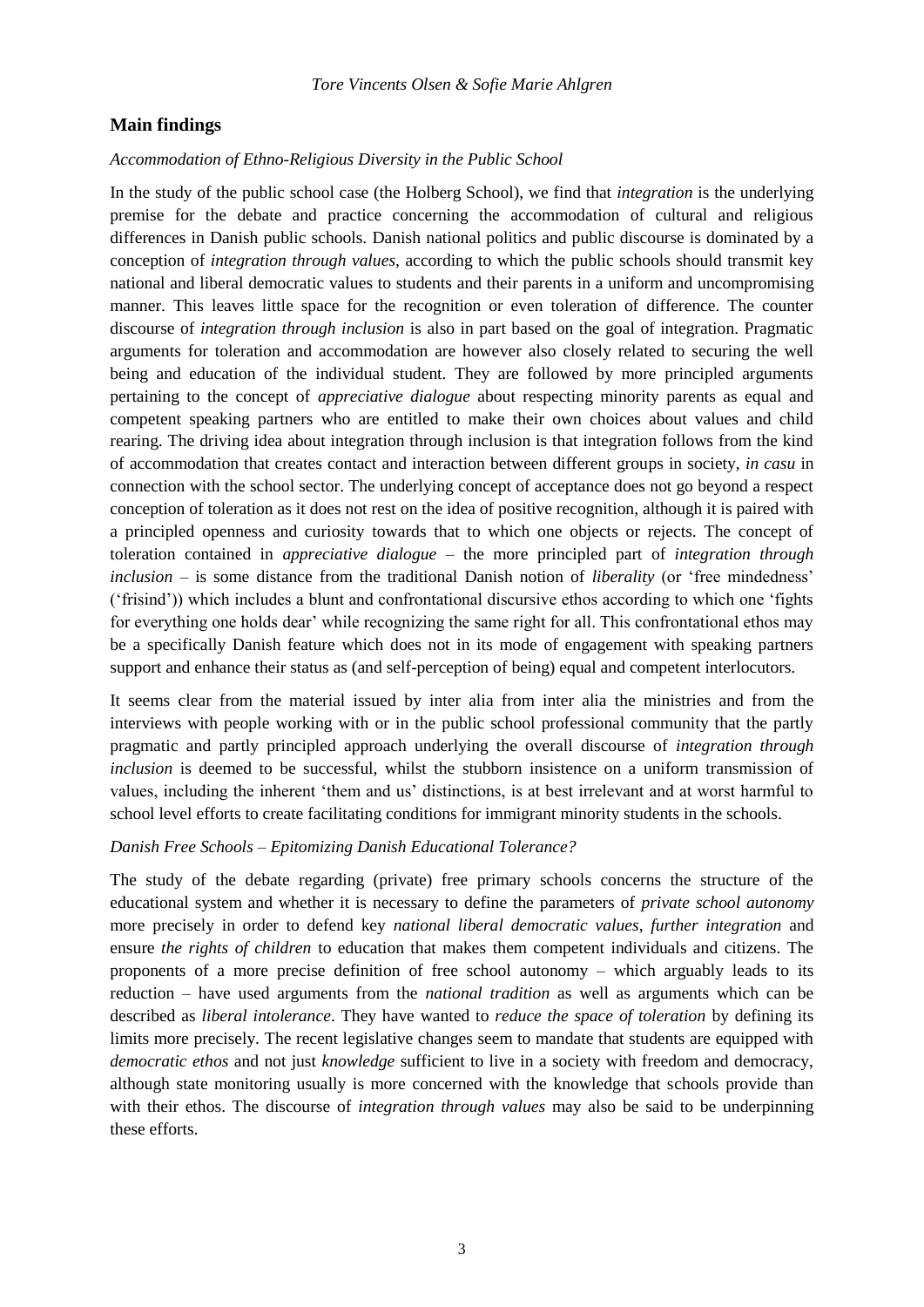Opponents of the reduction of the space of toleration through the more precise delimitation of free school autonomy have argued that this goes against the *Danish tradition of liberality* and have furthermore based their criticism on liberal arguments about the *rights of minorities* to make their own choices as well as the need to trust that they as *moral and political equals* will make responsible choices for themselves and their children. Again, the emphasis is more on *toleration* and *respect* than on clear *positive recognition* of particular minority identities and values.

In terms of implementation it is likely that the increased state monitoring and the risk of being closed down have increased the schools' attention to academic standards and to civic education. However, people located at the receiving end of these policies generally feel that they are *not trusted* and their *rights are not secure*. The system may pressure free schools to become more similar to the public school in order to reduce the risks and costs of pursuing a diverse vision of their school and its religious and ideological basis. Moreover, the felt lack of trust may in the end have *counter-productive effects* in relation to the *feeling of belonging* to Danish society and democracy.

# **Concluding remarks**

There are two types of intolerance in Denmark: nationalist and liberal intolerance. Nationalist intolerance is based on the view that certain cultural and religious practices are unacceptable because they may undermine core national values and eventually the identity of Danish society. Liberal intolerance is also seen in the public school case and in the case of Islamic free schools. The first modality of liberal intolerance is expressed in the concern that central liberal norms are undermined (in casu gender equality, democracy and fundamental rights). The second modality is perhaps most easily traced in the free school case and regards the divisive and segregative effects of too many religious (Islamic) free schools. Too much diversity endangers the sociological basis for maintaining a liberal democratic society. The third modality regards the creation of 'liberal people' and/or 'active citizens.' Again this modality is most obvious in the free school case where Islamic free schools are criticised for not preparing students to become competent individuals and citizens in a modern society 'with freedom and democracy'. In the Danish case it can be difficult to disentangle nationalist and liberal intolerance since nationalists often endorse very liberal values which they claim are special Danish values (or a special Danish interpretation of these values) rooted in a (Christian) national cultural tradition.

Conceptions of tolerance are in the Danish case based on both pragmatic and principled reasons. The pragmatic defence of tolerance is in the public school case found, first, in the defence of school autonomy by key government ministers. It is seen as suboptimal and epistemologically challenging to make rules on the accommodation (or not) of cultural and religious differences which should apply uniformly to all schools in Denmark. Secondly, tolerance is defended pragmatically at the school level with reference to the goal at hand: accommodations have to be made in order to ensure the well-being and education of the children. In the free school case, the pragmatic argument for tolerance is less prevalent and atypical in a country which is very concerned about integration: free schools allow the peaceful co-existence of two religions / cultures which are fundamentally incompatible.

In the public school case the argument for toleration on pragmatic grounds in the *integration through inclusion* strategy shades into arguments which mirror more principled liberal arguments for toleration, namely that immigrant parents must be regarded as moral and political equals who are entitled to make their own (even wrong) choices and that their views (as parents) have to be taken seriously as those of equals. In the free school case we find the same kind of argument with regard to the schools' and the parents' use of their freedom of choice. At times, this argument is based on the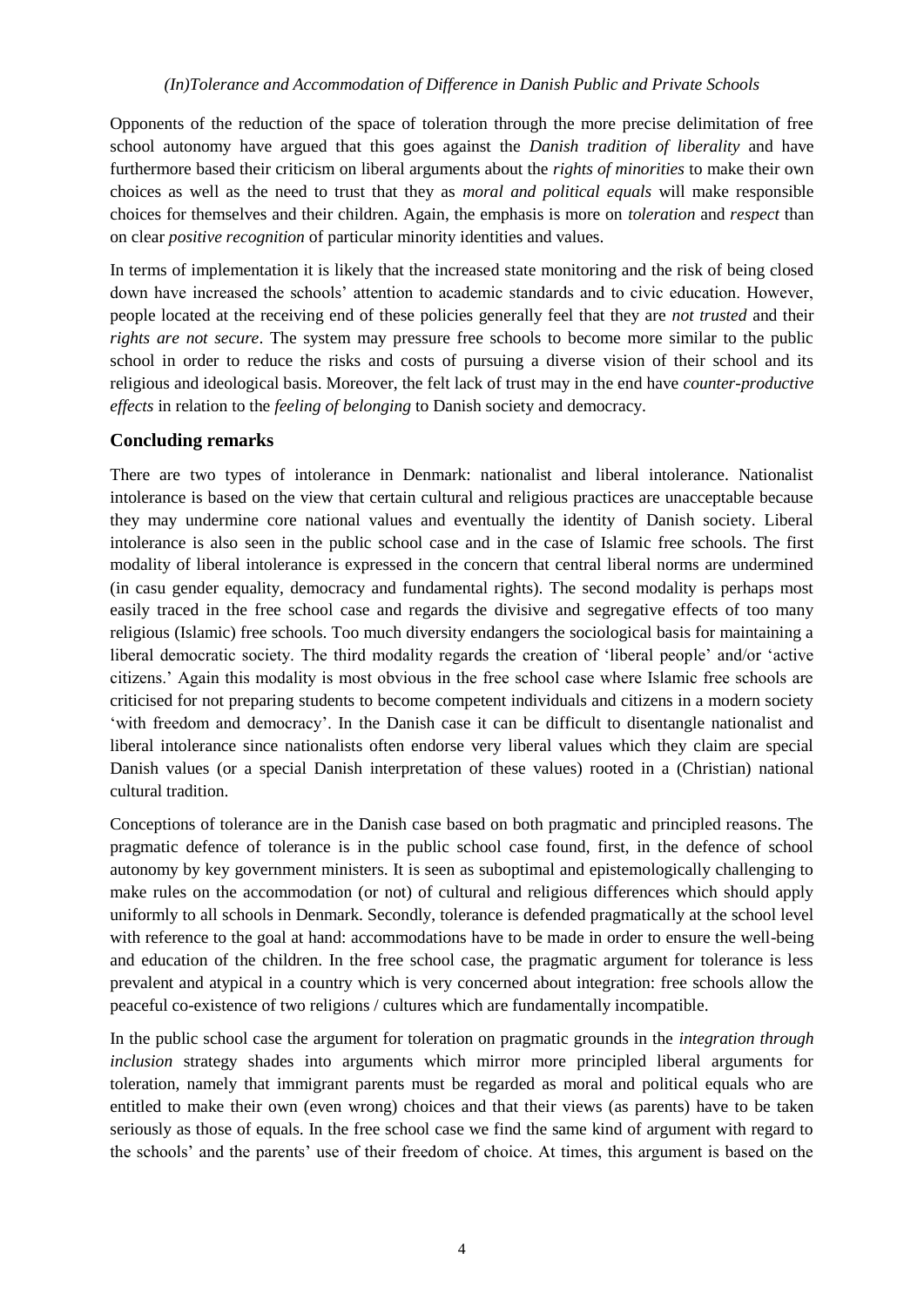Danish free school tradition rather than general liberal principles. This is the part of the 'free mindedness' or liberality tradition that underscores the guaranteed equal civil rights (legal tolerance). Underlying these arguments are 'respect conceptions' of tolerance.

In the two cases, there are very few instances of something which goes 'beyond tolerance' in the shape of claims about positive recognition. In the public school case, the theoretical framework underlying the idea of *appreciative dialogue* stops short of demanding positive recognition of the identities and values of immigrant parents. The recognition / respect of the parents are of them as *people* who hold values, not of the values. The central idea in the appreciative dialogue comes close to and perhaps even goes beyond the notion of civility, since it demands a principled curiosity towards that to which one objects or towards that which one rejects. This arguably implies expanding the range of what is 'normal' and part of the 'public space' of the local school community. Otherwise claims regarding any need to go 'beyond toleration' are sparse.

# **Keywords**

Tolerance, respect, accommodation, integration, intolerance, school autonomy, educational policy, private schools, segregation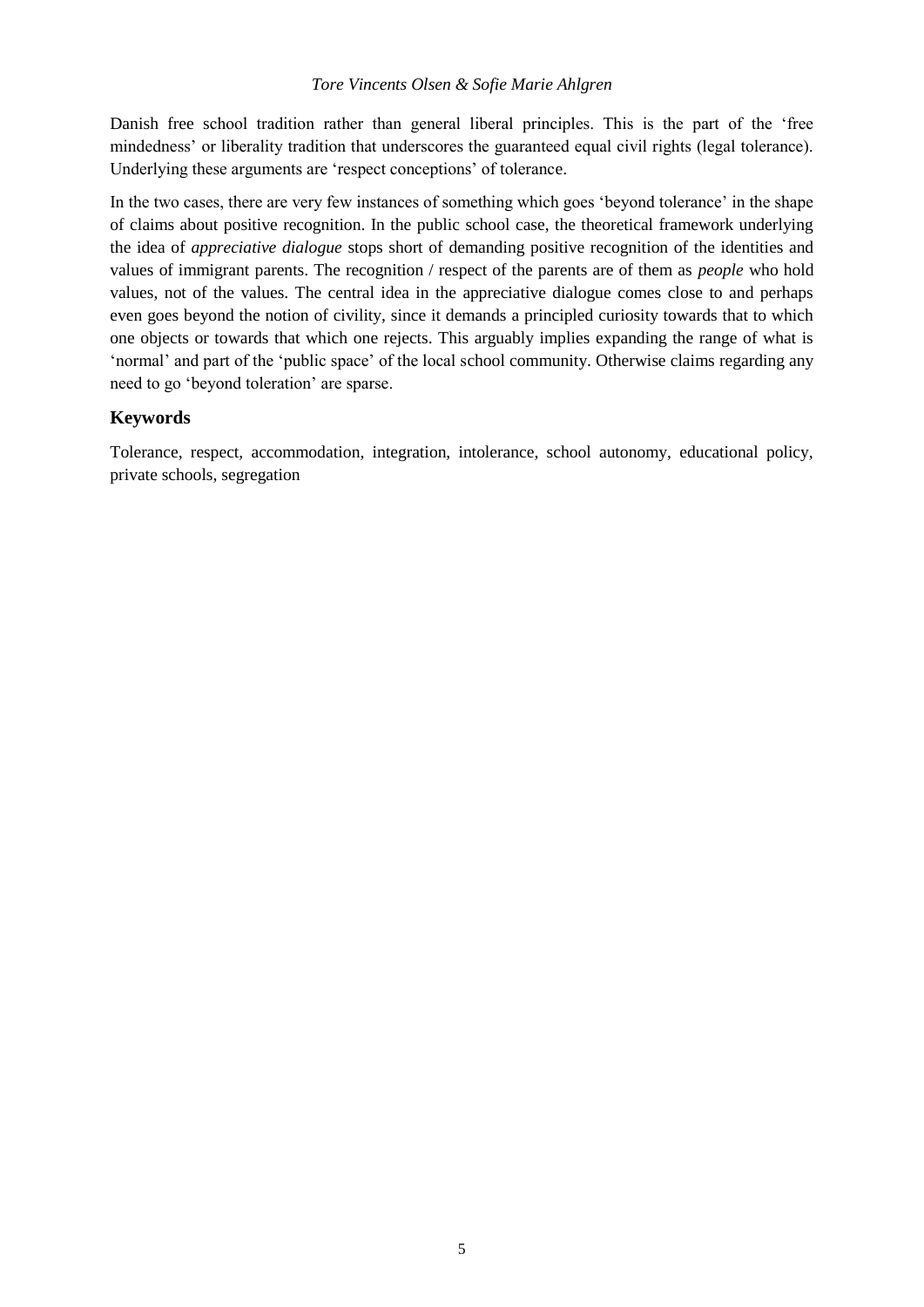# <span id="page-12-0"></span>**1 General Introduction to the Danish School System and the Two Case Studies**

Denmark has 10 years of mandatory education from age 6 to 15. Denmark offers free education in public schools and parents can choose to send their children to state subsidized private schools, socalled free primary schools. The state subsidy makes them affordable to most parents. Home schooling is also allowed, but very rare.

## *Private Schools: Free Primary Schools*

Private schooling is based on a constitutional clause from 1849 which reflected discontent with state schools (Balle 2006). First, starting from 1787 the bourgeois class had established private schools to educate their children to enter into the (modern) trades of the estate, including international commerce, and to bestow them with bourgeois virtues (Balle 2006: 4). Secondly, the school movement led by N.F.S. Grundtvig and K. Kold saw the state school as repressive and reactionary ('the school of death', Grundtvig). It pleaded for 'the school of life' which should raise the children of especially independent peasants/farmers to a life in freedom, (national) enlightenment and self-determination (individually and collectively) by teaching history, languages, poetry, singing and storytelling. The schools were established in the first half of the  $19<sup>th</sup>$  century and defied the formal strictures of tests and exams (Balle 2006: 5).

The constitutional protection of home and private schooling can be construed as democratic minority protection. In terms of educational policy it places a strong emphasis on the rights of parents (and not the state) to have their children educated according to their preferred ideological outlook (Balle 2006: 6). The freedom of free primary schools peaked in 1979 when the state subsidy was at about 85 percent and the schools' only formal obligation was to fulfil the general aims of education as stipulated in the law on the public primary school. This allowed minorities to make use of their minority rights, determining the content and form of education for their children. The schools hence incarnated Danish liberality or tolerance.

However, in the last 13 years more conditions for the reception of state funds have been placed on free primary schools and they are increasingly seen as a part of a common educational system. This reflects the increased number of students attending these schools (now 13 percent of all students) as well as concerns about their academic quality and about religious and cultural diversity. The schools are monitored more closely by the state. They have to teach in Danish and their staff and board all have to be proficient in Danish. Moreover, in 2002 and 2005 civic education became obligatory for the schools:

According to their purpose and in all of their work [the schools] shall prepare the students to live in a society like the Danish one with freedom and democracy and develop and strengthen the students' knowledge of and respect for fundamental freedoms and human rights, including equality between the sexes (Law on Free Schools, article 1.2).

Students in private schools must receive liberal civic education and not taught political, religious and cultural doctrines that are socially and politically divisive. The state (the political majority) will no longer fund schools that do not teach democratic virtues. Moreover, both government and opposition are currently considering how to induce predominantly 'white' private schools to take greater responsibility for the 'integration task' by recruiting more students with 'weak family backgrounds'.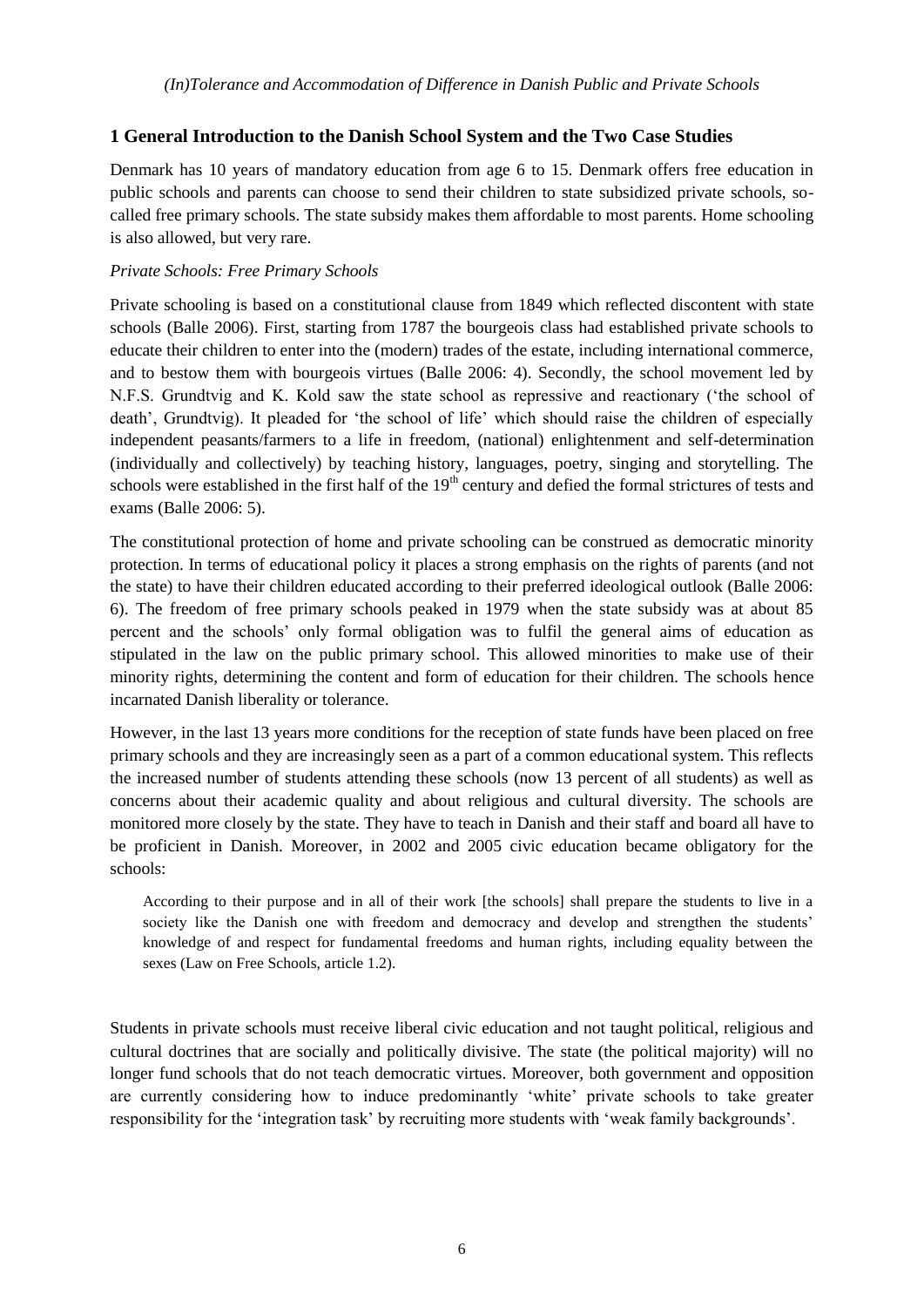#### *Public Schools: The People's School*

 $\overline{a}$ 

The public primary school, literally 'The People's School,' must familiarise the students with 'Danish culture and history' and give them an understanding of 'other countries and cultures'. It should create national awareness if not identity but not necessarily appreciation of other cultures. Moreover, the school should induce the students to 'learn more' and 'educate themselves', promote the 'wellrounded development of the individual student' and provide the framework for the students to develop 'cognition and imagination (…) confidence in their own potential and a basis for taking a stand and acting' (Law on the People's School, art. 1.1. and 1.2). The Danish public school hence rests on a rather strong (liberal) perfectionism when it comes to the development of individuality and personal autonomy. Also civic education is emphasised:

The People's school shall prepare the students to participation, mutual responsibility, rights and duties in a society with freedom and democracy. The work of the school shall therefore be characterized by intellectual freedom, equality and democracy (Law on the People's School, art. 1.3)

The general aim of the public school was revised in 2006. Arguably, the revision represented in part a change towards the development of a more opportunistic personality type who should be able to compete in a (global) labour market and increase the wealth of the nation (Pedersen 2011). In the new 'competition state' (as opposed to the welfare state) the school is once again instrumentalized for national (economic) purposes and is no more the sanctuary for the general education, *Bildung*, of the individual's character that it had been from 1958 to 2006 (Pedersen 2011). As for democracy and civic education, the emphasis has arguably shifted from a perception of the school as a site for the practice and constitution of (school) democracy to a place where students are taught how to act in a democracy which is pre-constituted or 'already given' (Pedersen 2011).

The municipalities are responsible for running the public schools in Denmark. Since 2005 parents are allowed to send their children to schools outside their school districts. Bilingual children with deficient Danish language skills can for 'pedagogical reasons' be sent to schools outside their school district. In Aarhus (Denmark's second largest city) bilingual students are forcefully redistributed via bussing. In Copenhagen city, a number of places are especially reserved in predominantly 'white' public schools for bilingual students who wish to attend a school outside their own district. In both cases, the intention is to ensure an more equal distribution of bilingual children and diminish the segregation of schools into 'black' and 'white' schools.<sup>1</sup>

There are national descriptions of the subjects taught in the public school, but no nationally set curricula. However, central control with what is being taught in schools arguably has increased over the last decade with the development of 'canons' of literature, history and democracy and with the introduction, in light of disappointing PISA results, of 'common national goals' and national tests as well as mandatory individual student evaluations and development plans for all students in all ages in all taught subjects (Nielsen et al. 2011). The responsibility for the curricula and teaching methods lies with the school director, supervised by the locally elected school board, but in practice often with the individual teacher.

<sup>1</sup> The Copenhagen Model is currently under revision, because it, perhaps unsurprisingly, is bilingual students with the least need for school relocation who use its opportunities. Copenhagen now wants to conduct 'firm supervision' of parents of students who really need relocation to a more Danish dominated school environment to aquire sufficent Danish language proficiency.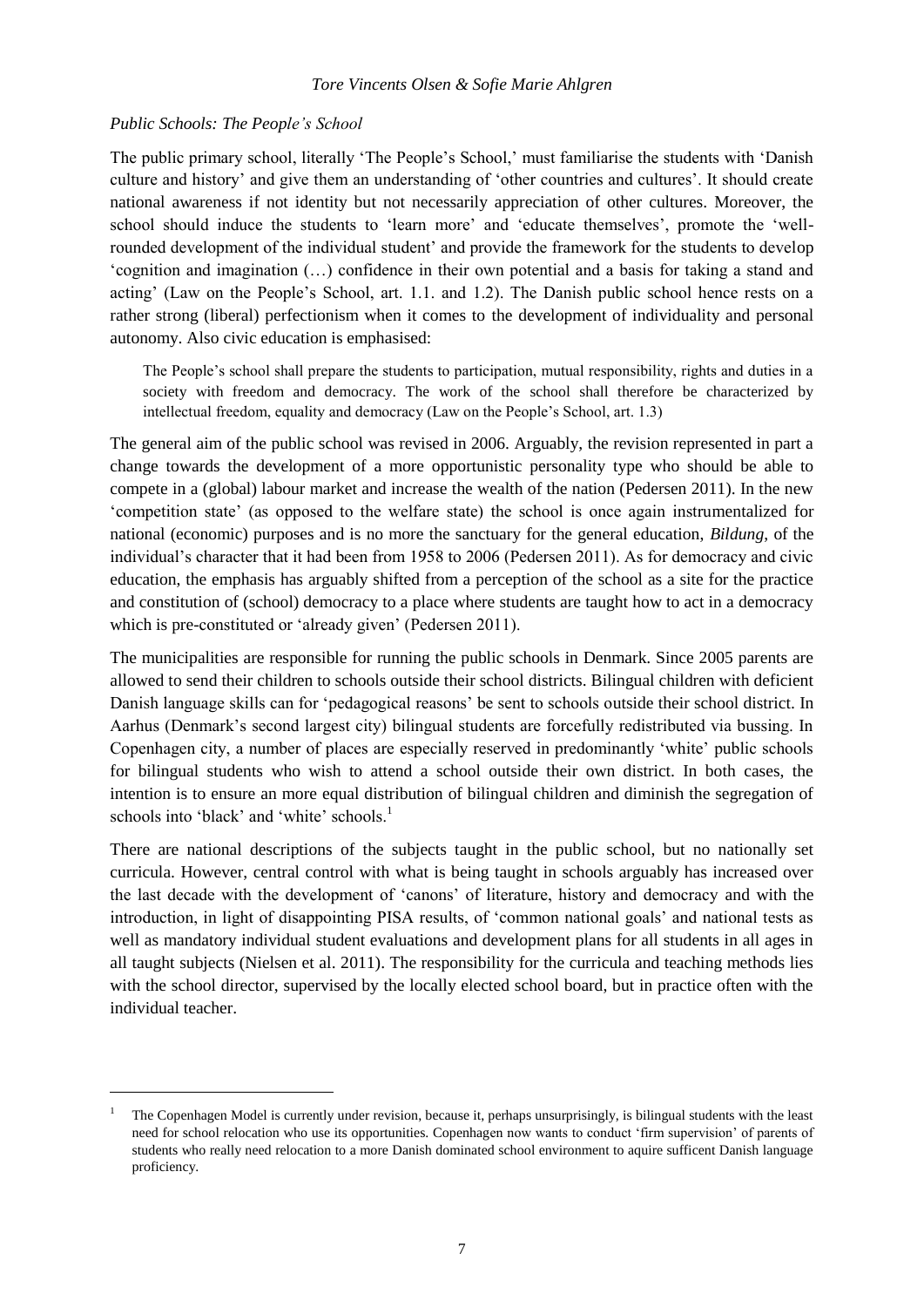Parents are (also legally) required to be 'actively involved' in the schooling of their own children (including doing homework with them) and in the daily functioning of the classes and the school. This is seen as peculiar to the Danish educational system and the Ministry of Education has issued brochures in several languages listing parents' rights and responsibilities.<sup>2</sup> The school board (one per school) is elected among the school's students (2 reps), parents (5 to 7 reps) and staff (2 reps).

Schools, directors, teachers, parents and school boards thus have considerable autonomy in deciding how the school should be run in order to fulfil its tasks. As a 'school community' they are able to make flexible interpretations of the content and form of education. This includes decisions about how to accommodate cultural and religious diversity, which are (may be) based on local experiences and experiments.

# *Number and Composition of Schools*

 $\overline{a}$ 

In 2009 there were 2,306 primary schools in Denmark: 1,529 public primary schools, 513 free primary schools and 264 so-called continuation schools (private, publicly subsidised schools for school primary school graduates  $9<sup>th</sup>$  to  $10<sup>th</sup>$  grade) (Ministry of Education 2010a: 50). The number of public schools has decreased slightly, while the number of free primary schools has increased in recent years. This also reflects a 'migration' of students from public schools to private. The number of students in public schools has dropped 3 percent from 2005 to 2008 while the number of students in free primary schools has risen 6 percent (Ministry of Education 2010a: 50). There are in total 719,000 students in the Danish school system (2008 numbers); 581,000 (81 percent) in public schools, and 95,000 in free primary schools (i.e. 13 percent, the rest are in continuation schools and different special schools).<sup>3</sup> Public schools have about 376 students on average while free primary schools have about 189 students on average (Ministry of Education 2010a: 53).

About 10 percent of the students are of non-Danish ethnic origin, and about 90 percent of these are of non-western origin.

<sup>2</sup> The Integration Ministry has issued a Handbook for School-Home Cooperation to strengthen the inclusion of New-Dane parents (i.e. parents with immigration background) into the daily life and work of the primary school, URL: http://www.nyidanmark.dk/NR/rdonlyres/5DA0130F-8591-4CBA-A2E6- CC7A329C13CC/0/1020101\_Detgodeskolehjemsamarbejde\_samlet.pdf

<sup>3</sup> Source: http://statweb.uni-c.dk/Databanken/uvmDataWeb/ShowReport.aspx?report=EGS-bestand-skoletype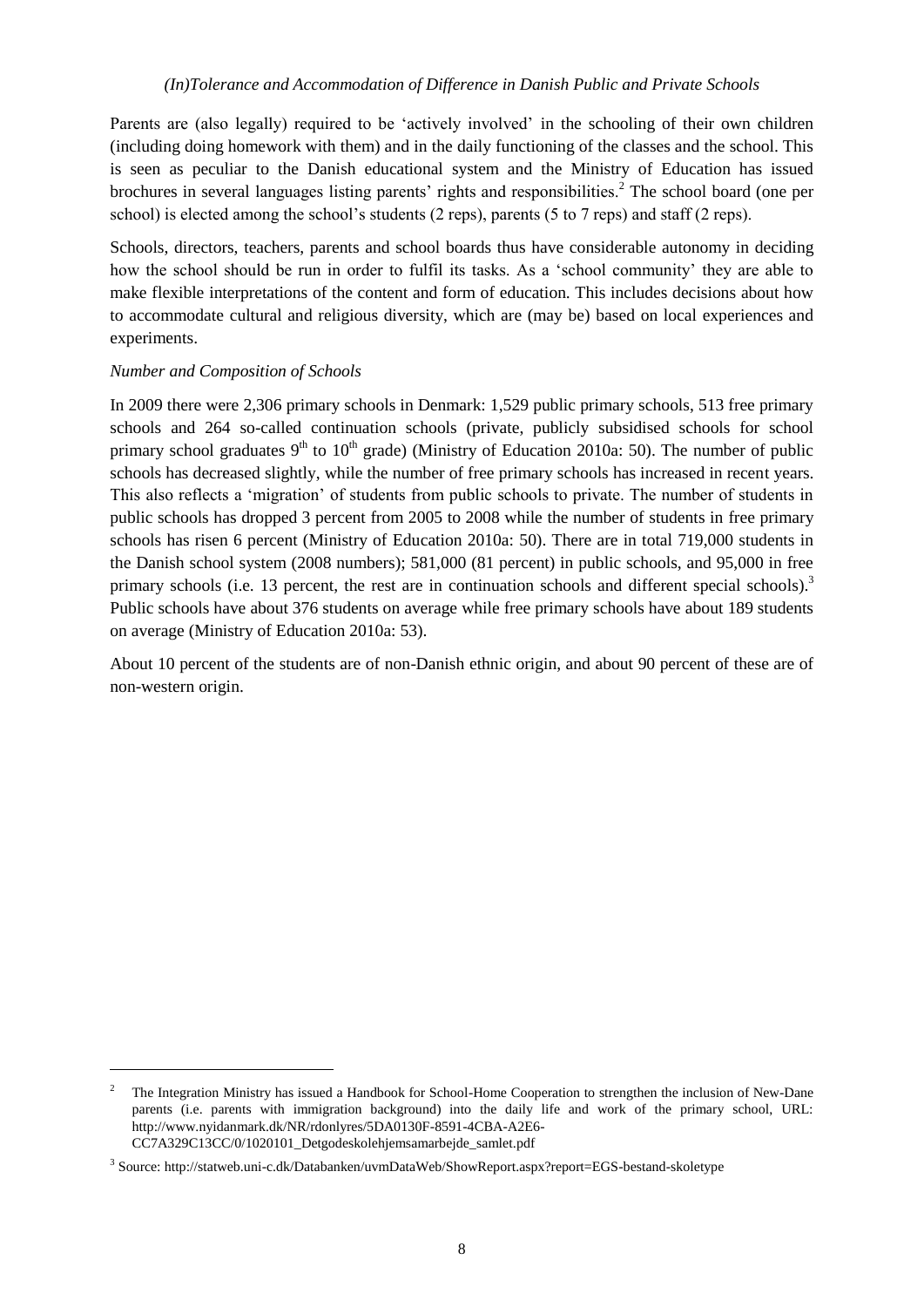|                    | Public schools | Free primary schools | Total   | Percent |
|--------------------|----------------|----------------------|---------|---------|
| Turkey             | 9,691          | 1,207                | 10,898  | 15.3    |
| Iraq               | 5,810          | 862                  | 6,672   | 9.4     |
| Lebanon            | 5,538          | 1,009                | 6,547   | 9.2     |
| Somalia            | 3,975          | 642                  | 4,617   | 6.5     |
| Pakistan           | 2,817          | 400                  | 3,217   | 4.5     |
| Bosnia-Herzegovina | 2,892          | 118                  | 3,010   | 4.2     |
| Afghanistan        | 2,898          | 86                   | 2,984   | 4.2     |
| Vietnam            | 2,186          | 426                  | 2,612   | 3.7     |
| Yugoslavia         | 2,292          | 113                  | 2,405   | 3.4     |
| Sri Lanka          | 1,856          | 486                  | 2,342   | 3.3     |
| Other countries    | 20,450         | 5,443                | 25,893  | 36.4    |
| Total non-Danish   | 60,405         | 10,792               | 71,197  | 100.0   |
| Denmark            | 516,485        | 85,062               | 601,547 |         |
| Total*             | 576,890        | 95,854               | 672,744 |         |

**Table 1: Students by country of origin, 10 largest immigrant groups (2009/10)**

Source:<http://statweb.uni-c.dk/Databanken/uvmDataWeb/ShowReport.aspx?report=EGS-bestand-land-herkomst> \* The number does not include students at 'continuation schools', cf. above.

In some municipalities the concentration of immigrant children is much higher than the 10 percent average (see table 2). Except for Aarhus and Odense, the municipalities with a high percentage of immigrant children are in the Greater Copenhagen area.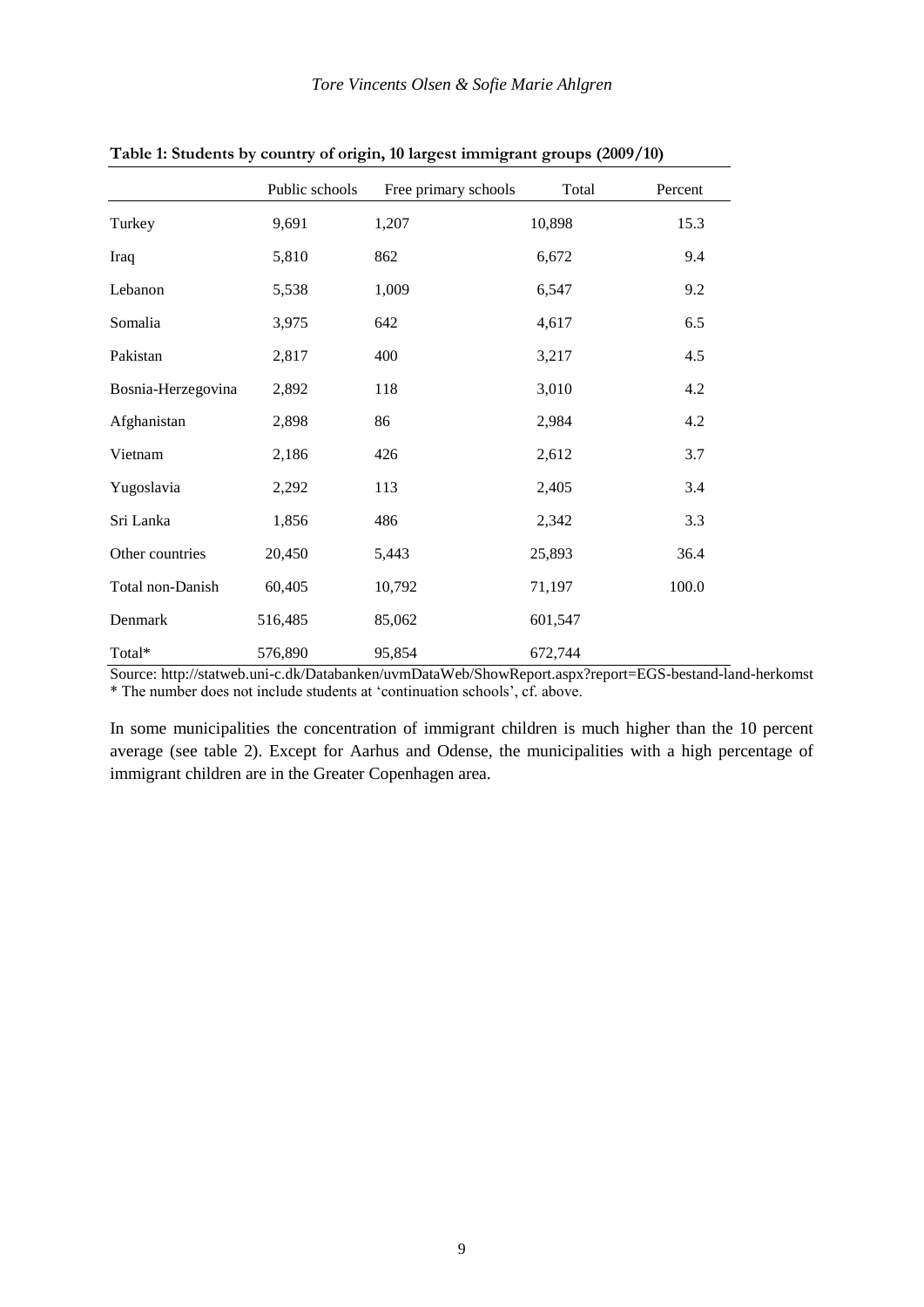|               | Danish | Immigrant | Total  | Percentage |
|---------------|--------|-----------|--------|------------|
| Ishøj         | 1,678  | 1,018     | 2,708  | 37.6       |
| Brøndby       | 2,470  | 1,247     | 3,720  | 33.5       |
| Copenhagen    | 31,181 | 14,008    | 45,342 | 30.9       |
| Albertslund   | 2,582  | 1,081     | 3,676  | 29.4       |
| Høje-Taastrup | 4,705  | 1,690     | 6,403  | 26.4       |
| Aarhus        | 27,803 | 6,739     | 34,557 | 19.5       |
| Herlev        | 2,425  | 582       | 3,008  | 19.3       |
| Odense        | 18,099 | 4,066     | 22,168 | 18.3       |
| Vallensbæk    | 1,707  | 342       | 2,056  | 16.6       |
| Rødovre       | 3,425  | 666       | 4,096  | 16.3       |
| Hvidovre      | 5,061  | 939       | 6,005  | 15.6       |
| Frederiksberg | 7,091  | 1,220     | 8,373  | 14.6       |
| Glostrup      | 1,886  | 300       | 2,188  | 13.7       |

**Table 2: Municipalities with high percentage of immigrant children (2009/10)**

Source: [http://statweb.uni-c.dk/Databanken/uvmDataWeb/ShowReport.aspx?report=EGS-bestand-kommune](http://statweb.uni-c.dk/Databanken/uvmDataWeb/ShowReport.aspx?report=EGS-bestand-kommune-herkomst)[herkomst](http://statweb.uni-c.dk/Databanken/uvmDataWeb/ShowReport.aspx?report=EGS-bestand-kommune-herkomst)

As table 3 reveals, 8 percent of the public schools have no immigrant children. For the free primary schools the percentage is 16 percent. 75 percent of the public schools have less than 10 percent immigrant students, while this applies to 82 percent of the free primary schools. 42 (3 percent) public schools and 30 (6 percent) free primary schools have more than 50 percent students with immigrant background.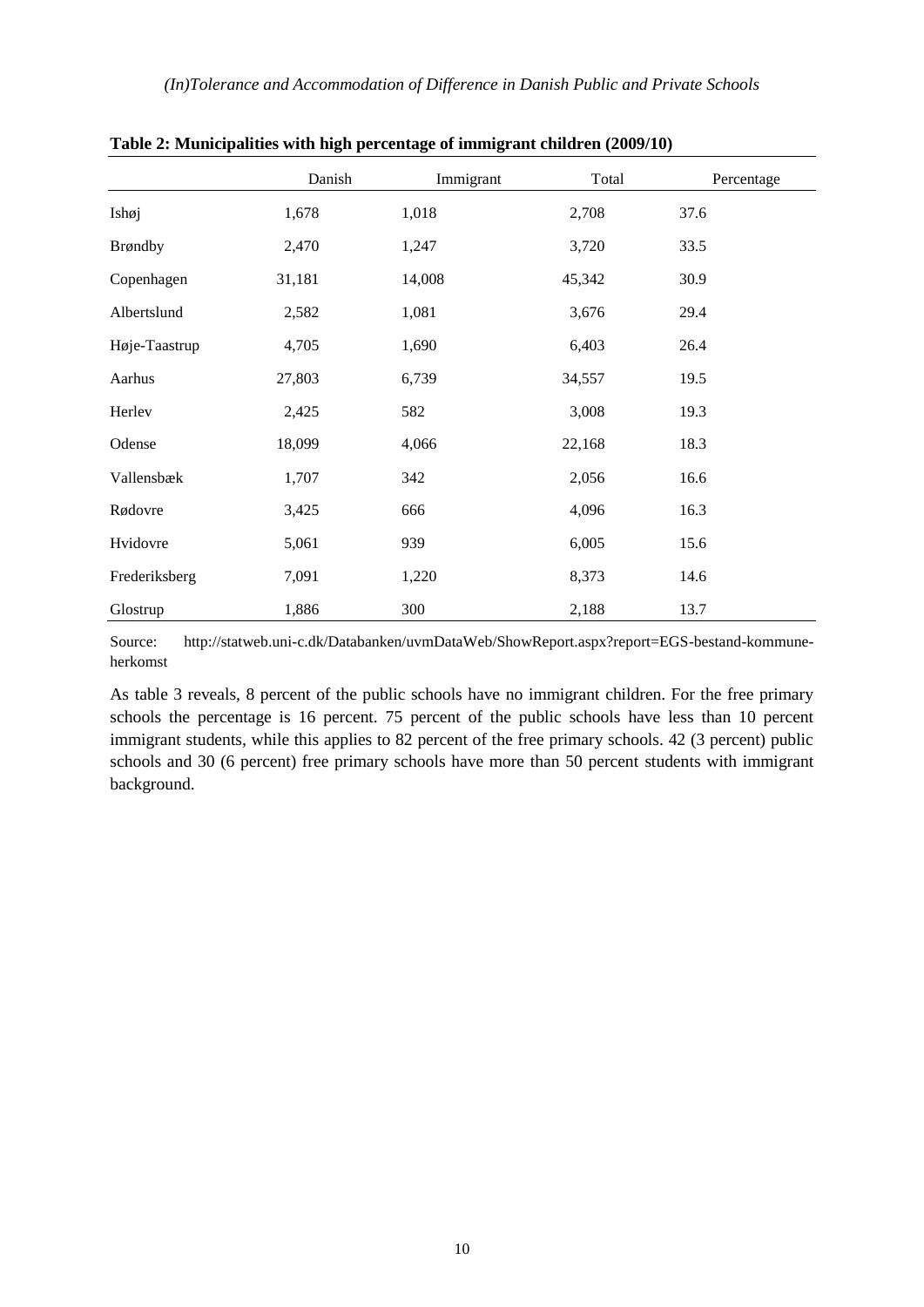|                                                           | Number of schools |                         |                         |                    |                           |
|-----------------------------------------------------------|-------------------|-------------------------|-------------------------|--------------------|---------------------------|
| Percentage of<br>children with<br>immigrant<br>background | Public<br>schools | Free primary<br>schools | Continuation<br>schools | Special<br>schools | Day treatment<br>programs |
| None                                                      | 134               | 80                      | 65                      | 43                 | 101                       |
| $0.1 - 9.9$                                               | 1,070             | 332                     | 190                     | 73                 | 35                        |
| 10-24.9                                                   | 239               | 44                      | 3                       | 49                 | 34                        |
| 25-34.9                                                   | 65                | 8                       | $\overline{2}$          | 6                  | 12                        |
| 35-49.9                                                   | 41                | 9                       | $\mathbf{0}$            | 5                  | 3                         |
| 50-74.9                                                   | 27                | 5                       | $\boldsymbol{0}$        | 3                  | $\overline{2}$            |
| 75-99.9                                                   | 15                | 25                      | $\boldsymbol{0}$        | $\mathbf{0}$       | 1                         |
| 100                                                       | $\boldsymbol{0}$  | $\boldsymbol{0}$        | $\boldsymbol{0}$        | $\mathbf{0}$       | $\mathbf{0}$              |
| Total                                                     | 1,591             | 503                     | 260                     | 179                | 188                       |
| Source:                                                   | reproduced        | from                    | Hornbek                 | 2009:              | 12.                       |

#### **Table 3: Distribution of immigrant children in different school types**

<http://www.uvm.dk/~/media/Files/Stat/Folkeskolen/PDF09/090914%20herkomst.ashx>

About 83 percent of all students continue education after the first 10 years of mandatory education. However, more girls than boys pursue further education. Moreover Danish children pursue further education to a greater extent than immigrant children. 17 percent of the ethnic Danish boys compared to 22 percent of the immigrant boys do not continue education. 17 percent of the ethnic Danish girls compared to 23 percent of the immigrant girls do not pursue further education.<sup>4</sup>

#### *The Educational Quality, Segregation, and School Choice Anxiety*

Disappointing rankings in the OECD PISA surveys have been an important driver of Danish school policy in the last decade both generally and in relation to bilingual children. The last decade has seen some improvement, but despite a strong focus on raising the competences of immigrant students, 43 percent of first generation and 32 percent of second generation immigrant students have not acquired the skills deemed necessary for further education (compared to 13 percent of ethnic Danes) (Egelund et al. 2011). On average immigrant students are almost 2 years behind Danish students. Statistically, the one third of the educational deficit of immigrant students compared to ethnic Danes can be explained by their socio-economic and cultural status (i.e.  $OECD$ 's  $ESCS<sup>5</sup>$  measure, not 'ethnicity') (Egelund et al. 2011: 10-11). Other explanatory factors are language spoken at home (Danish or not), whether parents read to their children and whether the immigrant children attend schools where

 $\overline{a}$ 

<sup>4</sup> http://www.uvm.dk/~/media/Files/Stat/Folkeskolen/PDF09/090914%20herkomst.ashx

<sup>5</sup> Definition of ESCS: 'The Programme for International Student Assessment (PISA) index of economic, social and cultural status was created on the basis of the following variables: the International Socio-Economic Index of Occupational Status (ISEI); the highest level of education of the student's parents converted into years of schooling; the PISA index of family wealth; the PISA index of home educational resources; and the PISA index of possessions related to 'classical' culture in the family home.' Education at a Glance, OECD, Paris, 2002, Glossary. URL: http://stats.oecd.org/glossary/detail.asp?ID=5401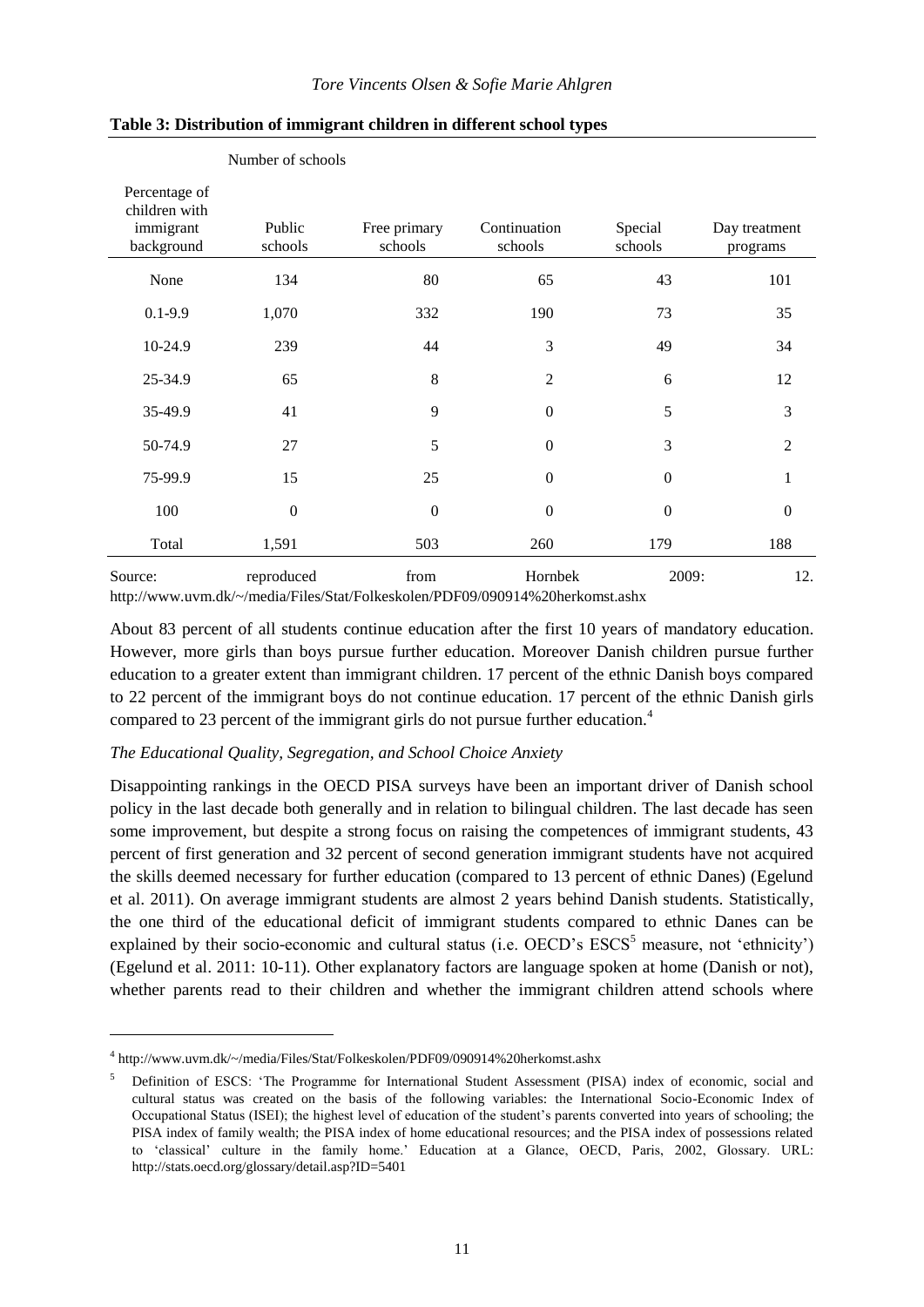immigrant children make up the majority. The latter may be explained by special dynamics at schools with a high percentage of immigrants which makes the teaching challenge different and more difficult (Egelund et al. 2011: 10). Also, the teachers' (and the parents') low expectations to students at schools with high immigrant concentration may contribute to low achievements as may lack of respect among students for teachers since it obstructs teaching generally (Egelund et al.  $10-11$ ).<sup>6</sup>

Better educated Danish parents and immigrant parents who speak Danish at home tend to avoid public schools with more than 30 percent immigrant children (Rangvid 2010).<sup>7</sup> While Danish parents choose a public or private school with fewer immigrant children, immigrant parents pursue a two-pronged strategy. Either they send their children to schools with fewer immigrant children or they send them to pure immigrant private schools.<sup>8</sup> The rejected school generally has lower academic achievements than the one chosen. All in all this means that school choice increases both ethnic segregation and segregation between students with poorly and well educated parents and between more and less language proficient immigrants (Rangvid 2010: 327). In general figures indicate a large degree of socio-economic segregation of students (both Danish and immigrant) between different schools (cf. Egelund et al. 2011: 10).

The teaching quality of public schools has been under fire in recent years (in light of the PISA results). A general discourse on the difficulty and necessity of finding the right school for your children has emerged and is likely to push towards further segregation. Continued segregation is problematic since a low concentration of students with 'weak family background'<sup>9</sup> (at least below 30 percent) in schools significantly elevates the academic achievements of 'weak students' and increases their tendency to pursue further education (Olsen 2009: ch. 3). This creates a collective action problem: It is individually rational to pursue a strategy with segregation effects, while it is collectively irrational because it lowers the academic achievements of some (in particular those with 'weak family backgrounds') without necessarily raising those of others.

To sum up, initiatives to handle cultural and religious diversity in the Danish school system should be seen in light not only of cultural and religious differences, their accommodation and potential integration, but also in connection with concerns about the segregation of the student population into high and low academic achievers. While there is – as in many countries – a strong concern about academic achievement generally, there is a particularly strong concern with the academic achievements of students with immigrant background, not only for their own sake, but also because of the cost they might incur on the welfare state.

 $\overline{a}$ 

<sup>6</sup> In a qualitative study of the differences between the successful Finnish school system and the less successful Danish system, Andersen (2011) points to norms of respect for the teachers and of 'always doing your best' as central to the Finnish success.

<sup>7</sup> Rangvid's study is based on data from Copenhagen only.

<sup>8</sup> In Rangvid's model the explanation would be that this strategy is chosen because the option to choose a public or private school with fewer immigrant students is not available. The private immigrant schools are hence seen as a better option – a second or third best – than staying in the local public school. This is supported by a survey revealing that immigrant parents' applications to schools with lower immigrant concentration have been turned away at a higher rate than the applications of ethnic Danish parents (Rangvid 2010: 330).

<sup>9</sup> A 'weak family background' obtains when a student displays at least two of the following three characteristics: 1) neither parent has any education beyond upper secondary education or vocational training; 2) at least one of the parents' main income is based on social welfare payments; 3) the student does not live with both parents.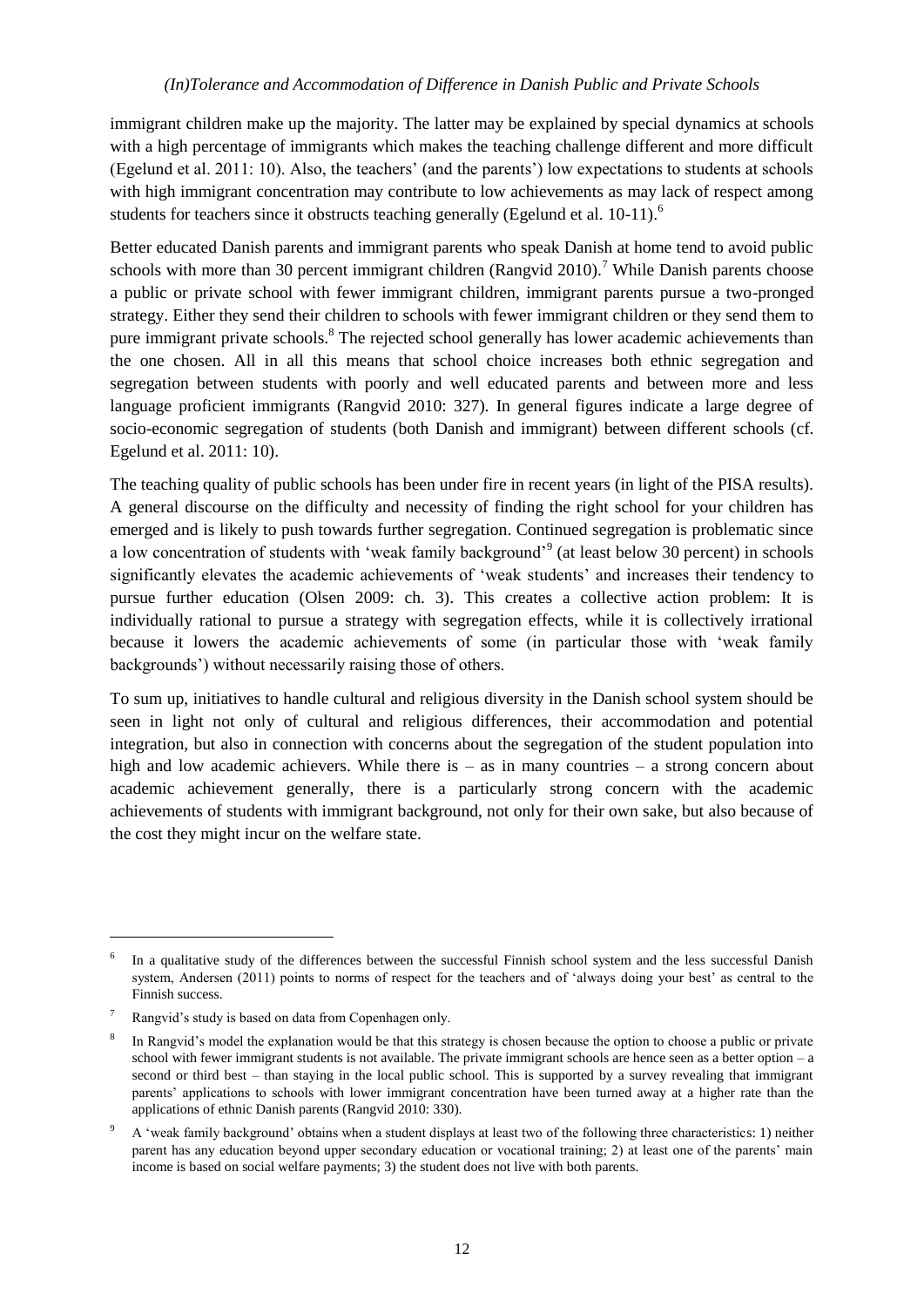#### *Policy Initiatives*

l

In a short overview, there are a number of initiatives in education that relate to cultural and religious diversity either entirely or partly. One consists of strong focus on Danish language acquisition for immigrant children, since language is seen as a presupposition for learning. This has entailed language screening at the age of three and mandatory language stimulation for children who do not attend preschool care. The kindergarten class (grade 0) has been made mandatory for all (as of 2009) and there is also a mandatory language screening here.<sup>10</sup> Efforts have been made to raise the expertise among teachers and extra resources have been invested in teaching Danish as a second language. As mentioned, the municipalities of Aarhus and Copenhagen try to redistribute immigrant students with low language skills on a mandatory or a voluntary basis. These are in a certain sense desegregation measures. In late 2010, the government introduced the idea of redrawing school districts in order to avoid segregation into white and black schools and it wants to increase state monitoring of immigrant free primary schools to make sure they meet academic standards including Danish classes (Danish Government 2010a: 23). It would also allow schools with many immigrant students to extend the school day to further their academic development (ibid.). Finally, as mentioned, it is being discussed how white free primary schools may contribute to 'integrating' students with immigrant background (Danish Government 2010b).

A second initiative has been to more closely monitor the free primary schools, in particular those with a high percentage of immigrant students. One concern is their academic standards; another whether immigrant Islamic schools teach fundamentalist and divisive anti-democratic doctrines as evidenced in the introduction of mandatory civic education in these schools. State monitoring of Islamic schools is now also connected with government anti-radicalization programs. Similarly, staff at public schools is required to report on students with radical outlooks.

A third set of initiatives directly addresses the question of cultural and religious diversity in school life. The Ministries of Education and Integration have developed handbooks and tools for dealing with such differences and resolving conflicts among pupils and between teachers and pupils (e.g. Ministry of Education 2008; 2003). As mentioned a separate effort has been directed towards establishing the right connection between school and immigrant parents and turning the latter into active participants in school life according to the Danish ideal of parent involvement.

A fourth concern has been the increased focus on civic education for all children in the school and on establishing a stronger national and cultural awareness/knowledge if not identity among students in Danish schools. From different sources, teaching material has been developed that can be used in civic education. Civic education is not a separate subject but is thought to be part of other subjects, mainly social sciences, but also history, Danish, and Christianity studies. As mentioned there has been a move away from the idea that democracy is taught through practice at the schools towards seeing it as cultural knowledge that students should acquire in school to be able to participate in a pre-constituted democracy (Pedersen 2011; Jensen 2010). This is crafted especially with immigrant youth in mind (Jensen 2010). Furthermore the transmission of Danish national identity has been given a stronger emphasis by the centre-right government (Jensen 2010).

 $10$  In Denmark Kindergarten is for the 3 (sometimes  $2\frac{1}{2}$ ) to 6 years old. Kindergartens are separate institutions. Kindergarten *class* is for 6 years old and is placed as the entry level at public and private schools alike and is also sometimes called grade 0. You are allowed to enroll your children already as 5 years old in the kindergarten class if they are deemed to be sufficiently mature. But normally children are enrolled when they are 6 or turn 6 within the first semester of the kindergarten class.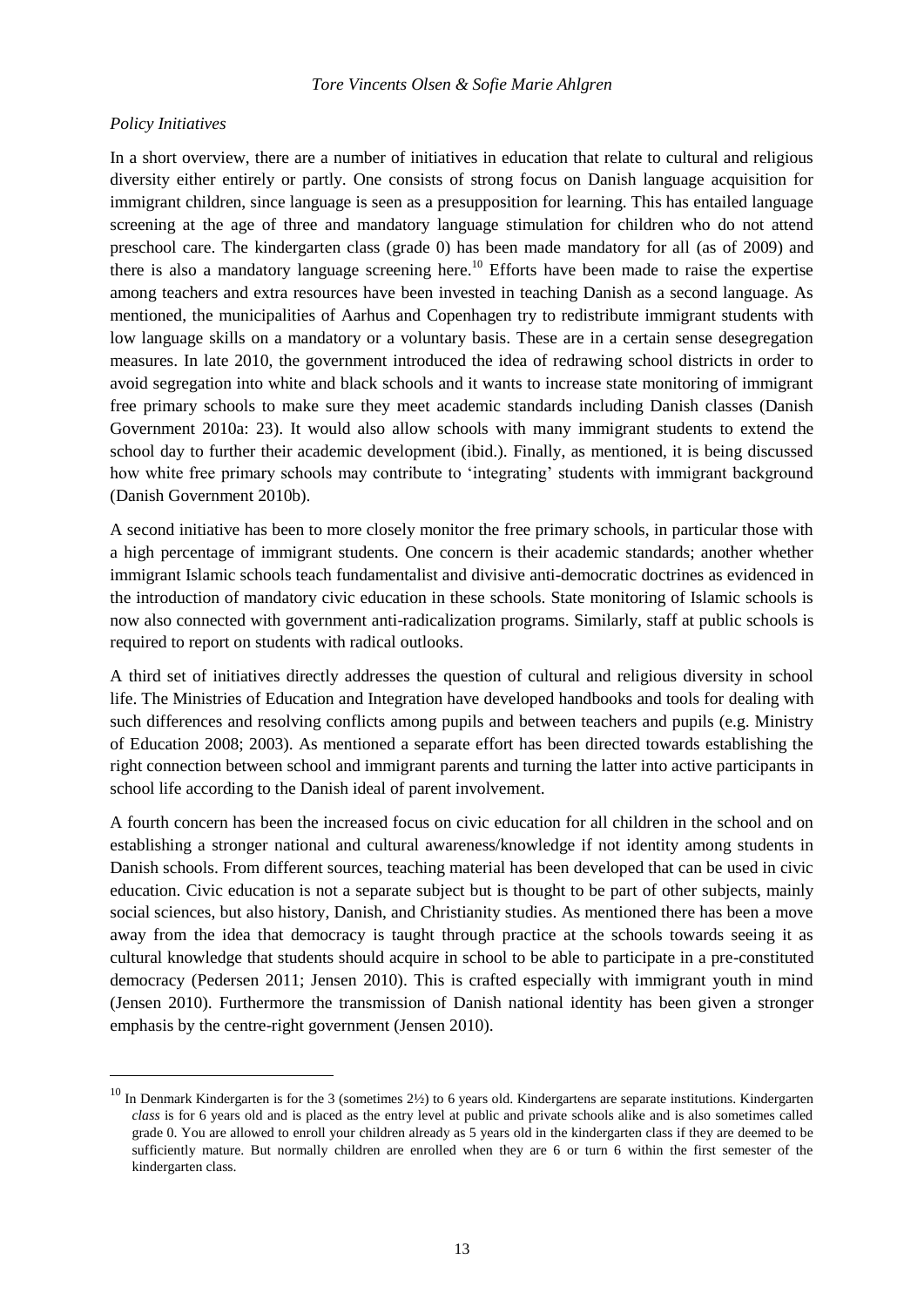Finally, addressing problems of bullying it has been made mandatory for each school (board) to formulate an anti-bullying strategy based on a value set for good behaviour. It should create student welfare and a good learning environment of 'respectful relations between the school students and between students and school staff' (Ministry of Education 2010b: article 1.2). Transgressions of norms of good behaviour in and outside the school can be sanctioned.

# <span id="page-20-0"></span>**2 Toleration, Recognition And Integration**

Many issues regarding non-toleration, toleration and recognition have emerged in the context of the above developments. The strong focus on integration has worked against the acceptance of differences either negatively (toleration) or positively (recognition). There is a general concern that the school system transmits civic values and in the public schools also a common (national) identity and development of individuality and autonomy. It is feared that some free primary schools teach divisive ideological (religious) doctrines. Generally there is a concern with segregation along not only ethnic but also social and academic lines, due to the legislation on free primary schools and free choice between public schools.

In this study of toleration issues in the Danish school sector, we focus on two particular cases which cover most, but not all of these issues. With regard to the transmission of key values through the school system, we have focused on the permissibility of individual schools to accommodate culturally and religiously founded demands of students and parents with minority background. The case concerns self-representation and interaction in the public school system and the relation between principled boundaries of tolerance and pragmatic accommodation so that the school provides education for all students on a daily basis (in collaboration with their parents).

The other case regards the institutional structure of the educational system and in general the creation of free primary schools by religious minorities, in particular Muslims. The Danish rules on free primary schools can be construed as a right for minority parents to choose the kind of (ideological and religious) education they want for their children. As such it epitomizes Danish (institutional) toleration. However, increased state control and monitoring of free primary schools can be seen as restriction of the space of tolerance.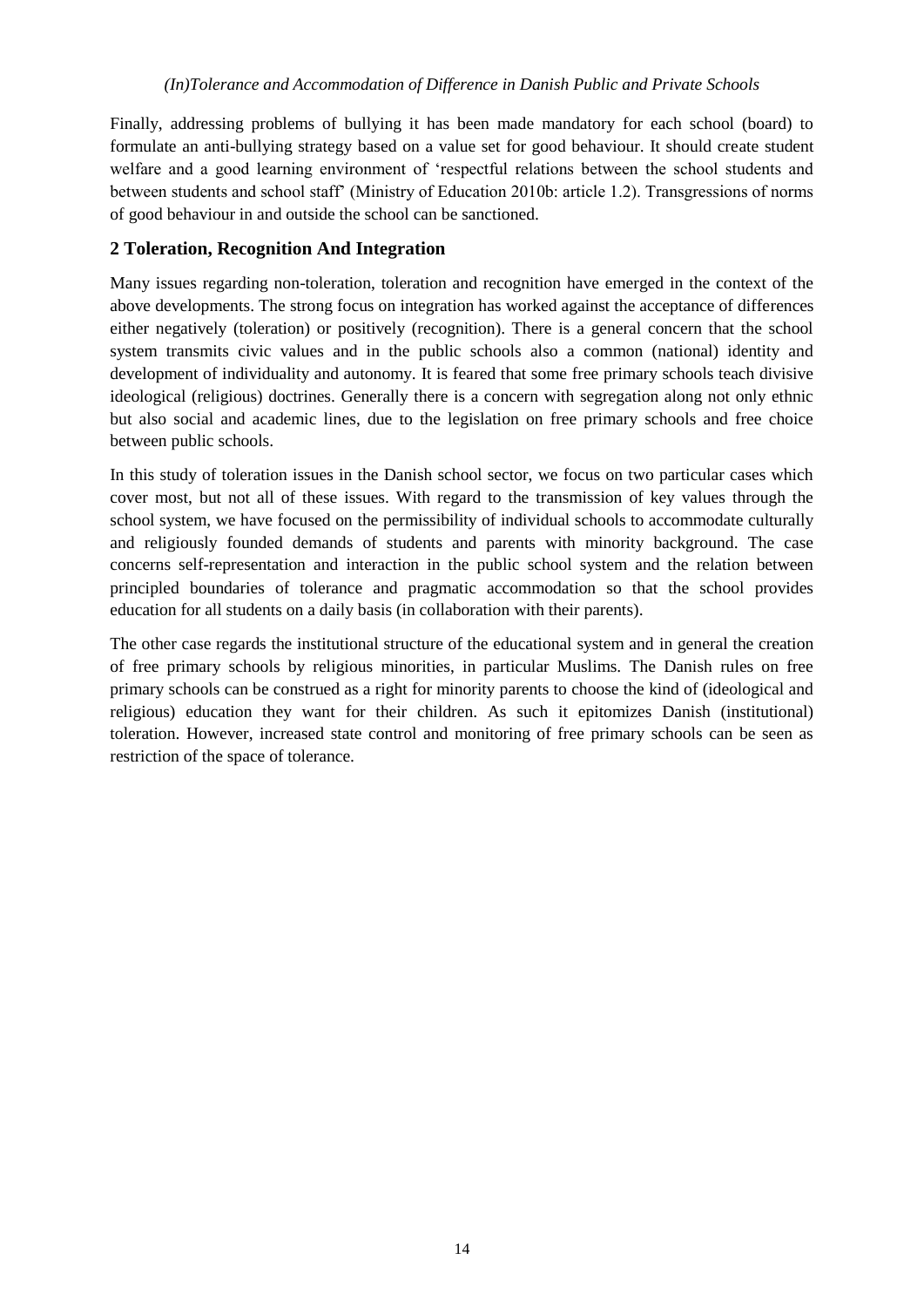## <span id="page-21-0"></span>**Case 1: The Accommodation of Ethno-Religious Diversity within the Public School**

# <span id="page-21-1"></span>**1 Introduction**

A controversial issue in the Danish public debate has been the extent to which the public schools should accommodate demands for special treatment and exemptions for immigrant students and parents based on their cultural and religious sensibilities.

As accounted for in the introduction, public schools have relative autonomy to decide the content and form of education and the individual school boards can make decisions on how to run the schools. This autonomy can be used to accommodate cultural and religious differences. However, the need for schools to transmit key liberal democratic values and a common (national) identity has been strongly emphasised and accommodations have been controversial when they are perceived to conflict with core values.

Accommodations in the form of exemptions have been discussed in relation to Christianity studies in the public schools, gym classes including swimming as well as music and arts classes. Special treatment has been discussed in connection with the selection of teaching material, creation of prayer rooms, shower curtains facilitating privacy, dietary requirements, special days off in connection with Ramadan and the resort to religious authorities, imams, in keeping discipline in schools. This type of cases predominantly concerns identities and practices in schools and to what extent they should be prohibited, discouraged, tolerated, or recognized as valuable and accommodated.

The present case study concerns a recent event in February 2010 that represents discussions of this kind. A debate erupted about whether it was legitimate for the public Holberg School in Copenhagen to hold parent meetings only for women on the grounds that some immigrant women did not turn up to meetings open to both sexes and the school had difficulty creating contact with those parents. To some this was a pragmatic measure to create the kind of parent involvement that is needed in order to get the daily life of the school to function. To others, it was a fundamental breach with the key norm of gender equality and a submission to Muslim intolerance and 'medieval patriarchal norms', etc. The fact that certain groups of parents cannot work within the framework of mixed-gender parents' meetings should not be taken into account because it would undermine clear norms of gender equality, interpreted to mean no separation between men and women at common meetings with the school as well as identical responsibility of both sexes for the education of their children.

The initial complaint that started the event came from a father who felt unjustly excluded from the women-only meetings on bullying among students. The complaint was reported by a national newspaper. High-ranking national politicians intervened. Some demanded that the politically elected head of the Copenhagen School administration should correct the headmaster of the Holberg School and have him change the decision regarding the meetings. The Danish People's Party developed a national plan for schools to counteract initiatives of this kind. One suggestion was that children should only be allowed to speak Danish in Danish schools (no Arabic and Turkish!). The Liberal Minister of Education said that he found the initiative to hold women-only meetings 'horrible', but still defended the autonomy of the school's board and headmaster to make such decisions. Some politicians, also from the Liberal Party, demanded a national investigation on how widespread these (illegitimate) accommodations of cultural and religious differences were. They were turned down by the Liberal Minister of Integration, who preferred to spend her money on integration instead – as she put it. The leader of the left-wing Socialist People's Party got in trouble with sections of his own party, especially those in Copenhagen, for his initial hard line opposition to the women-only meetings, and had to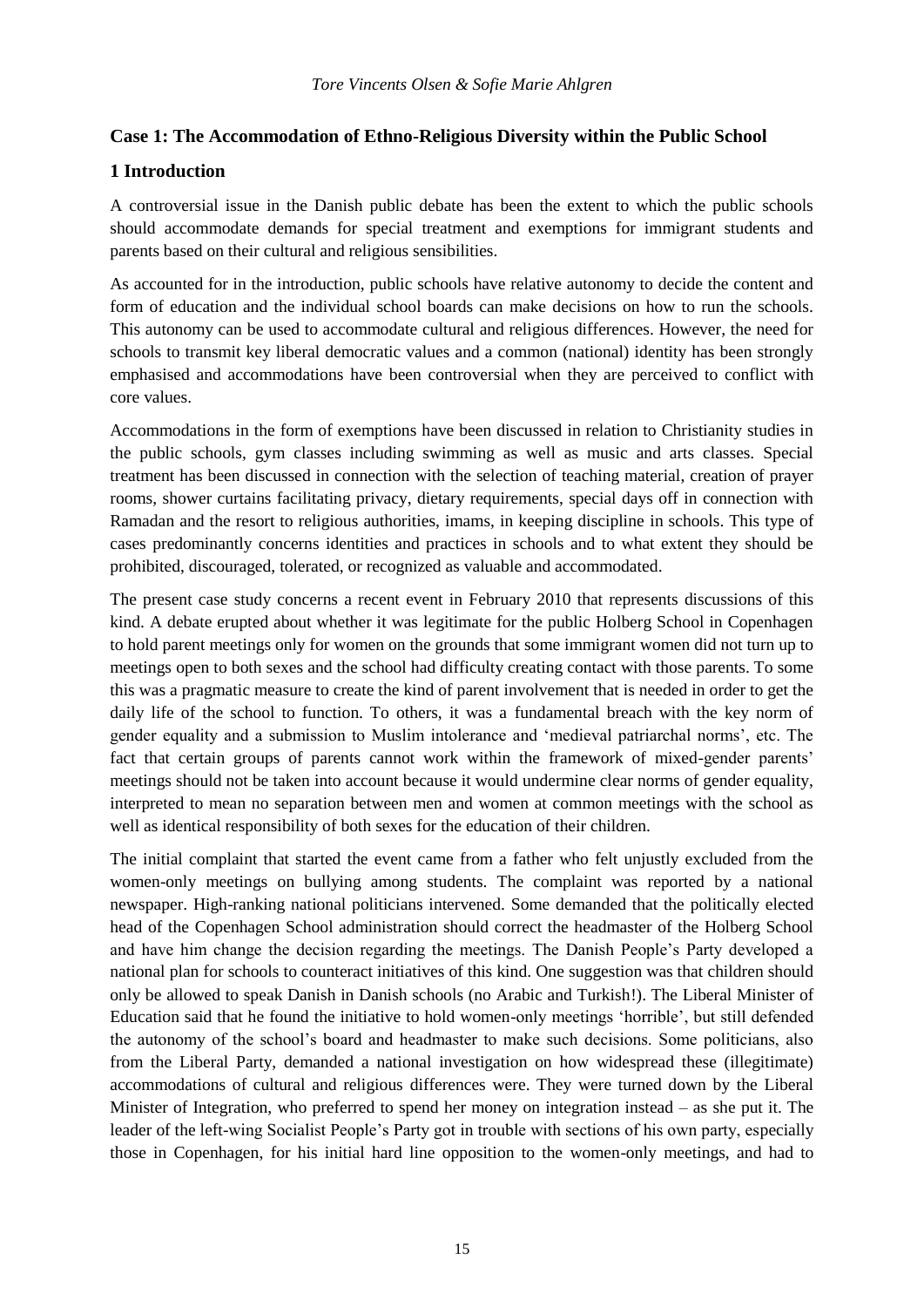## *(In)Tolerance and Accommodation of Difference in Danish Public and Private Schools*

retract his 'condemnation' of the meetings. Some of the high-ranking politicians were invited to and visited the Holberg School. Curiously it turned out that the meetings were part of a state-subsidized, local 'integration project' with funding sanctioned by the same national parties who were criticizing it.<sup>11</sup> The women-only meetings were held and continued as planned. There was no immediate action at any political level (national or local) to change this type of accommodation.

There are two interesting aspects in this case with regard to toleration in education: the (lacking) effect of principled national discourses on every day practices at individual schools and the underlying approach to making accommodations in the daily life of schools. There is a prevailing (pragmatic) interest in getting the school life to work, especially ensuring that the students receive the relevant education and that schools create good communicative relations with immigrant parents. Sometimes the 'big questions' about fundamental values and identities are bracketed in order to reach an understanding about the very concrete concerns of different parties involved in the individual student's schooling. This may also involve not only toleration but the employment of norms of interaction that imply respect for immigrant parents as competent and equal participants in communication with the school and in the 'school community' in general.

Nonetheless, there are limits to the kinds of accommodation that can be made. Some have pointed to the (unintended) negative consequences of accommodating, for instance, religious demands. Accommodating religious practice within school hours can, for example, lead to peer pressure on students 'nominally' belonging to a specific religious group to conform to religious norms that they reject or are disinterested in.

The case study is mainly based on three sources: (1) media coverage of the Holberg School debate; (2) interviews with people connected to the event at the national, municipal and local levels, representing different points of view and interests. Interviewees who are differently placed with regard to the case (see list in annex 1) are prioritized; (3) examples of policy guidelines and tools developed at different levels (national and local) for dealing with cultural and religious diversity in school life, including communication with immigrant parents.

## <span id="page-22-0"></span>**2 The Media Debate**

l

The concern about integration is almost all-pervasive in Denmark and this was also reflected in the debate about the Holberg School. Both supporters and opponents of the women-only meetings used 'integration' as an underlying premise in their argumentation. Opponents saw them as undermining central Danish values in school practices and as a form of 'performative' contradiction by a central Danish (value, cultural) institution. They would undermine the ability to transmit key values to children and, not least, to their parents. The parents ought to adapt to the modern Danish values and leave old-fashioned patriarchal cultural and religious norms behind. Among the strong opponents of the women-only meetings, there was no talk of recognition or toleration.

Supporters claimed that such pragmatic measures would establish contact to parents – and in general to groups – that could not be established through other means. By including groups through pragmatic measures communication would be established and communication would lead to 'integration'. It is evident in the interviews, that this perspective is dominant in the professional world. It also clear from the guidelines or 'inspiration catalogues' / handbooks published by the Ministry of Education. While the introductions/forewords by the minister may emphasise the centrality of 'Danish values' the body

 $11$  The funding came from a special pool of money, Satspuljemidlerne, distributed to social projects with regular intervals and decided upon by most Danish political parties in common.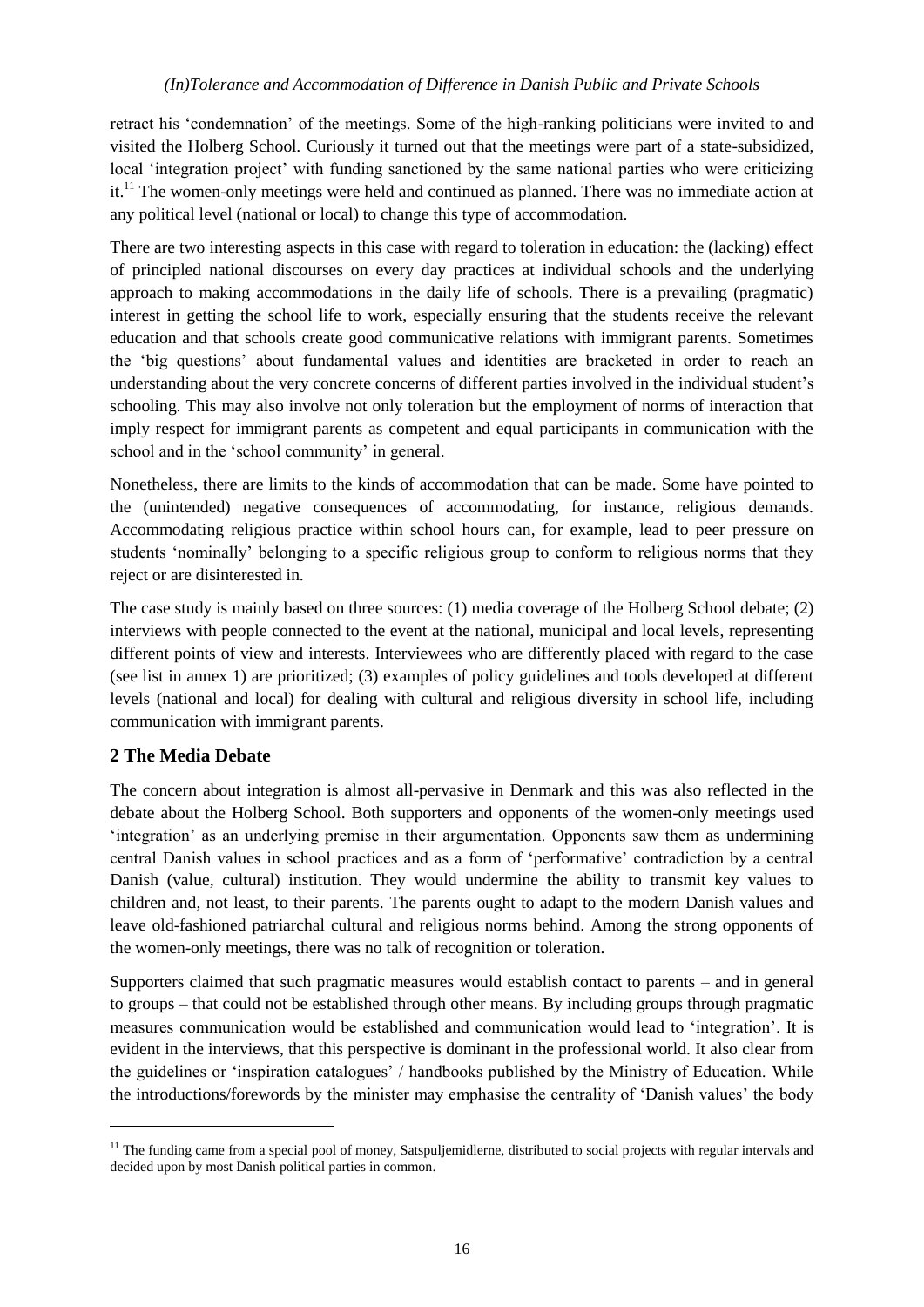#### *Tore Vincents Olsen & Sofie Marie Ahlgren*

of the publication is based on the notion of intercultural dialogue and places great emphasis on recognising all students and parents as equal and important irrespective of their cultural and religious background. It is also underlined that the cultural backgrounds of such students should be seen as a 'resource' in teaching and school life. However, there is no talk of recognising people's particular identities as valuable as such – and great efforts are made not to reduce the explanation of behaviour and conflicts to culture (/religion). Similarly, while there is focus on the fact that people legitimately may hold different values and the publications advise on conflict resolution, there is no admission of fundamental and permanent value conflicts. There is in this sense little focus on 'tolerance' as a possible means of dealing with cultural and religious conflict. More about this below.

The opponents of the women-only meetings claimed that such meetings were unacceptable. There were various lines of criticism and reactions. A key concern was the undermining of modern Danish gender equality norms:

It is a completely ridiculous decision. We shall not sacrifice gender equality and the rights of fathers to participate in the school life of their children out of consideration for some entrenched religious convictions. (Villy Søvndal, Leader of the Socialist People's Party, quoted in *Berlingske Tidende* 04.02.2010)

According to Villy Søvndal, the school should not promote and legitimize reactionary gender roles based on the notion that the education and well-being of children were only the responsibility of women. This line was generally supported by the members of the Social Democratic Party (at the national level), members of the governing Liberal and Conservative Parties and of course the Danish People's Party:

It is deeply grotesque that a Danish people's school holds such a medieval conviction that men and women cannot be in the same room in the year 2010 (Pia Adelsten, DPP Spokesperson on gender equality, quoted in *Berlingske Tidende* 04.02.2010)

Pia Adelsten (DPP) summarized the main expectation behind this view

In Denmark men and women are equal and we will not change our society to the demands and norms of immigrants. The immigrants should adapt to Denmark and not the other way round. It is completely unreasonable that a single father or a father who wants to, cannot participate in a parents' meeting at the school of his child. It is sex discrimination and gender equality has to apply both ways (Pia Adelsten, in *Berlingske Tidende* 05.02.2010).

It is obvious that for most of the opponents, this is the limit of toleration:

If more school directors – in misunderstood tolerance – contribute in this manner to undermining the necessary integration process, which the Prime Minister several times has defined as the government's focus area, the Minister [of Education] must join the debate clearly demarcate the boundary of toleration (Editorial, *Berlingske Tidende* 05.02.2010).

One concern is that accommodation of particular demands of immigrants is a slippery slope that may end in an irreversible state of affairs:

Every time people insist on special accommodations of Muslim fellow citizens, and every time these special accommodations are extended also obligate others besides Muslims, another slice of the salami is cut off – another slice of the Danish basis of democratic culture (Editorial *Jyllands-Posten*, 05.02.2010).

There is a risk that it becomes much more comprehensive and once something like this is established it is difficult to change (Karen Jespersen, Liberal Party, quoted in Jyllands-Posten 05.02.2010).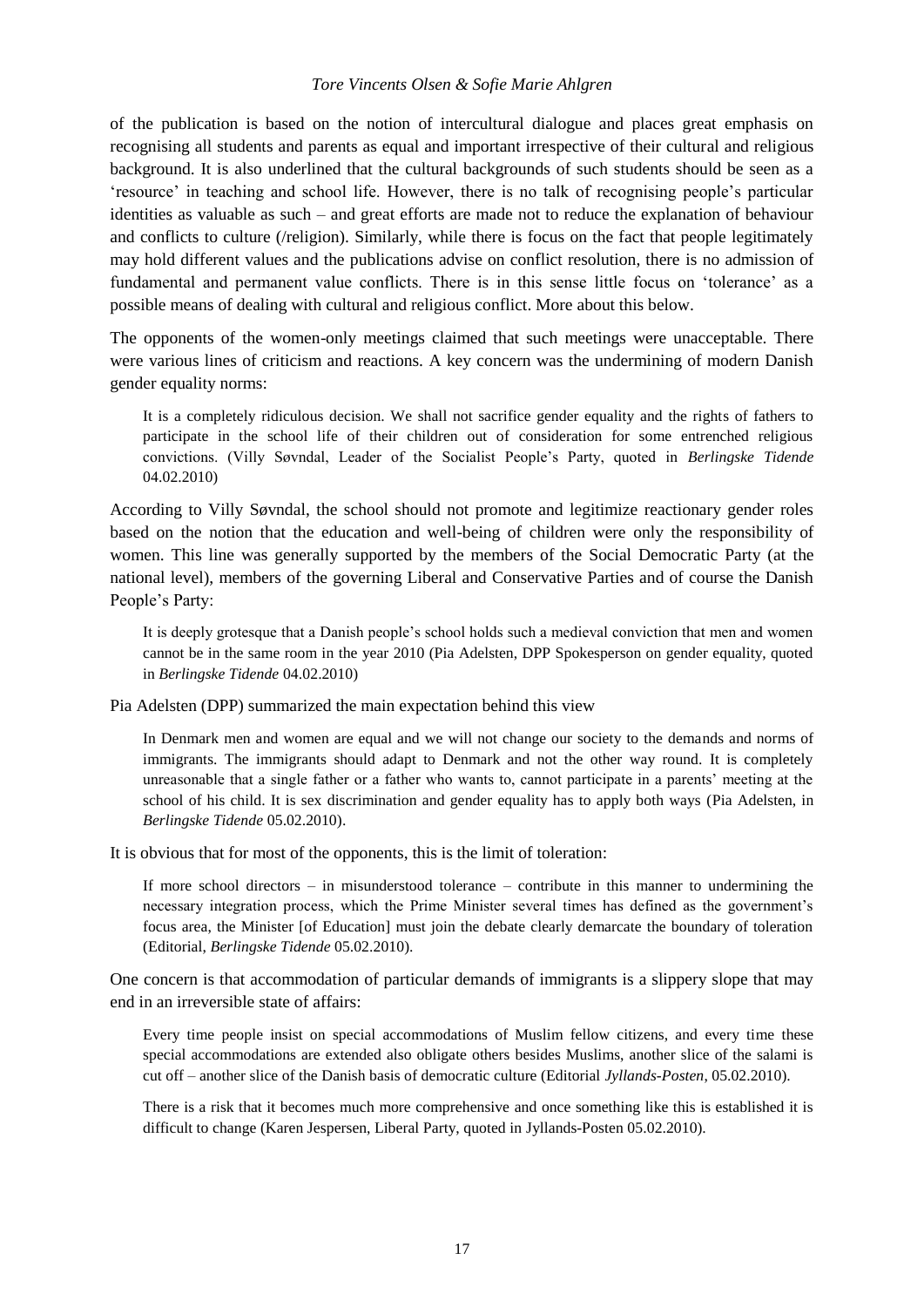This is paired with the claim that it is really only the most extreme segments of Muslim minorities that make such demands and that accommodations really are accommodations of the extremist and not of the ordinary Muslims (N. Khader, Conservative Party, quoted in Jyllands-Posten 05.02.2010).

The reaction was in favour of having the school director stop the meetings. Another action was to have the extent of such accommodations mapped with a view to regulation. The DPP went furthest. It was not content with a general debate about values leaving school autonomy intact, and therefore suggested prohibiting sex-separated classes and parents' meetings in Danish schools (*Berlingske Tidende*, 05.02.2010) as well as a ban on languages other than Danish in schools (*Information*, 06.02.2010).

The middle ground was covered by Liberal ministers, predominantly the Minister of Education. He argued for toleration based on local school autonomy and reluctance to have the Danish state regulate in detail how individual schools should be run. The minister is reported as saying that he had never heard anything as 'horrible' in his fifteen years as Minister of Education and he encouraged the school director at the Holberg School to get a hold of the immigrant fathers, give them a scolding and tell them that 'this is Denmark and here you can go to a meeting even if there are people of the opposite sex present.' However, he added:

It is definitely not something that we have to decide for all of Denmark. We have to strengthen the management responsibility [of the individual schools], not weaken it. I am neither minister for headscarves, shower curtains, liver pate sandwiches [traditional Danish lunch dish containing pork], invitations to parents' meetings nor questions about what you are allowed to say in the school yard (*Politiken*, 05.02.2010).

The Social Democrats and the Socialist People's Party sided with the government. They also did not want to ban or regulate this type of accommodations in individual schools.

Supporters of the women-only meetings generally took a pragmatic stance and argued that if these meetings would facilitate communication that otherwise would not take place, then they were in order. A second premise is that the overall principle is to make sure that the school communicates with and includes all groups. In fact, it transpired that the meetings were not really parents' meetings in the strict sense, but rather special theme meetings organized in the context of a general integration project financed by the government and authorized by the same parties which were condemning it in public.<sup>12</sup>

The supporters' argument was that this was a pragmatic measure and was justified on the basis of the aim of the meetings

If that is what it takes to ensure that the students have a safe and good day in school without bullying, then I respect the decision. (Anders Bondo Christensen, Chairman, Teachers' Union, quoted in *Berlingske Tidende* 04.02.2010)

This kind of medieval view on women has to be fought, but that is not the purpose of this coffee meeting. Nor is it the responsibility of the school. The school must focus on the children; on their well being and education. (Mette-Line Thorup, commentary, *Information*, 05.02.2010)

A good suggestion: Relax, let the individual school directors decide. If they can help the children by holding meetings only for mothers, only for siblings or only for fathers, then let them do it as long as the

 $\overline{a}$ 

 $12$  In fact, members of the SPP, SD and the Liberal Party retracted some of their initial criticism when it became public that the meetings were part of an integration project for women and that they were not parents meetings in the strict sense. They claimed they had been misinformed.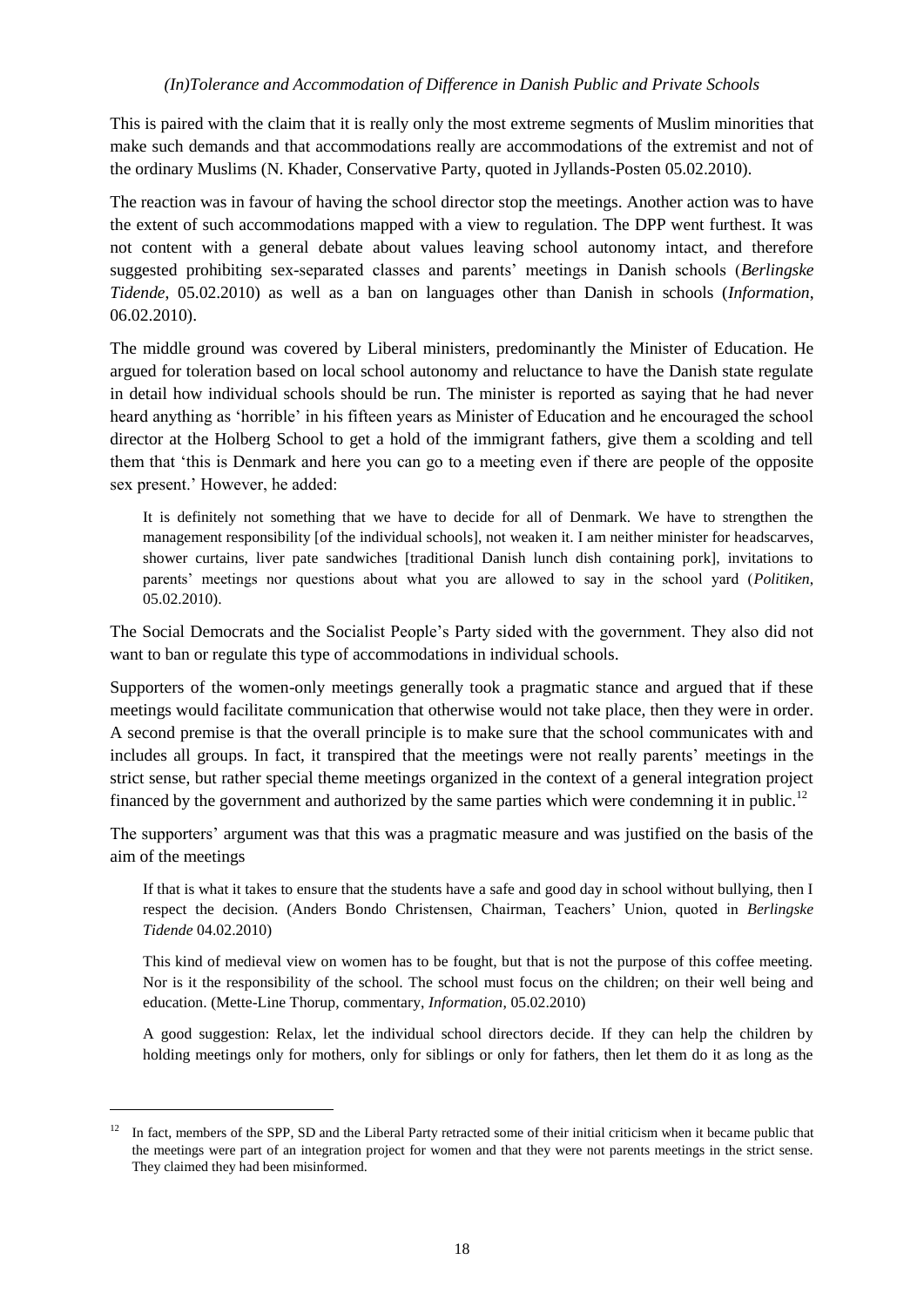#### *Tore Vincents Olsen & Sofie Marie Ahlgren*

regular school-parent cooperation is observed and respected. The meeting at the Holberg School was not actually part of the value struggle. (Editorial in *Politiken,* 05.02.2010)

As the last two quotes reveal there is a conscious distinction between the principled political value debate or 'culture/value struggle' – a household term in Danish politics in the last 10 years – and pragmatic measures. Not all things could possibly be the responsibility of schools and their efforts to create contact with groups of parents.

Also the chairman of the board of the Holberg School lamented that the politicians had lost contact with reality:

You simply have to relate to how the real world is. The politicians completely miss the point and escalate the whole thing into a very populist debate (Britt Vorgod Pedersen, quoted in *Information*, 05.02.2010)

While the critics of the meetings were afraid that the Holberg School was going to set a bad example for other schools, the supporters, many of whom belonged to the professional community, argued for allowing schools to experiment with different solutions adjusted to their individual conditions and experiences.

The experiences of the Muslim Schools underline yet again that there are differences between schools and that it is up to the teachers and directors at the schools to establish a meeting culture which takes into account the interest and well-being of the children in the best possible manner. (Bondo Christensen, Teachers Union, *Kristeligt Dagblad*, 05.02.2010)

Testing different ideas is positive. The most important thing is that one does what is best for the children (…) The schools in Denmark are very different and it is therefore important that the schools are able to manage problems individually. (Benedikte Ask Skotte, national parents' association, School and Society, quoted in *Berlingske Tidende* 06.02.2010).

I propose that one experiments with what works and what does not. (A. Balle, School Directors Association, quoted in *Berlingske Tidende* 06.02.2010).

One university expert pointed out that schools had to work with the parents as they actually were and not how they ought to be:

One can hope that that is what the Holberg School does: that it takes its starting point in how the parents actually are and listens to their perception of the problems. It can benefit the school because it gets new information. It can also benefit the parents because they are taken seriously. And it can benefit the students because the school and the parents in this manner together can solve some problems instead of being mutually disappointed in each other (H. Knudsen, Dept. of Education, Aarhus University, quoted in *Kristeligt Dagblad* 05.02.2010).

The pragmatic defence of the meetings reveals an implicit concept of tolerance. As with the liberal minister of education, there is no positive acceptance of the alleged difference – different interpretation of gender equality (or patriarchal norms). However, contrary to the minister it is here argued that this difference has to be tolerated in order to achieve an overriding goal: the well-being and education of the children. The medieval norms should be changed, but parents' meetings about bullying are not the time or the place. To the minister, tolerance is towards school practice out of respect for school autonomy and in a rejection of the notion of a detailed central state regulation of school life. In defence of pragmatic solutions there also a second conception of toleration which is less pragmatic and more principled. This is evidenced in the last quote: the parents have to be taken seriously as persons and parents even if they endorse wrong perceptions of gender roles. The parents are not only conceived as objects of toleration, but also as subjects of toleration: they are seen as moral and 'political' equals.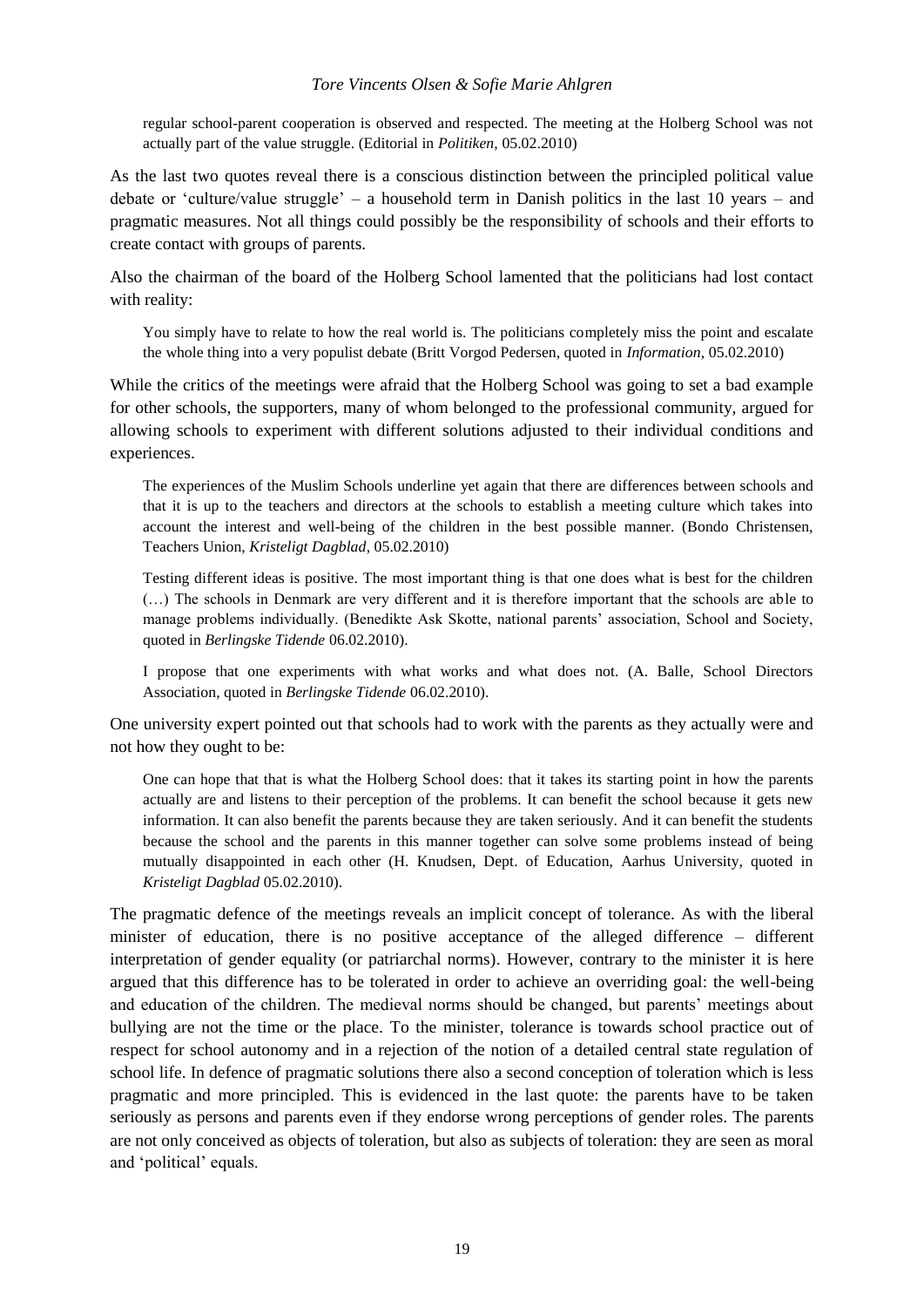The endorsement of local experiments can be seen in the same vein; as a way for power wielders – school, board and staff –to best develop working relationships with immigrant parents as objects of manipulation; or, in a more democratic interpretation, local solutions consider the interests of all involved to ensure the well-being and education of the children.

In the debate, few directly addressed the need for recognition. A participant in one of the meetings (on bullying) pointed to the negative view of immigrant groups produced in the debate and how this misrecognition may have negative consequences beyond their immediate target group (immigrant fathers allegedly subscribing to medieval patriarchal norms):

One thing is that some of the elected politicians haven't bothered to study the purpose and idea behind the meeting, another is how they talk about Muslims, while they with their words of condemnation dig the chasm between 'them' and 'us' deeper, deeper and deeper. It is thought provoking and perhaps not so strange that the children in the schools have difficulty treating each other with dignity and respect. There are in any case clear threads back to the exclusion mechanisms which are drawn all the way down from the highest level (Ditte Dalum Christoffersen, in *Politiken* 06.02.2010).

Another critique of the politicians' reactions pointed to the potentially negative consequences of the initial harsh criticism of the school's initiative to seek new solutions in cultural and religious diversity questions: Who would bother or even dare to take new initiatives if one risked being attacked in this manner (letter to the editor, *Jyllands-Posten* 09.02.2010).

Behind the defence of the pragmatic approach to accommodating cultural and religious diversity is another partly competing, partly supplementary perception of what leads to integration, the overriding concern in Danish politics. This approach may be termed 'integration through inclusion' as opposed to 'integration through values' (i.e. through the transmission and acquisition of central (Danish) values). Integration through inclusion is based on the idea that it is better to make accommodation which pulls various groups, predominantly women, out of their isolation and establish contact, than to insist on a very definite and uniform understanding of what central Danish values entail (e.g., that all meetings should be gender mixed):

The inherent beauty of the mothers' meeting at the Holberg School was that in addition to resolving the problem of bullying at the school, it would get the mothers out of isolation and give them an opportunity to get in contact with and integrate with society (Anita Bay Bundegaard, editor, in *Politiken* 06.02.2010).

One of the very popular words of the day is parallel society. We are really getting a parallel society if the Muslim girls are kept at home because they cannot participate in activities together with boys. Now the girls are together with Danish girls and girls with another ethnic background (Maria Bondo Gravesen, responsible for Girls Clubs in the library Vollsmose, Odense, quoted in *Information* 06.02.2010).

The code words here are pragmatic integration solutions. It does not make the medieval darkness descend over Denmark that 25 women meet and drink tea. (A. Vang, Mayor for Education in Copenhagen, quoted in *Information* 09.02.2010).

As mentioned, integration through inclusion seems to be the favoured approach by most members of the professional community (i.e. municipal school administrations, teachers' and school directors' associations as well as parent representatives). Obviously, the details of this approach did not emerge in the media debate, but material from the professional community, including the highest levels of the Ministries of Integration and Education, give more evidence for this approach as do many of the interviews.

However, the approach lives side by side with the integration through values approach and in particular with the requirement contained in the legal framework that the public school imbue the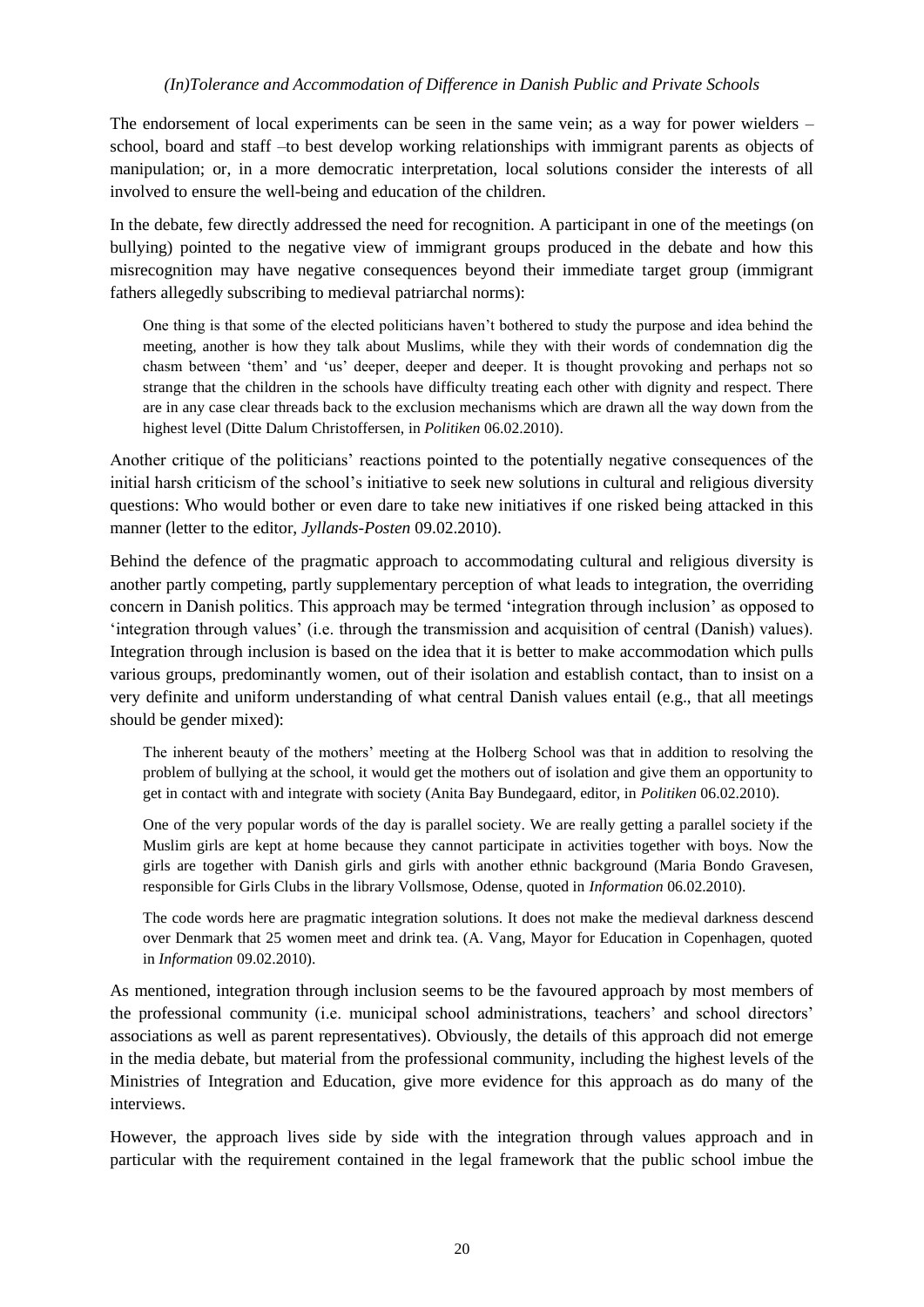students with certain values and virtues. The next section will look at publications issued by the Ministries of Integration and Education in which the approach is spelled out and in which tensions with other concerns can be seen.

## <span id="page-27-0"></span>**3 Integration Through Inclusion: Dialogue and Respect**

As mentioned, curricula in the Danish schools are determined locally. However the state governs the school sector by setting goals and targets for all school subjects. Moreover the ministry (ministries) issues optional guidelines and handbooks on topics such as cultural differences in schools. While the final editing is in the hands of the ministries, production of the material is usually outsourced to professionals and based on research projects and experiments in schools in Denmark.

These publications evidence a tension between integration through values and integration through inclusion. A good example is a 2003 publication from the Ministry of Education *Inspiring Better Integration in the People's School* (see also Ministry of Education 2008). The Minister of Education writes in the foreword that 'the school should ensure that the values upon which the school is based is known and respected by staff as well as students and parents' and mentions the three values 'intellectual freedom, equality and democracy' (Ministry of Education 2003: 8 cf. above) and have other statements to the same effect. The rest of the publication is nonetheless mainly dedicated to the idea of integration through inclusion and the discourse on 'values' recedes to the background. The publication hence underlines the need to create understanding of the purposes of the schools and the expectations on both sides of the cooperation between schools and parents. For example, it is important that 'the school is interested in the [the parents'] ideas and expectations and views the parents as important co-players, who have to be included in the cooperation as early as possible' (Ministry of Education 2003: 15). It is underlined that there may be different ideas about schools and schooling among immigrant parents and that it should be taken into account in the communication that there are different expectations in Danish schools about certain norms, for example the perception of authority, the need for discussion and argumentation in class as well the informal dress of students and teachers (ibid.: 21). It is emphasised that all misunderstandings and conflicts are not necessarily based on culture and identity, but may have personal or social reasons (ibid.: 15). The publication discusses how certain accommodations on the basis of inclusion of immigrant students and parents can be made in connection with for example cooking classes (selection of meat, possibility of taking the produced food home and eating it after sunset), gym classes (showering dressed), sex education (separate classes for boys and girls), school excursions (separate sleeping arrangements, food selection, no alcohol) and in connection with religious holidays, exempting students from school and planning key school events.

Integration through inclusion is also prevalent in a recent publication from the Ministry of Integration on School-Parent cooperation with 'New-Danish Parents' (Ministry of Integration 2010). It is initially underlined that it is important to convey the purpose of the school-parent cooperation and the school's demands to the parents. However, the actual dialogue between teachers and parents (i.e. the actual participants in the cooperation) emphasises mutual respect. Teachers and parents have common interest in the academic success of the child:

The purpose of school-parent cooperation is to unite the school's and the parents' view on the child and achieve a common understanding of the child as a student. (ibid.: 11)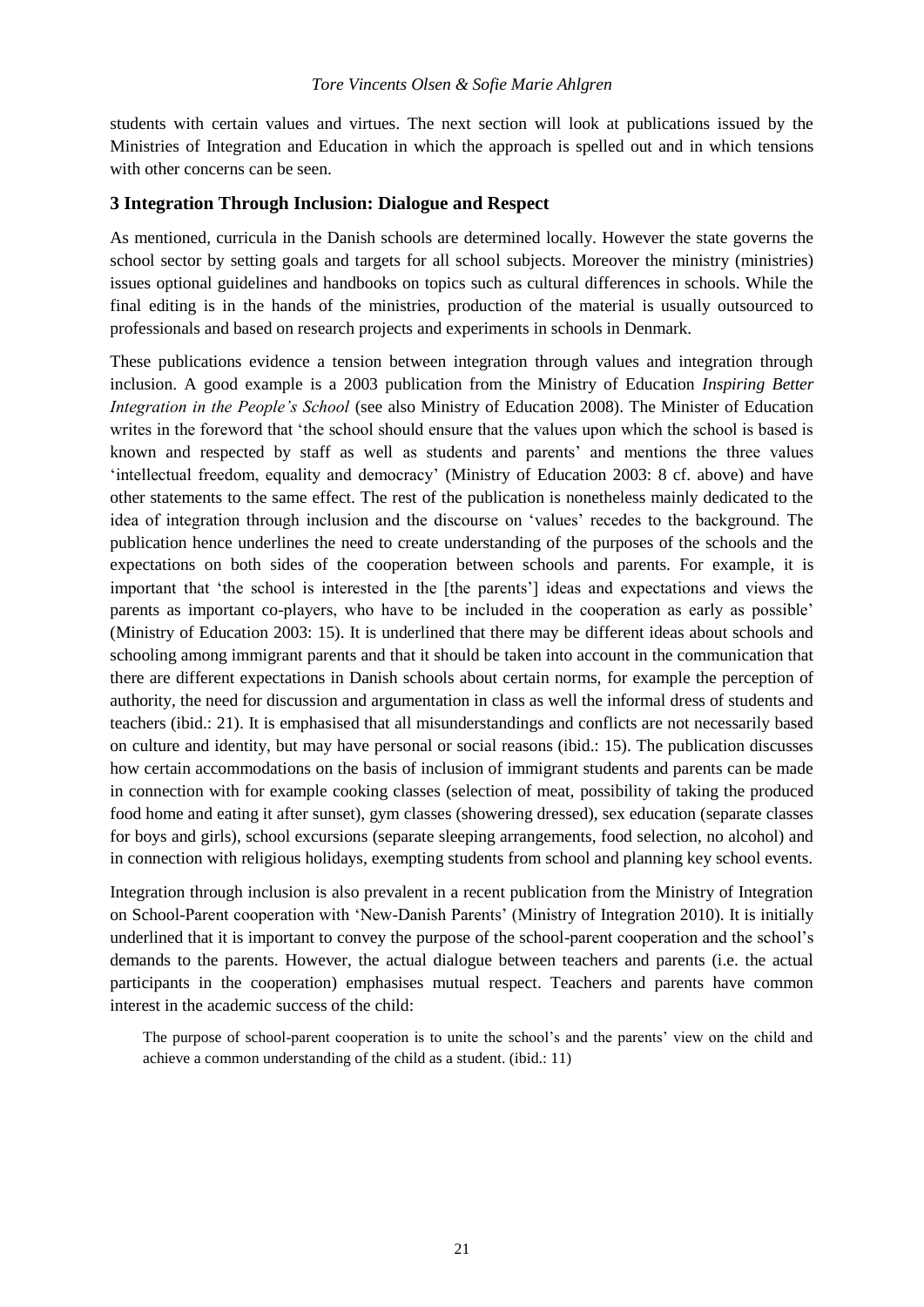The dialogue thus has one overriding purpose: the education and well-being of the child. The publication then underlines the importance of mutual respect and how 'the appreciative dialogue'<sup>13</sup> can ensure such respect:

Parents and teachers have different roles and see the child from their respective perspectives. Mutual respect is a critical condition for good cooperation. The parents want to be respected for the values they give to their child and for their effort to raise the child in such a way that he/she will be able to take care of him/herself as an adult. The parents are emotionally tied to their child and view the child from experiences and contexts which include much more than just the child's school-life. The teachers want to be respected for their competence as teachers. The teacher is the professional, who sees the child as a student and as part of a bigger group of students. (ibid.: 11)

The appreciative dialogue is based on the notion of focusing on future directed actions and possibilities rather than on identities and problems. It is seen as a dialogue in which mutual recognition of others as equals is established and where differences in views are recognized (ibid.: 11). The dialogue is intended to establish relations and transforming them and the field available for action. In terms of practical advice it is underlined that it should be made clear that parents are able to contradict the teacher and express disagreements. The focus should be on dialogue and concrete issues and not (just) on the transmission of information from teacher to parent. Similarly, and strikingly, it is underlined that 'speaking inclusively' excludes expressions such as 'This is how we do it in Denmark' (ibid.: 18).

Another publication lays out the principles and steps of the appreciative dialogue (Navigent 2008) based on the idea that the truth must emerge as a result of negotiations between different perspectives, none of which can be said to be correct or true beforehand (ibid: 9-10). The parents must be accepted and recognised with a view to developing mutual respect:

When you understand and accept the parents, it is also possible to recognise and appreciate them. Even if they have a different world view than you and have other convictions, you can talk about it with them and create the possibility of changing some things – simply because they feel recognised. (ibid.: 13)

Recognition leads to 'mutual respect' (see figure 1) and this entails recognising and respecting the differences among parents and teachers. For the teacher this is important to remember because the risk is that 'integration takes place as cultural adaptation where some people are incorporated [assimilated] into your culture and the dialogue takes place on your premises' (ibid.: 13).

 $\overline{a}$ 

<sup>&</sup>lt;sup>13</sup> A adaptation of the concept of 'appreciative inquiry'.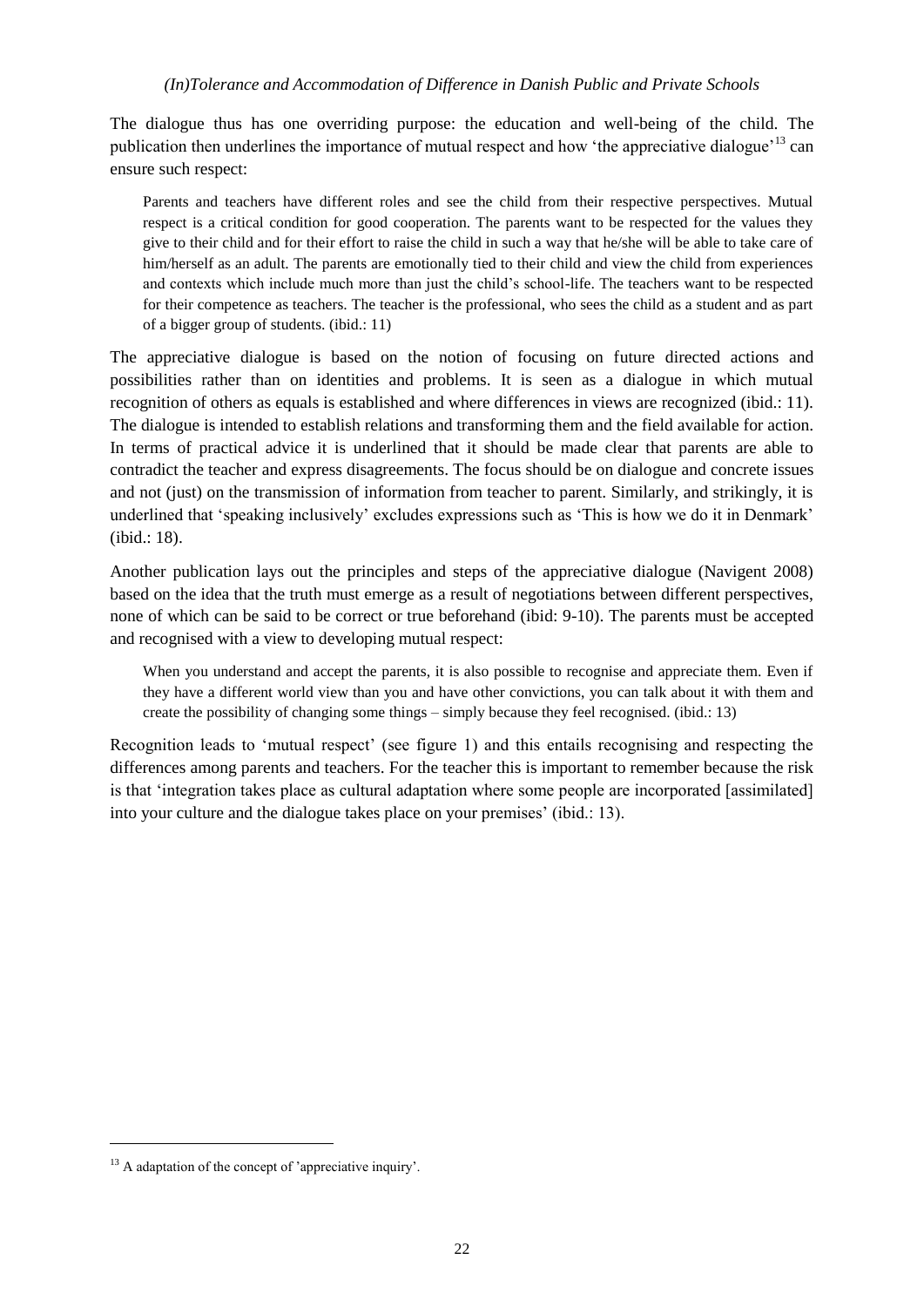

#### **Figure 1: Illustration of the steps of appreciative dialogue**

**Note:** It is emphasised that the last step, 'love,' is only relevant in the relation between child and parent, not in the professional relation between teacher and child/parent (Navigent 2008: 12).

Now, the underlying theory, and principles and practical measures of the appreciative dialogue are some distance from the idea of integration through values. There is no scolding of fathers with antiquated patriarchal norms and telling them that 'in Denmark we do so and so.' Similarly, there is no idea that there are some key values that are necessarily privileged at the outset (however, see below). On the other hand, it is not clear that it is based on positive recognition of the values and identities of other people. Rather it is the respect and recognition of others as people who hold other values and convictions. And again there is a warning against reducing people to their cultural and religious background because it can 'impede the dialogue' (ibid.: 23).

In this sense 'integration through inclusion' contains an implicit notion of tolerance, which entails more than objection, namely a form of curiosity and openness, but still less than a necessary embracement and 'positive recognition'. Openness and curiosity even apply when the limit of toleration is reached:

Acceptance is impossible in those rare cases when utterances of the parents are in conflict with the law or our society's fundamental values of democracy, gender equality, freedom of religion etc. Here it is necessary for you as a teacher to hold your ground. But do it in an appreciative manner. Ask what it is the parents wish for, what they hope for and dream about, and go on from there instead of problematizing their statements. (ibid.: 12)

So there are limits to toleration and tension between equalizing all perspectives and key values does arise. Dialogue-based integration through inclusion has its limits. On the one hand, it is geared towards reaching common solutions and discussing disagreements, e.g. about the school's role in influencing the children in the area of 'values and life attitudes' (Ministry of Integration 2010: 41). It seeks solutions that 'fit the school and parent group in question' (ibid.: 41). On the other hand, the solutions must be 'in agreement with the school's view on learning and its value basis' (ibid.: 41), including for example the notion that students are required to 'take responsibility for their own learning', 'that the school is based on student democracy and co-determination' and that the 'students are expected to express their views' (ibid.: 10), i.e. ideas closely related to the Danish People's School's emphasis on personal autonomy and development and reflexive democratic virtues.

In the publications the dialogue-based integration through inclusion and related practical measures are generally presented as things that have been proven to work because it creates communication and because it motivates immigrant students and parents for participation where they are taken seriously as equal and competent communication partners with legitimate interests, views and values. The same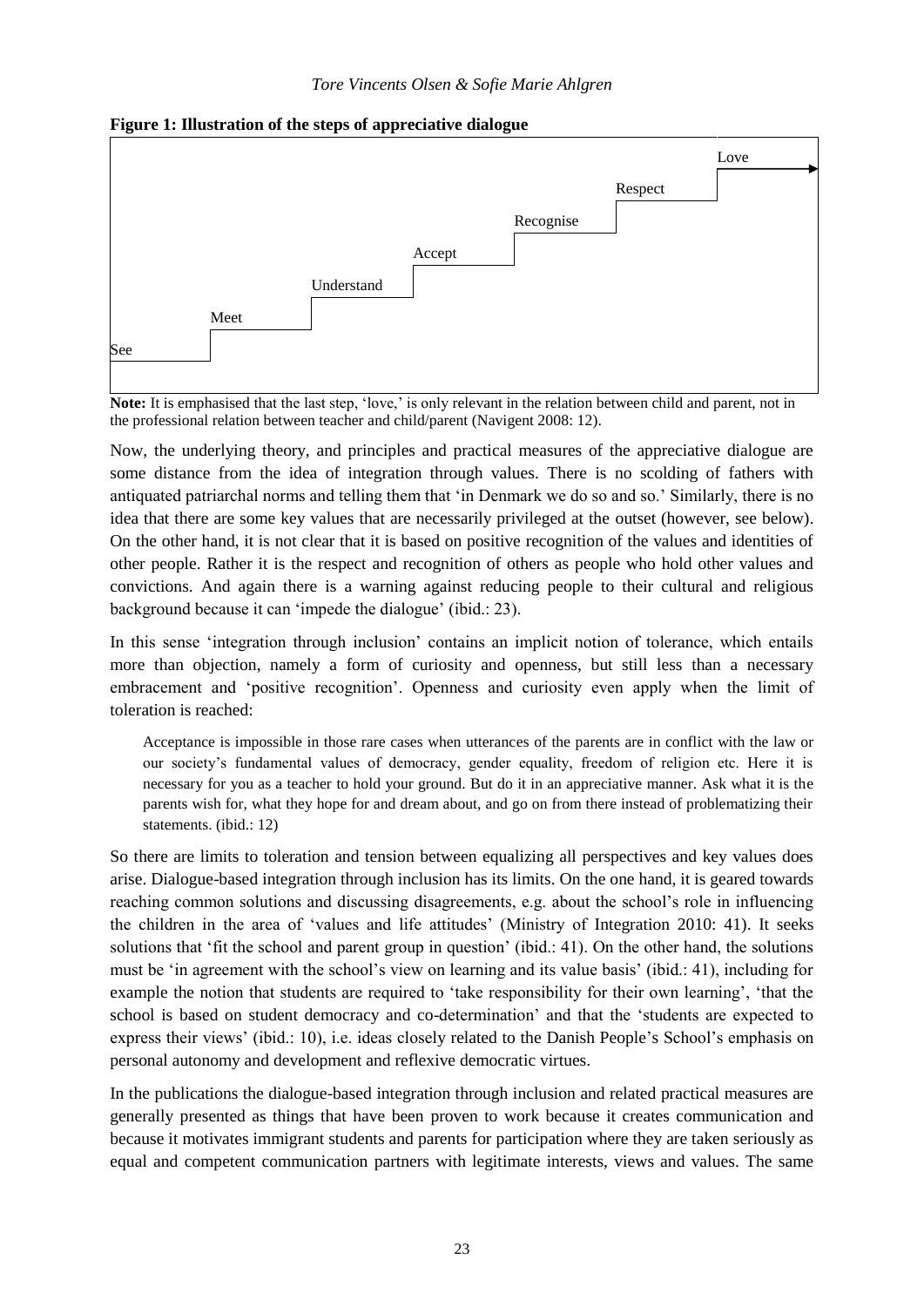impression comes from interviews with members of the professional community. It is underlined that the political discourse on key values and drawing on the idea of 'integration through values' at best is irrelevant and at worst harmful, either because it produces risk adversity in the school sector with regard to new experiments and accommodations or because it pollutes the efforts to establish contact and communication between school, parents and students. The latter because the identities created in the national discourse on values, including the prevalent 'them' and 'us' distinction, become interpretative schemes through which parties interpret each other and each others' statements, making communication even more difficult. Interviewees from the professional community reveal that the big questions about 'values' are often bracketed in view of the need to find concrete solutions to concrete challenges of making the school life of individual students work. The effort is in other words to distance themselves somewhat from the principled political discourse on values and prioritise the goal at hand: the well-being and education of the student.

# <span id="page-30-0"></span>**4 Conclusion**

An underlying premise of the accommodation of cultural and religious differences in Danish public schools is integration. Danish national politics and public discourse is dominated by a conception of integration through values, according to which the public schools should transmit key national and liberal democratic values to students and their parents in a uniform and uncompromising manner. This leaves little space for the recognition or even toleration of difference. The counter discourse of 'integration through inclusion' is also in part based on the goal of integration. Pragmatic arguments for toleration and accommodation are however also closely related to securing the well-being and education of the individual student. They are followed by more principled arguments pertaining to the concept of appreciative dialogue about respecting minority parents as equal and competent speaking partners who are entitled to make their own choices about values and child rearing. The driving idea about integration through inclusion is that integration follows from the kind of accommodation that creates contact and interaction between different groups in society. The underlying concept of acceptance is a respect based conception of toleration emphasising the need to respect others as moral and political equals with the right to make their own choices. However, it does not go beyond this notion of respect. It is paired with a principled openness and curiosity towards that to which one objects/rejects, but does not rest on any requirement of positive recognition.

At the same time, the concept of toleration and respect contained in 'appreciative dialogue' – the more principled part of 'integration through inclusion' – is some distance from the traditional Danish notion of liberality which includes a blunt and confrontational discursive ethos according to which one 'fights for everything one holds dear' while recognizing the same right for all.

It seems clear from the material issued from e.g. the ministries and from the interviews with people working with or in the public school professional community that the partly pragmatic and partly principled approach underlying the overall discourse of 'integration through inclusion' is deemed successful, whilst the stubborn insistence on a uniform transmission of values, including the inherent 'them and us' distinctions, is at best irrelevant and at worst harmful to school level efforts to create facilitating conditions for immigrant minority students in public schools.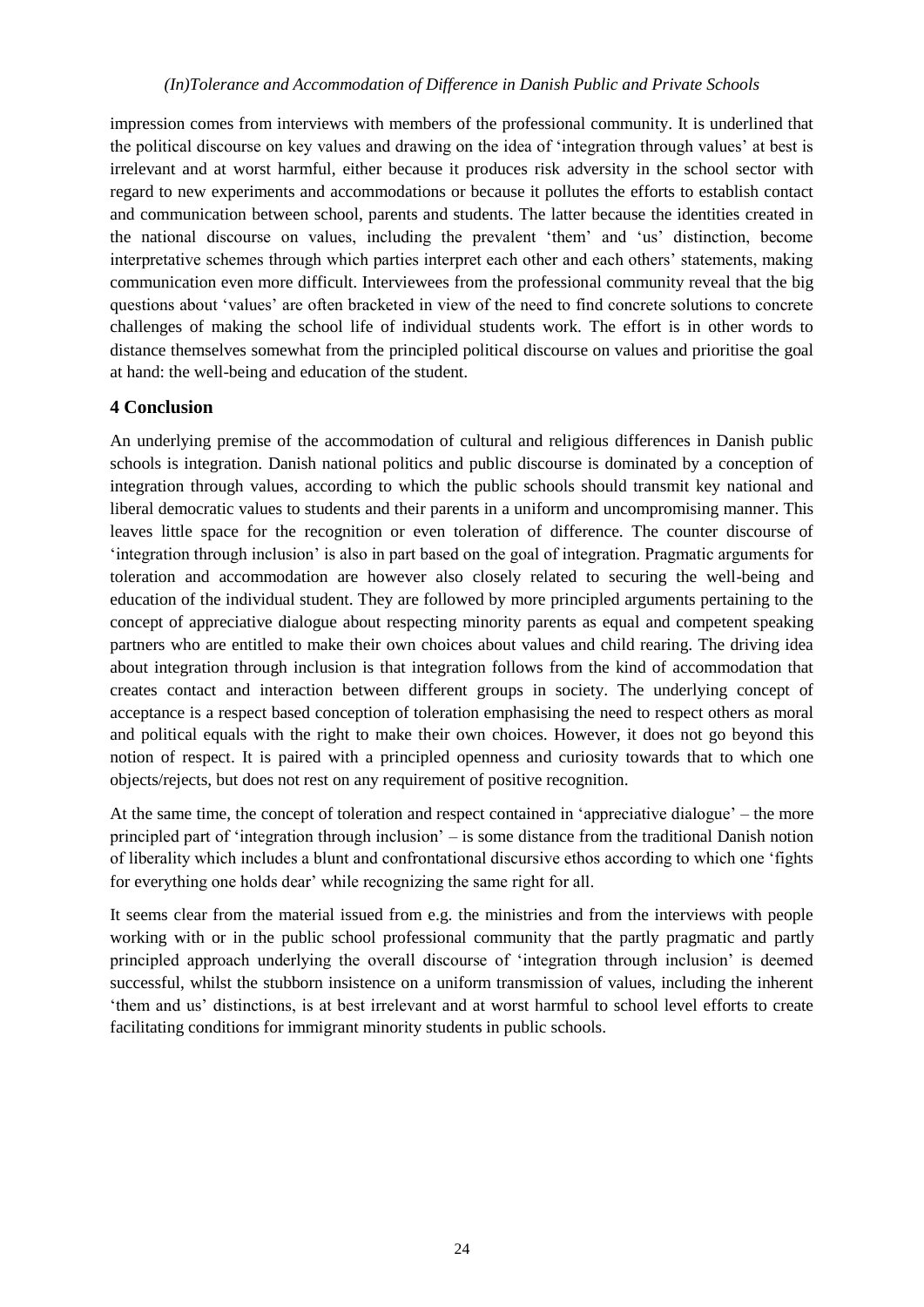# <span id="page-31-0"></span>**Case 2: Free Schools – The Epitome of Danish Educational Tolerance?**

# <span id="page-31-1"></span>**1 Introduction**

The Danish tradition of free primary schools is often seen as an expression of (institutional) tolerance in the Danish educational system. The free schools are seen as privileging the rights of parents to choose education for their children in accordance with their own ideology and pedagogical convictions over the right of the state and the democratic majority. As such it can be construed as a democratic minority right which furthermore is made effective through a large state subsidy (a voucher system) which makes it affordable for most parents to send their children to these private schools.

In the 1990s a number of schools were established for Turkish, Arabic and Urdu-speaking children. In 1998 the free school legislation was tightened so that only free schools teaching in Danish would be eligible for state subsidies. German minority schools and some international schools were exempted. A post-9/11 debate on Muslim free schools and concerns that their teaching may not teach in support of democracy and human rights led to a change in the legislation in 2002 so that the free primary schools are required to teach democracy and human rights. In 2005 the regulation was tightened yet again emphasising that the schools should 'develop and strengthen the students' knowledge of and respect for fundamental freedoms and human rights, including equality between the sexes' (cf. above). The basis for monitoring the schools' ability to live up to these requirements and to academic standards equal to those of the public schools was improved. Recently, monitoring of free primary schools was included in the Government's 2009 anti-radicalization plan (Danish Government 2009: 18).

Another criticism against the use and establishment of free primary schools is that they facilitate 'white flight' from the public schools based on 'intolerance' against weak and bilingual (i.e. immigrant) students and that this leads to segregation and increased intolerance between groups because social and cultural groups do not mix. As mentioned, it is currently discussed how free schools may be economically induced to take more responsibility for the 'integration task'.

Together the two criticisms and the ensuing policy development can be seen as a restriction on the minority right and the space of tolerance partly to ensure tolerance in the future. In this sense, what some see as the epitome of Danish (institutional) tolerance (or liberality) others see as its opposite. It should be added however, that tolerance and integration are not the only concerns. The academic effects of segregation also play a role for some of the critics.

The case study concerns the 'structure of the education system' and it is about the boundaries between what is unacceptable and what is tolerable. To some degree it also concern issues of interaction – or rather lack thereof – between different groups in the overall Danish school system with regard to development of tolerance and respect/recognition.

The case study is based on newspaper coverage in the last 10 years and policy documents pertaining to the 2002 and 2005 revisions of the law of free primary schools. The main actors in the debate are national politicians, school sector professionals, commentators and members of the general public. The report is also based on interviews with people from the free primary school sector, politicians and employees in the Ministries of Education and Integration.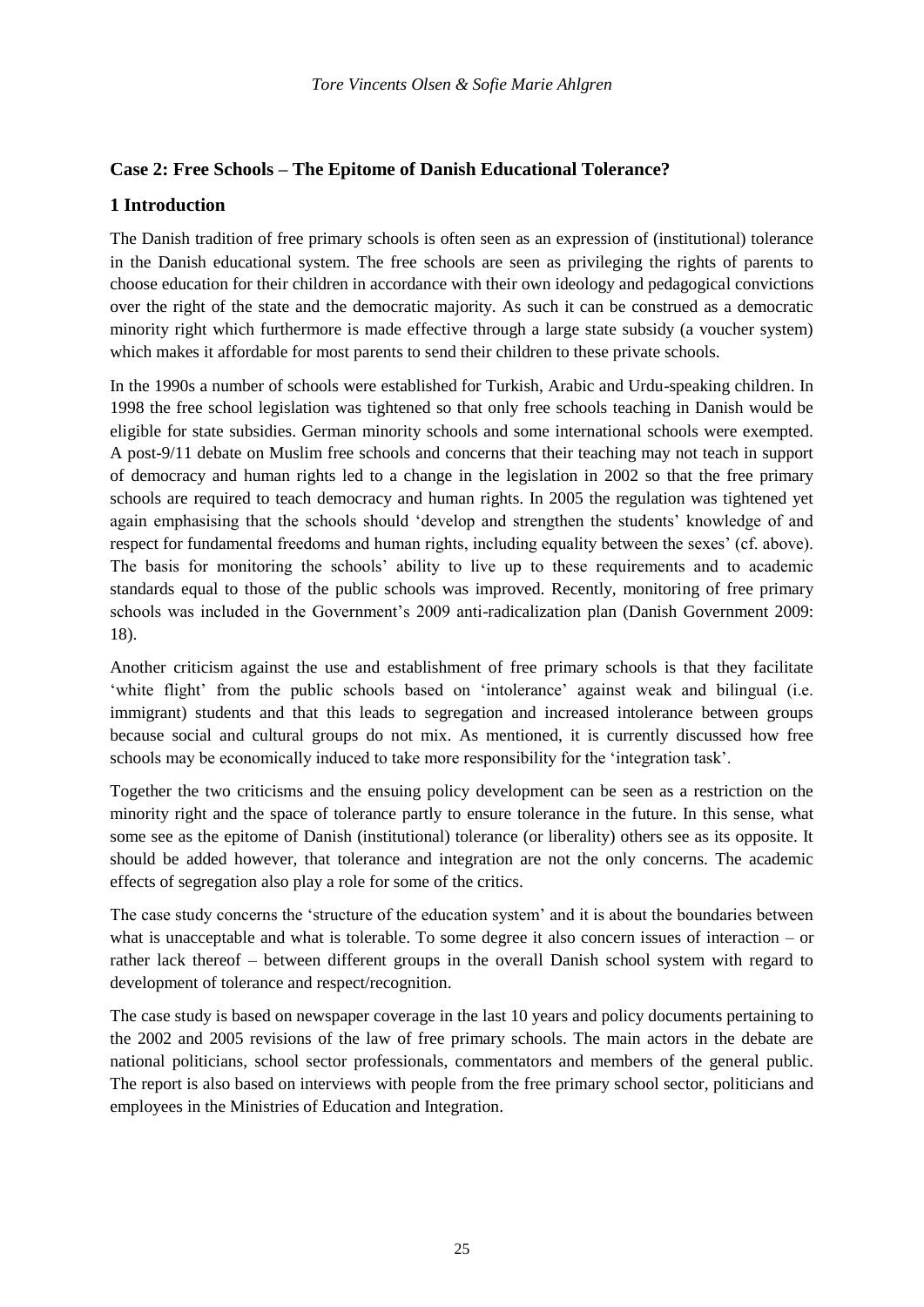# <span id="page-32-0"></span>**2 The Free School Debate in The Danish Press**

The attitudes to the free schools and their role in Danish society can be divided into different types of tolerance and intolerance. A nationalist intolerance argues that the establishment of Islamic free schools undermines fundamental Danish values and traditions. In addition, new forms of principled liberal intolerance come in three modalities relating respectively to the liberal divide between public and private; the perfectionist requirement to become 'liberal people'; and the protection of cultural cohesion and homogeneity i.e. a societal intolerance of 'too much diversity' including concerns about segregation.

The arguments in defence of the Islamic free schools and their right to teach in Denmark are based on the Danish free school tradition, on notions of tolerance and the democratic rights of minorities as well as on pragmatic arguments about maintaining peace through a *modus vivendi*. In general the debate is about tolerance and the limits of tolerance. However in a single case (and perhaps somewhat rhetorically), it is argued that the fact that the Muslim minority has acquired the Danish 'free school tradition' should be celebrated and recognised as valuable.

## *National Intolerance: Islamic Schools Destroy the Danish Free School Tradition*

To people in the DPP and others, the establishment of Islamic free schools is an abuse of a Danish tradition that requires the rules to be changed. It undermines Danish values. Members of the DPP have argued that while they are for the free school tradition, it should be against the law on free schools to teach the Quran: 'it is completely out of place that children growing up in Denmark are given state subsidies to be taught in any other religion than Christianity' (Chr. H. Hansen, DPP, *Jyllands-Posten*, 12.11.2001). Another commentator argued along similar lines:

There is no warrant in the Danish constitution for giving other cultures equal status to the Danish culture and turning us into a country of immigration. In addition, it costs us money to give these people human rights which we ourselves do not need, and which will destroy our culture. (A. M. Engel, commentator, *JP*, 05.06.2001)

The view that Islamic free schools lie outside the Danish tradition is perhaps most evident in a relatively recent comment from DPP party leader Pia Kjærsgaard:

The utilization/abuse of the Danish free school tradition by the Muslim private schools makes it necessary to tighten the rules concerning free schools and the rules concerning the duty to monitor [the free schools], and it destroys a good Danish tradition for being able to establish free schools and teach in accordance with the value set of the parents. (*Berlingske Tidende*, 12.10.09)

The statement implies that it must be ensured that the parents' values are within the realm of the acceptable before they can establish their own schools. Or at least that is should be ensured via the legislation that the schools teach within the limits of what is acceptable. The view is that Islamic free schools must be viewed with a general suspicion and monitored. They are furthermore to be regretted because they are undermining a good Danish tradition which would function well in their absence.

## *Liberal Intolerance*

The nationalist intolerance of Islamic free schools as a threat to *Danish values* and *tradition* of tolerance or liberality (see Danish WP1) shades into a more liberal concern with the fact that the teachings of Islamic schools may go against fundamental liberal and democratic norms. Paired with a form of Christian intolerance against Islam in Europe, one commentator, a retired priest, hence saw far-reaching consequences of the establishment of Islamic free schools. They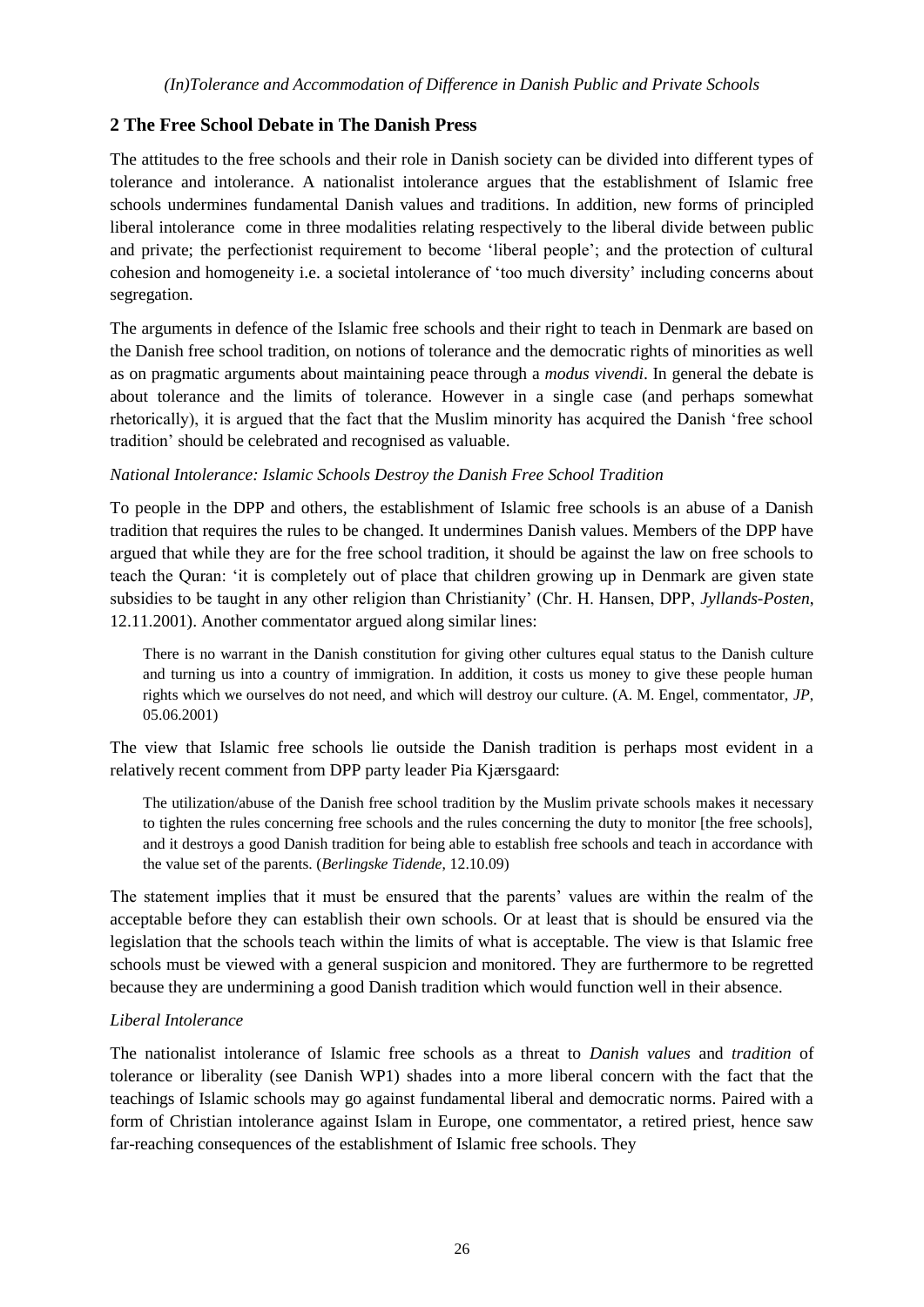#### *Tore Vincents Olsen & Sofie Marie Ahlgren*

are emerging all over Europe and lay the basis for an Islamism which will become a serious political factor in the future, a political factor that does not know of religious freedom (John W. Hørbo, *Jyllands-Posten*, 15.10.2002 )

At a less apocalyptic level, the concern is that the Islamic free schools do not teach the values of democracy and human rights or in accordance with them:

The whole point of the free school is that there is space for thinking and believing in a way that is different ... but conversely this should not mean that this becomes a sanctuary for a belief and a way of thinking that is characterised by intolerance and opposition to the surrounding society. (K. Sejr, Social Liberals, *JP* 15.11 2001)

Commentator Lone Nørgaard perhaps took this point the furthest:

As far as my (failing) tolerance is concerned, I am no longer prepared to be tolerant towards values that I deeply and utterly oppose: the repression of women, discrimination, and the reading of the Quran that elevates the Quran to the highest authority … if tolerance means that I have to observe from the side line while Danish society step by step is transformed in a direction that I do not want, well, then I do not mind giving up that version of tolerance. (*BT*, 12.07.2003)

This is a version of not being tolerant of groups with illiberal values: a case for the intolerance against the intolerant. Nørgaard also used a second modality of liberal intolerance. The point is that allowing parents to send their children to Islamic free schools is really to let down the children and their interest in achieving a good life: 'The freedom and rights of parents should not take priority if the price is that the children are left in the lurch.' (L Nørgaard, *JP*, 12.05.2003)

The unambiguous opinion is that Islamic free schools produce 'losers' unable to function in society. It is reminiscent of liberal perfectionism and its 'intolerance' of non-autonomous living. Free schools are to give their students the education they need to live autonomous lives. By not giving children this type of education they harm their interests (rights).

This argument is connected to the third modality of liberal intolerance, according to which the Islamic free schools produce too much diversity to the detriment of the sociological preconditions for maintaining a liberal society. Islamic free schools undermine liberal integration. They represent an unhealthy segregation of society.

#### *Free Schools Lead to Segregation Generally*

As mentioned, this point is taken further by some commentators who apply it to the free primary schools generally (not only Islamic or religious schools). The targets for criticism are not only immigrant Muslim parents, but all parents who choose to send their children to free primary schools for no other reason than to avoid the allegedly low quality of public schools with many 'weak' students, in particular those with immigrant background:

It was never the intention with the free school law that resourceful families would send their children to private schools at the taxpayers' expense to avoid the weakest pupils. (Ritt Bjerregaard, Social Democrats, *JP*, 16.04.2005)

The use of the free primary schools can be seen as a form of escape option that is based on intolerance of the weaker students. This is really a break with the free school tradition which is about ideological and pedagogical experimentation and about democratic protection of minorities:

The original idea behind the free school tradition was to develop a diversity of teaching which reflected the right of minorities which was part of the idea of democracy ... we risk that the alternative school sector is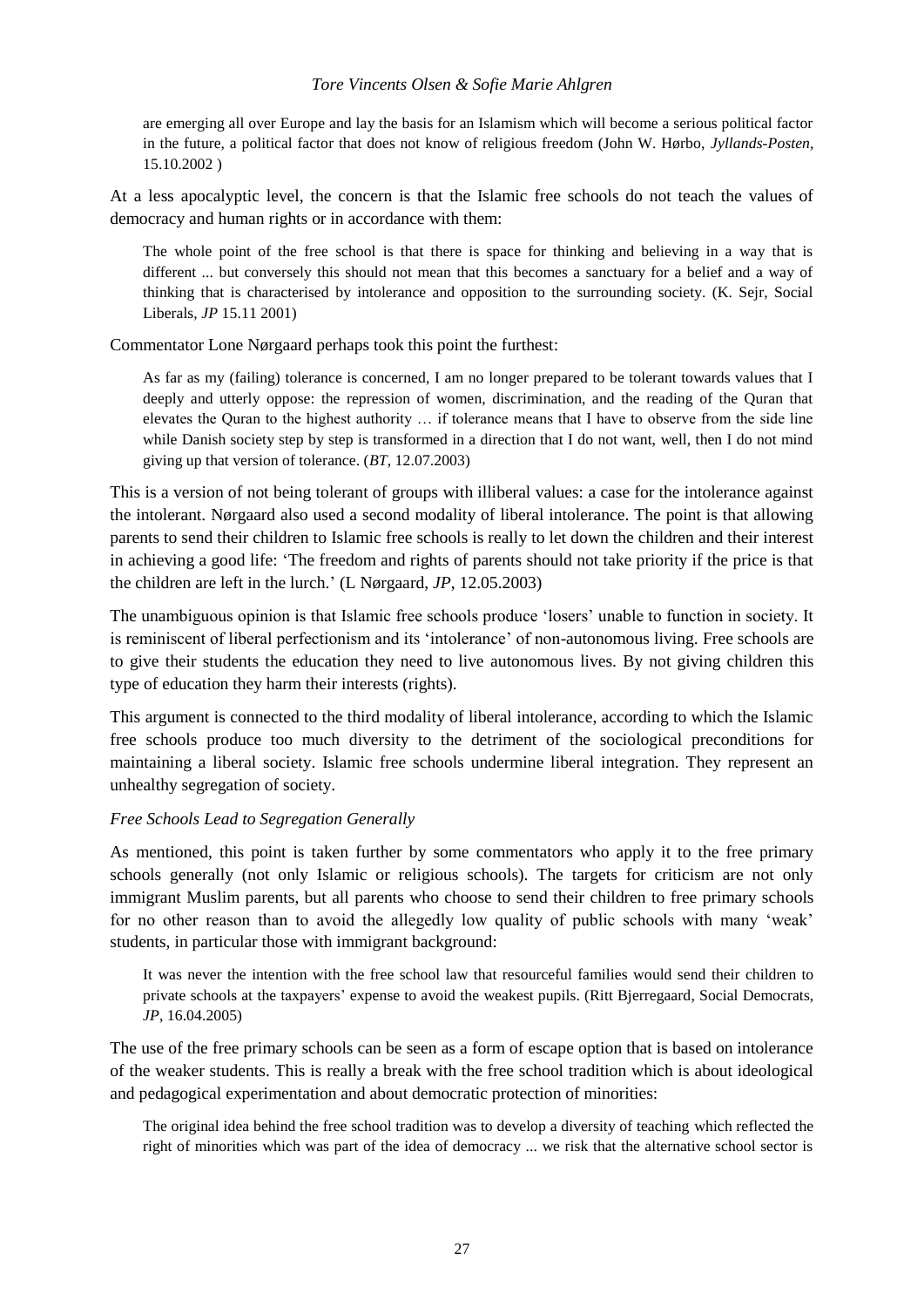replaced by a protest school sector ... that it becomes an attractive alternative that enables people to avoid those children nobody really wants play with. (C. Antorini, Social Democrats, *Berlingske Tidende* 19.05.2005)

The problem is that these private schools are subsidized by the public but do not accept a social responsibility: 'it is a reverse Robin Hood, the state's money is redistributed from the poorest in the country to the richest' (JJ. Steen & K. Barsøe, CEVEA, *JP*, 03.06.2010). As mentioned, some of the concerns here regard the ability to ensure quality teaching in the public schools to increase the academic results of the weakest learners who are affected by the 'flight' of strong learners from the public schools. A second point is that segregation is not only based on intolerance, but that it fosters intolerance because different groups do not mix:

I think it is easier to have a community with people you know. And for me, the People's School is the core. It is a central building block in our welfare society. Because this is where we meet each other and get the [sense of] community. If we don't meet each other because the top and the bottom are taken out, then we have a problem. (interview, A. Vang, Mayor for Education. Copenhagen).

In sum, some find that the free school tradition is being abused to create free schools which teach intolerant doctrines which go against central Danish values and/or the values of liberal democracy and create intolerant (and uneducated) children. That is seen as a threat to integration and the ability to maintain a liberal society. Moreover, the resulting segregation has been under attack for undermining the academic results of the weaker learners and for fostering intolerance among social groups. The demands have ranged from banning Islamic free schools over increasing the demands for civic value education and state monitoring to creating new economic incentives to make free primary schools take more social responsibility and contribute to integration. Regulation and increased monitoring have been the main policy reactions, which has arguably reduced the space of toleration. However, other people have defended the freedom of the free primary schools in the name of tolerance and the Danish tradition of liberality.

#### *In Defence of the Free School Tradition*

A relatively unusual defence of the Danish free schools and the ability to establish religious schools within this legal framework is based on the pragmatic idea that it allows different religious and value sets to exist side by side. This is unusual in a country where the integration concern has been so predominant. One commentator hence defended Islamic free schools on the following grounds:

The path school director Abdul Wahid Pedersen has chosen with his [Islamic] free school is the only way to prevent that two great cultures collide in insoluble conflicts. The Muslim culture will not adjust to the Christian. And the Christian will not adjust to the Muslim. (V. Madsen, deputy school director, *JP*, 1008.2001)

This argument is reminiscent of a classic pragmatic argument for tolerance. It creates peace through *modus vivendi*. Remaining arguments in defence of the free school tradition is first that it is a venerable Danish tradition of toleration or 'free mindedness' (liberality, see Danish WP1). This is construed as a democratic minority right, which again is connected to the idea that the choices of others should be respected as the choices of moral and political equals. It is part of the conception of liberty that state regulation of and intervention in the free schools should be opposed. B. Haarder, Minister of Education at the time, expressed this first argument, which he shares with his colleague and later Liberal Integration Minister B. Rønn Hornbech:

Precisely the free schools are a special Danish value since nothing like them can be found anywhere. The fact that we not only give equality to the minority, but give them extra support is unique for Denmark. The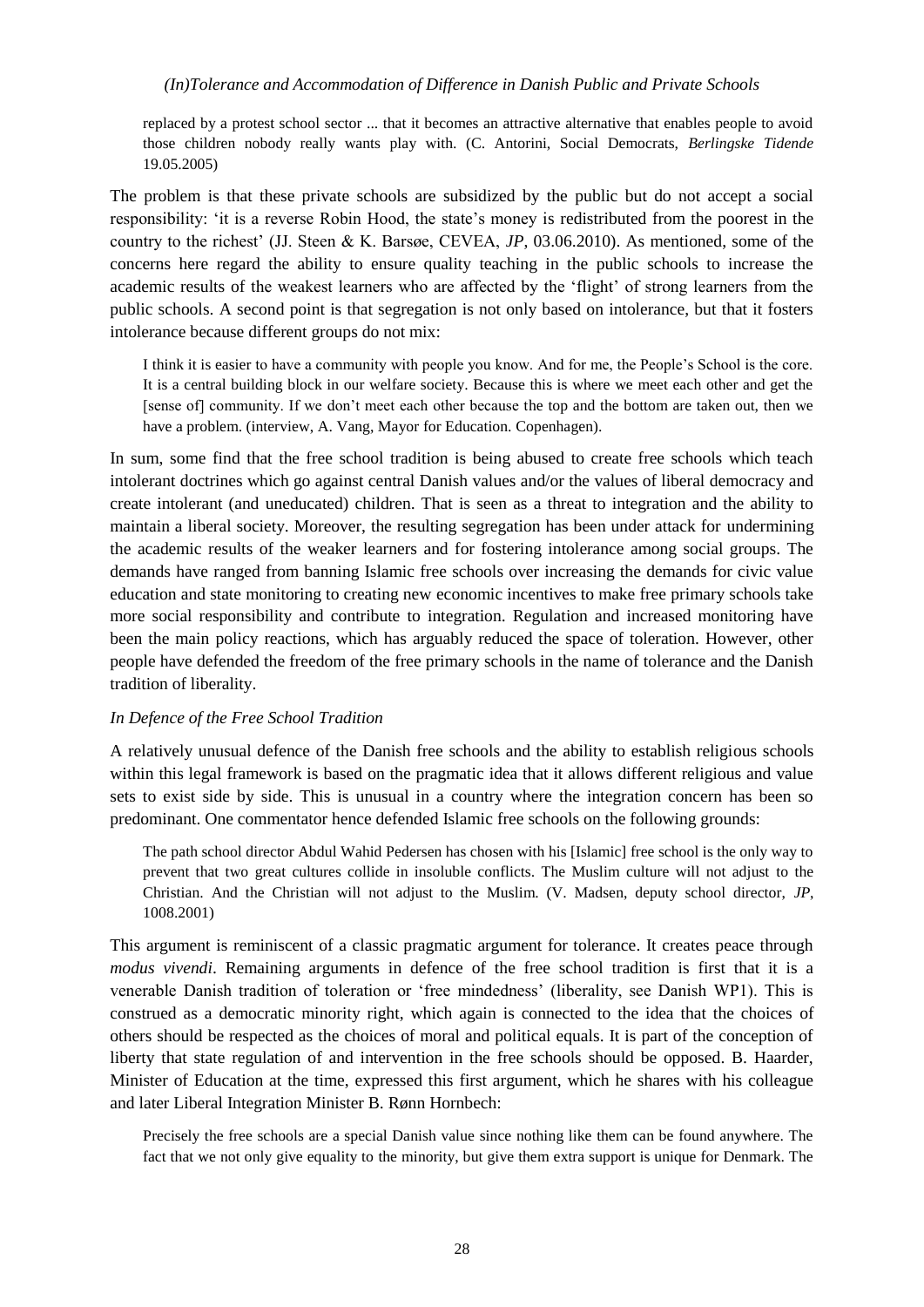#### *Tore Vincents Olsen & Sofie Marie Ahlgren*

free school legislation means that one has the right to send one's children to a school that fits one's ideas of what a good school is. (*Information*, 06.07.2009)

The point is that this is something special pertaining to Denmark. This is not necessarily based on universal values, but rather a part of Danish national history and culture. Others take the same route and underline the paramount values of democratic minority protection:

Liberality [free-mindedness] has always been a capital point in questions of schools and churches ... A democracy must be evaluated based on how it treats its minorities ... we have ended up in judgmentalism – the foulest enemy of liberality. (Asger Baunsbak Jensen, priest and writer, *JP*, 20.07.2009)

T. Balle, former headmaster of the Free Teachers College (educating teachers for free primary schools), also points out that there is something more at stake than just forbidding Muslim schools, namely the rights of parents and the democratic protection of minorities: The free schools 'are a key cornerstone in what you could call the special Danish values' (T. Balle, *Information*, 14.12.2007).

Muslim commentators who defend Islamic free schools also used a combination of liberal arguments and arguments based on the Danish tradition.

Denmark boasts about its unshakable values, including freedom and tolerance. It is tragic that it does not take more than a couple of Muslim immigrants to shake them and turn them into empty rhetoric. (O. Shah, *JP*, 18.05.2003)

To Shah it is evident that the Islamic free schools cannot be disconnected from the surrounding society and have to teach their students about it and how to function in it, however,

to demand that they have to preach all those values (or the lack thereof) which characterize society in all its aspects, is a dictatorship of opinion and contrary to the values that Denmark claim for herself. (O. Shah. *JP*, 18.05.2003)

Shah offers a different explanation of the creation of Islamic free schools and their popularity. They are not the product of Muslim disdain for Danish society or intolerance of the Danish majority, but rather of the lack of tolerance and consideration for Muslims by the Danish public and public school:

Like other parents, Muslim parents simply wish to have their children seen and treated as students who have to be taught, rather than as some sorry creatures who (in the best case) have to be saved from repression or who (in the worst case) are seen as cultural enemies to be fought ... if the Copenhagen public school reflected realities, and tolerance and consideration were not seen as submission to fundamentalism, then many of the children who today end up in the free schools would most likely stay [in the public school]. (O. Shah *Information*, 10.01.2006)

Another Muslim commentator, Safia Aude, also claimed Muslim parents had all good reasons for sending their children to Islamic free schools including the fact that the grades are higher there than in the public schools (*JP*, 15.05.2003). In a relatively recent comment Z. B. Hussain asks why nobody can see the positive in the fact that Danish Muslims have learned from the Danish tradition of organizing in voluntary associations and created their own nurseries and free schools (*Information* 31.07.2010).

These views link back to the discussion about cultural and religious accommodation in public schools and the different concepts and effects of integration through values and integration through inclusion respectively. It is also evident that the conception of who is tolerant/intolerant and who is breaking with Danish traditions is reversed. The Islamic free schools do not represent intolerance. Rather the criticism of them represents intolerance and shallow commitment to key liberal principles. And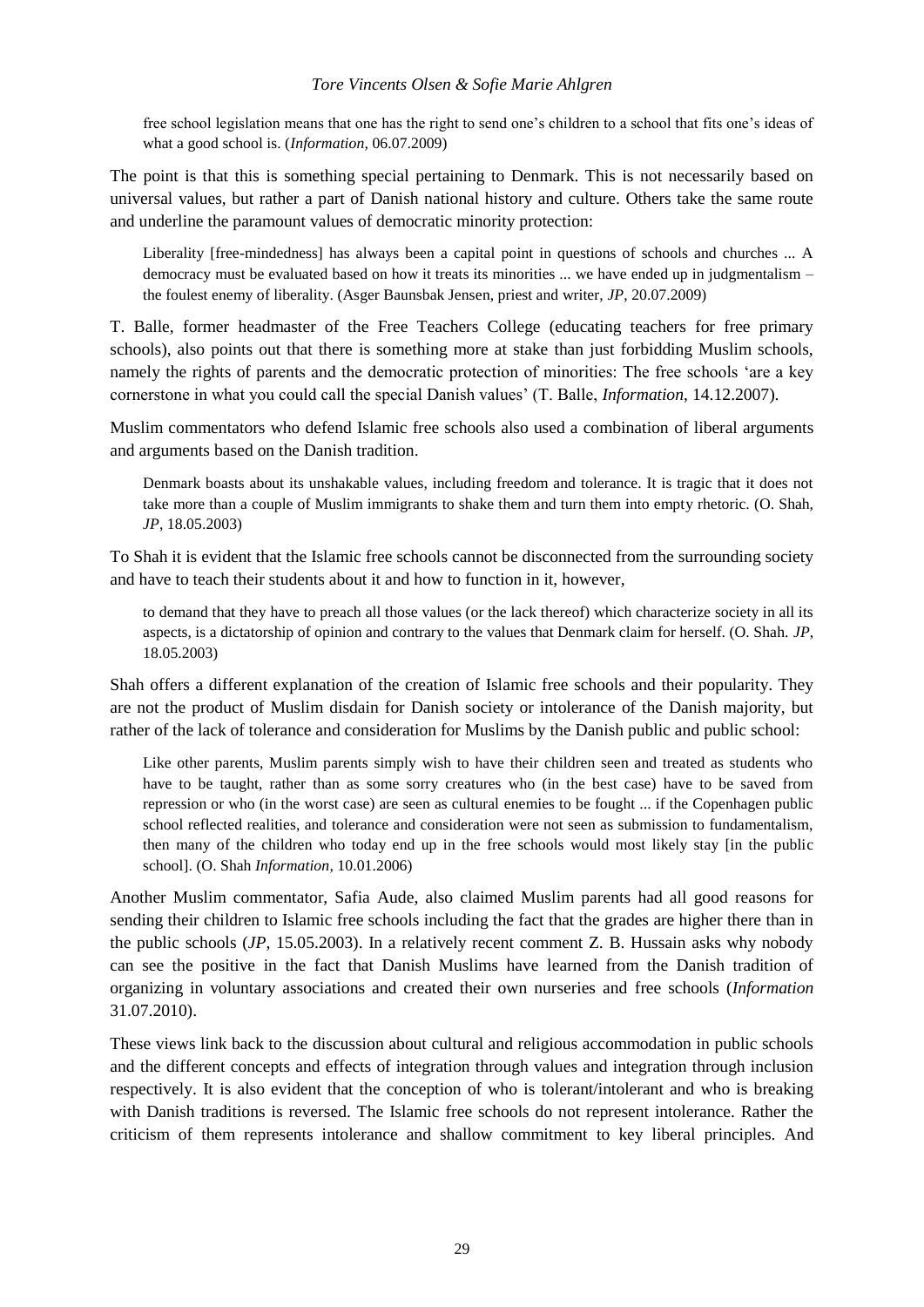finally, it is pointed out that critics are not even able to recognise the value of something they usually value, just because the people involved are Muslims.

People directly connected with Islamic free schools tried to remove criticism by pointing out that they were indeed committed to integration (J. Hansen, Ahi International School, *Berlingske Tidende*, 02.10.2001). One school director described how the school had moved in a more secular direction by introducing sex education, natural science and religions other than Islam. He also described a school excursion to a Christian (Grundtvigian!) Church: $14$ 

It was a very positive experience to see and hear the engagement of the children. The priest said that it was exciting to have us visit and that we were welcome another time, if we wanted to. (D. Anik, Sealand's Private School (Islamic), *Information* 21.11.2001)

The strategy here is to show that the Islamic schools are oriented towards and engaged with the surrounding society in a positive and open-minded manner to deflate the picture of them as sanctuaries for fundamentalism or for cultural and religious isolation and intolerance.

# <span id="page-36-0"></span>**3 Policy Changes**

l

There is widespread political support for the Danish free school tradition and it is unlikely that it will be changed fundamentally. However, in recent years defenders of free school autonomy have lost to the extent that free autonomy has become increasingly conditioned and circumscribed. There has been an increased emphasis on the need for free schools to ensure academic quality equal to the public school (and through this regulate the subjects taught in the schools) including the demand that schools operate and teach in Danish. Similarly the free schools are now explicitly required to transmit the values of freedom and democracy to students.

In 1998 it was stipulated that free primary schools should teach in Danish in order to receive public subsidies, and the monitoring of the quality of education was increased. In 2002 and 2005 two major changes followed. In 2002 it was introduced in the law that 'the schools shall prepare the students to live in a society with freedom and democracy'. The legislative bill was motivated by reference to integration of bilingual children. It furthermore stated that

It has hitherto been an underlying presupposition for the freedom to establish and run free primary schools with state subsidy that the schools respect human rights and fundamental freedoms. Of late, doubt has emerged as to whether the freedom is utilized to run free primary schools on value bases which are so fundamentalist that they disable the students to function in a society like the Danish one with freedom and democracy. (2001/2 LSF 163)

Originally, the new clause contained a reference to the European Convention on Human Rights (ECHR), but this was taken out in the legislative process due to concerns about readability. The clause (and its motivation) set the outer boundaries of toleration (for schools receiving state subsidies). The bill continues:

It is not the intention … to mandate that the free primary schools express specific views on ethical, religious or political questions, etc. On the contrary, the schools shall prepare the students to function as citizens in Denmark, including acknowledging and respecting that there can be different views on such questions, which is a presupposition of democracy. (2001/2 LSF 163)

<sup>&</sup>lt;sup>14</sup> N.F.S. Grundtvig was an influencial priest and educationalist and one of the (two) 'founding fathers' of the Danish free school tradition, cf. the general introduction to the report.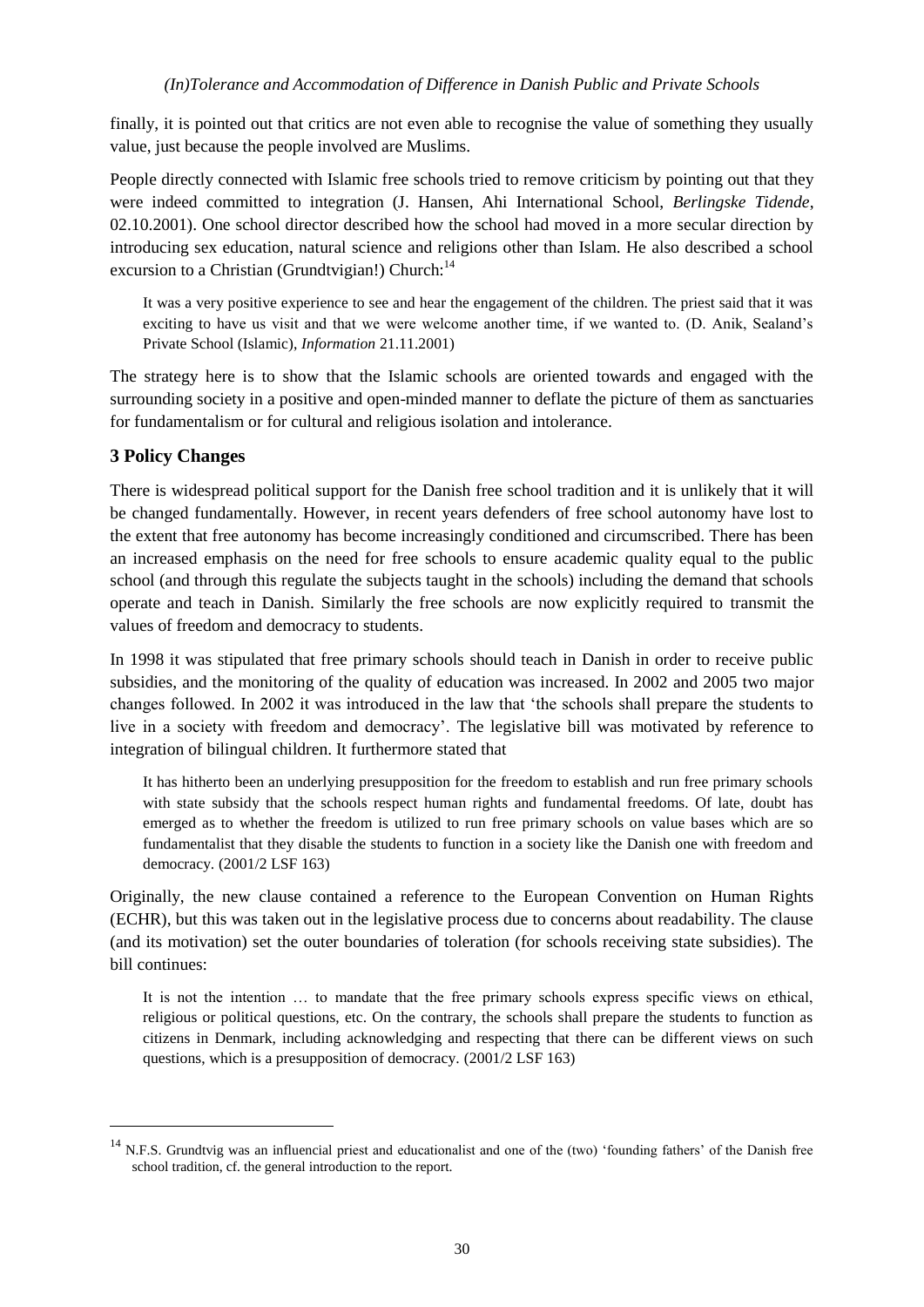## *Tore Vincents Olsen & Sofie Marie Ahlgren*

It furthermore states that the schools are to give the students understanding of the underlying principles of the ECHR and that the clause entails a prohibition of teaching based on the notion that the ECHR is not respected, for example through religious and racist discrimination or the violation of freedom of speech and association. It unclear whether the clause demands that the schools transmit a democratic ethos to their students or only that they are provided with knowledge about the basic principles of human rights and democracy in order to function in Danish society.

Only two parties did not accept the 2002 revision. The DPP thought it was too slack and the Red-Green Alliance (far left-wing party) rejected it on other grounds. In the 2005 revision the democracy and freedom clause is expanded:

According to their purpose and in all their work [the schools] shall prepare the students to live in a society like the Danish one with freedom and democracy, and develop and strengthen the students' knowledge of and respect for fundamental freedoms and human rights, including equality between the sexes. (Law on Free Schools, article 1.2)

The 2005 revision is seen as a specification and expansion of the 2002 clause to include not only teaching per se but all activities connected with the school. The expansion is made to ensure

that fundamentalist or extremist actions, which are justified on religious grounds, etc., but which contradict human rights and fundamental freedoms, including gender equality, cannot take place *at or from* a free primary school. (legislative bill 2004/2 LF 105, emphasis added)

The government underlines that this clause is consonant with the ECHR because the ECHR *only* protects 'associations, statements/utterances and gatherings, etc., which respect democracy and the equality between the sexes' (legislative bill 2004/2 LF 105). This arguably restricts the freedom of schools and students to express opinions which diverge from endorsement of democracy and gender equality and come close to demanding a democratic and sex-egalitarian ethos in free schools. It hence seems to construe the space of toleration even more narrowly than the 2002 revision.

The 2005 revision also requires that teachers and board members are proficient in Danish and that the schools set goals for their own subjects or adopt those formulated for the public school, publish them and evaluate them continuously. The latter would increase the focus on academic standards and facilitate external monitoring of the schools.

The 2005 revision was opposed by the Social Liberals, The Socialist People's Party and the Red-Green Alliance on the grounds that it took the freedom out of the free school tradition. They saw it as undermining the rights of educational choice and as revealing distrust in the ability of parents and schools to use their freedom responsibly. As such it represented centralism and paternalism.<sup>15</sup>

The most recent initiatives for free schools are a) monitoring of their activity as part of a 2009 government action plan on anti-radicalisation; and b) increased discussion about how to induce 'white' free schools to take on more responsibility for 'the integration task'.

# <span id="page-37-0"></span>**4 Policy Effects**

 $\overline{a}$ 

State monitoring of free schools has led to the closing of a few schools. Before the 2002 legislative change three Muslim free schools were closed (i.e. their state subsidy was taken away). Two because of failing academic standards and one because it was suspected that it was not an independent unit (as required by the free school legislation), but a school run by the Lebanese organisation A.I.C.P. After

<sup>15</sup> Betænkning afgivet af Uddannelsesudvalget den 21. april 2005.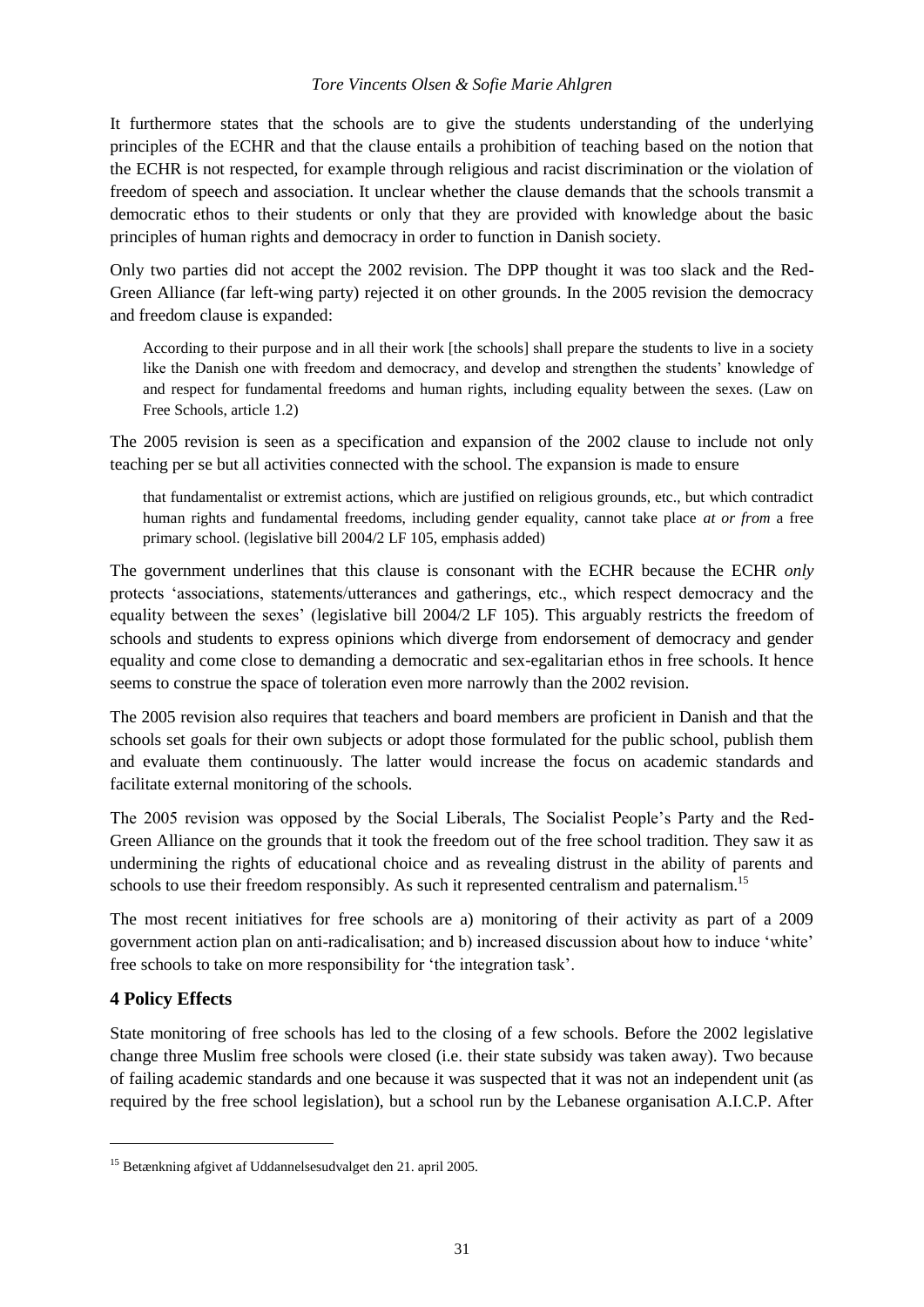the 2002 legislative change one Muslim school has been closed (in 2011) due to concerns that it did not live up to the requirements in the freedom and democracy clause.<sup>16</sup> The same applied to one Christian school belonging to the Pentecostal movement. Two other Muslims schools and one Scientology school have been closed due to failing academic standards. In terms of school closings, the monitoring effects have not been very strong.

If the Ministry of Education (in cooperation with the Ministry of Integration) finds shortcomings at a school, it can put it under 'special monitoring' – a sort of probation period. Schools are selected for monitoring because a) they lack clearly stated goals and policies for civic education; b) a general concern that students are part of isolated groups and social environments which exclude others because of religion, skin colour or political views (e.g. 'ghetto schools'); and c) information (e.g. through the press) that creates concern in the ministry that a school's civic education is failing. This implies that it rather easy to fall into the categories of schools put under monitoring. Recently, 25 free primary schools were selected for monitoring in connection with the Government's 2009 antiradicalisation plan to establish whether new changes in the law on free primary schools are required (Danish Government 2009: 18).

The ministry has a flexible approach to evaluation. It can use a 140-indicator model as guide relating to whether the school has clearly formulated goals, the goals and intentions of its teaching, the concrete teaching (content and learning processes), the results, and the overall culture of the school (Ministry of Education 2009b). One of the intentions behind model is that there 'are many ways in which one can prepare the students to live in a society' with freedom and democracy and 'that there can be a lot of [different] signs that [the schools] live up to the requirement' (Interview A. Andersen, Ministry of Education).<sup>17</sup> The evaluation is hence based on a 'general assessment', not on a strict list of criteria that must be fulfilled (ibid). Furthermore, the ministry's general experience is that problems in relation to the freedom and democracy clause are predominantly due to the fact that schools have not provided the students with sufficient *knowledge* about society and its fundamental principles, not that the schools transmit controversial *convictions* and *attitudes* (ibid). Although the ministry does not see itself as conducting 'loyalty tests', it does not exclude that controversial convictions and attitudes could make schools fall short of the freedom and democracy requirement (ibid).

Interviews with people from the free school sector (The Free School Teachers' Union and the Free School Association)<sup>18</sup> reveal the perception that the monitoring of free schools represents a lack of trust in Islamic free schools. The latter have felt discriminated against, also in connection with 'random' selection of 25 schools for monitoring in continuation of the 2009 anti-radicalisation plan (cf. above). The two interviewees generally think that the increased monitoring is unnecessary and is an example of symbolic politics. Lastly, it is suggested that although the legislation continues to allow for large degrees of freedom, some schools are inclined to copy the subjects and the teaching methods from the public school in order not to have to defend themselves in connection with state monitoring. Documenting that they live up to standards in alternative ways is too costly and too risky for individual schools.

Two school directors of monitored schools generally express great uncertainty about how to demonstrate that the school and its teaching is really democratic and non-extremist. They describe

 $\overline{a}$ 

<sup>&</sup>lt;sup>16</sup> In fact the school closed itself before the formal process came to an end.

<sup>&</sup>lt;sup>17</sup> Interview with A. Andersen, former consultant in the Ministry of Education, responsible for the monitoring of free schools.

<sup>&</sup>lt;sup>18</sup> A. Pedersen, chairman of The Free School Teachers' Union and E. Lilliendal, chairman of the Free School Association.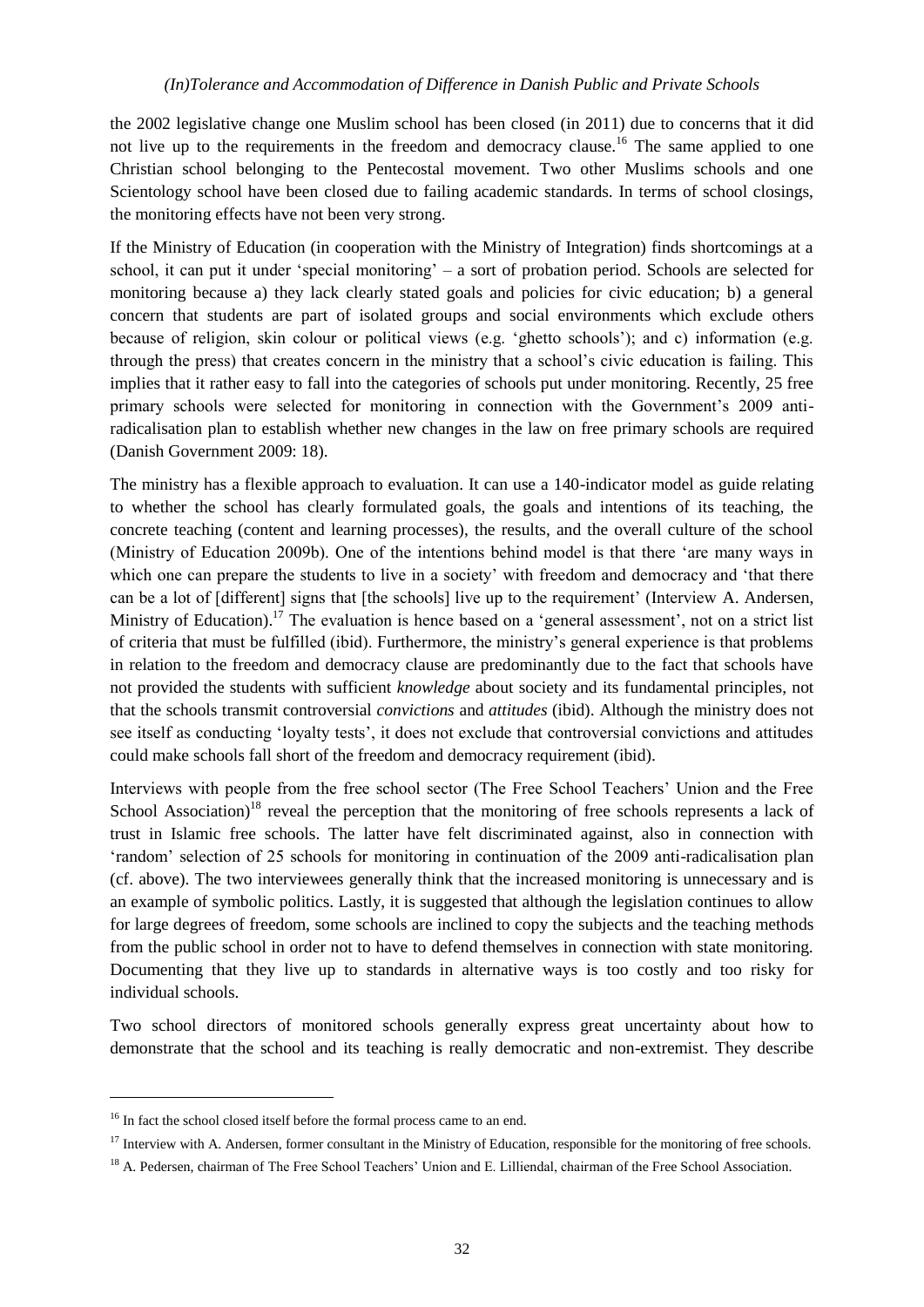#### *Tore Vincents Olsen & Sofie Marie Ahlgren*

how their school and staff make great efforts to come across as democratic (Kjærgaard & Larsen 2010: 68-75). They also express great concern about the method and feel that it is random whether or not a school is found to be failing in regard to civic education (ibid.). They furthermore see it as (part of) a general suspicion of (or construction of suspicion) Islam, Islamic free schools and Muslims (*Generalverdact*). They point to the ensuing feeling of discrimination and exclusion, especially among the students:

It makes them feel 'but we are not a part of this society anyway, they don't regard us as equals after all' (School Director 1, interviewed anonymously in Kjærgaard & Larsen 2010: 73).

I think this has gotten a real negative ring to it because by now radicalization and extremism are simply connected with Islam. I think they have used the words – really grabbed them and used them so that one cannot use radical or extreme without people thinking: Islam, terrorist or whatever. ... And I think it is sad that we have to sit here and defend ourselves like this. (ibid.)

It is an attempt to articulate an agenda, saying that there are some really dangerous, there are some young people, who are latent terrorists. (School Director 2, interviewed anonymously in Kjærgaard & Larsen 2010: 75)

The closing of schools and the effect of the perception of being under general suspicion suggest that the policies have a knock-on effect in the free school world. Most likely schools are and will become more alert to the possibility of being closed if they do not come across as sufficiently democratic. Another effect is that they reduce their diversity in order not to have to defend their own alternative standards (i.e. definition of subjects and teaching methods) and hence become more similar to the public school. In addition, monitoring may have exactly the opposite effect of what this version of 'integration through values' approach aims to achieve, namely alienation of Muslim students from society. The interviewees do not convey a feeling of freedom and an experience of secure rights and tolerance from the Danish state. It is hence questionable that the policies can be regarded as unequivocal successes.

## <span id="page-39-0"></span>**5 Conclusion**

The case concerns the structure of the educational system and whether or not it is necessary to define the parameters of private school autonomy more precisely in order to defend key national liberal democratic values, further integration and ensure the rights of children to education that makes them competent individuals and citizens. The proponents of a more precise definition of free school autonomy – which arguably leads to its reduction – have used both arguments from the national tradition and arguments which can be described as liberal intolerance. They have wanted to reduce the space of toleration by defining its limits more precisely. The recent legislative changes seem to mandate that students are equipped with democratic ethos and not just knowledge sufficient to live in a society with freedom and democracy, although state monitoring usually is more concerned with the knowledge that schools provide than with their ethos. The discourse of integration through values may also be said to be underpinning these efforts.

Opponents of the reduction of the space of toleration through the more precise delimitation of free school autonomy have argued that this goes against the Danish tradition of liberality and have furthermore based their criticism on liberal arguments about the rights of minorities to make their own choices as well as the need to trust that they as moral and political equals will make responsible choices for themselves and their children. Again, the emphasis is more on toleration and respect than on clear positive recognition of particular minority identities and values.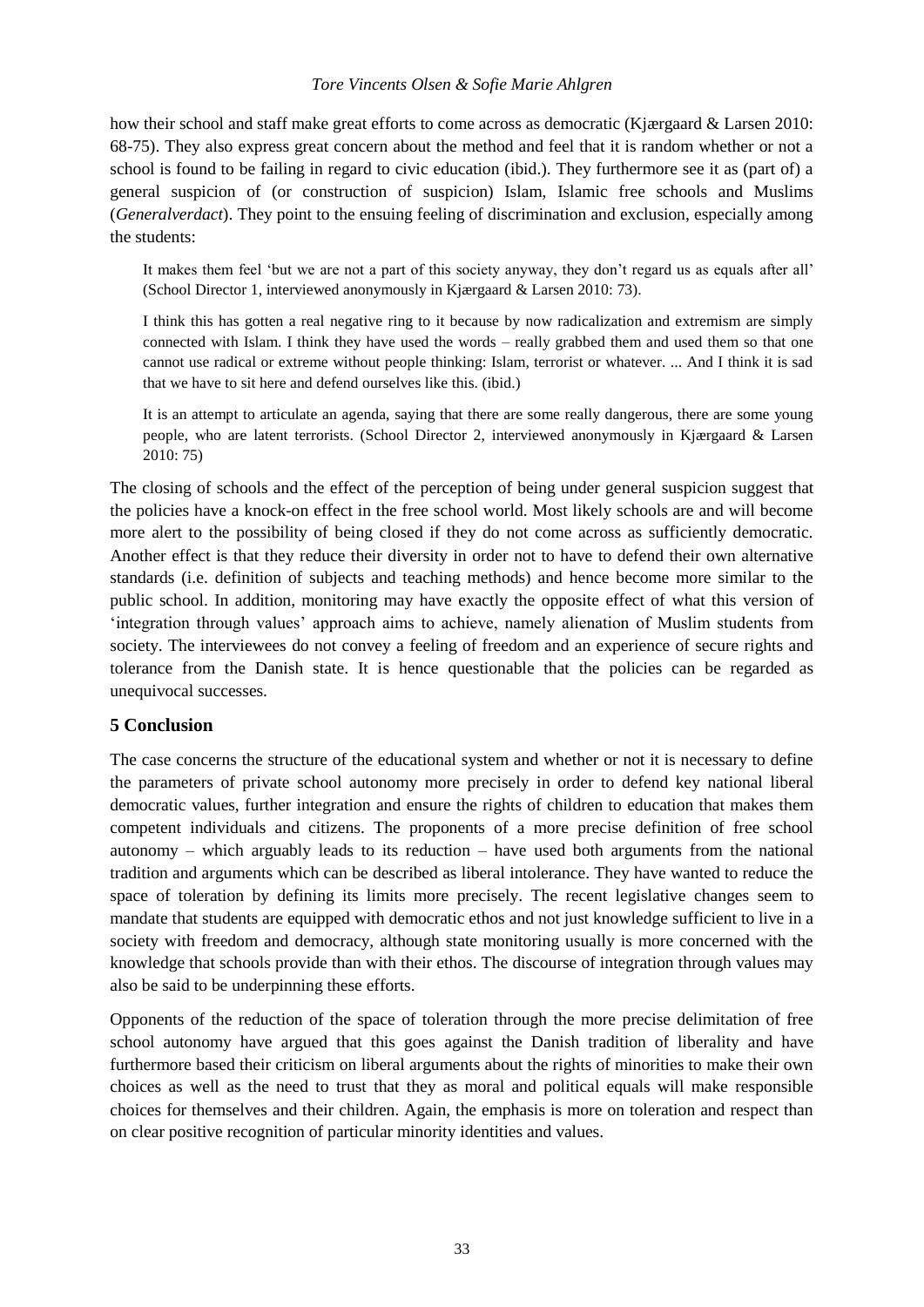In terms of implementation it is likely that the increased state monitoring and the risk of being closed down have increased schools' attention to academic standards and to civic education. However, people at the receiving end of these policies generally feel that they are not trusted and their rights are not entirely secure. The system may pressure free schools to become more similar to the public school in order to reduce the risks and costs of pursuing a diverse vision of their school and its religious and ideological basis. Moreover, the experienced lack of trust may ultimately have counter-productive effects on the feeling of belonging to Danish society and democracy.

# <span id="page-40-0"></span>**General Conclusions from the Two Case Studies**

This section draws some general conclusions from the two case studies. It discusses differences and similarities between the two cases and asks whether the cases represent continuity or change within Danish school traditions before it addresses the various Danish forms of acceptance and nonacceptance that the cases represent. Finally, the section points to some of the lessons that can be learned from the two cases.

## *Similarities and Differences between the Two Cases*

In both cases the focus on integration is very central. There has been a lot of emphasis on transforming parents and students into democratic citizens with the right values. This is integration through values. There is in both cases strong emphasis on democratic citizenship as an ideal that has to be taught and practiced in schools among parents, students and school representatives. While the free primary schools are not under the same formal obligation to develop students into autonomous persons in the private and professional realm, they are under some obligation to create democratic virtues which in fact come very close to this (in particular if one takes a close look at how it is operationalized in the state's 140 indicator model). This is reminiscent of liberal perfectionism, or even better a strong republicanism, i.e. the civic integrationism which is very dominant in Denmark and which extends to the private life and the family. Becoming an 'active citizen' is regarded as a category which is and should be accessible to all. It represents the framework of the good life, including a reflexive relationship to one's own life style and life choices encompassing family relations. There is here no conscious distinction between political and comprehensive liberalism (even though the latter two are difficult to distinguish in practical terms, cf. Gutman 1995).

The two cases are to some connected the other way around. The lack of tolerance and respect (but not necessarily positive recognition) resulting in an alleged lack of accommodation in the public school system partially explains why immigrant students feel forced to leave it and attend Islamic free schools. This relates to the general discussion whether it is better to make exemptions to religious fundamentalists to keep them within realm of the public school (e.g. Brighouse 2008: 259-62). The alternative of having them leave and create their own private schools may on balance be worse because of the disintegrative effects etc. However, this is a balancing act that Danish politicians have not entered into. They have decided to make sure that also private schools are required to teach civic education.

Another similarity is that both public school autonomy and private school autonomy is defended, while increasingly circumscribed by central state regulation (goals, civic education). Two other competing steering rationales blend into the discussion about school autonomy and the rights of parents to choose school for their children. One relates to the concern about the academic effects (on weak learners) of segregation, and segregation's effect on the feeling of community and the acquisition of tolerance of others. The other relates to New Public Management ideas in the governance of the school sector: the schools compete for students and parents as customers (the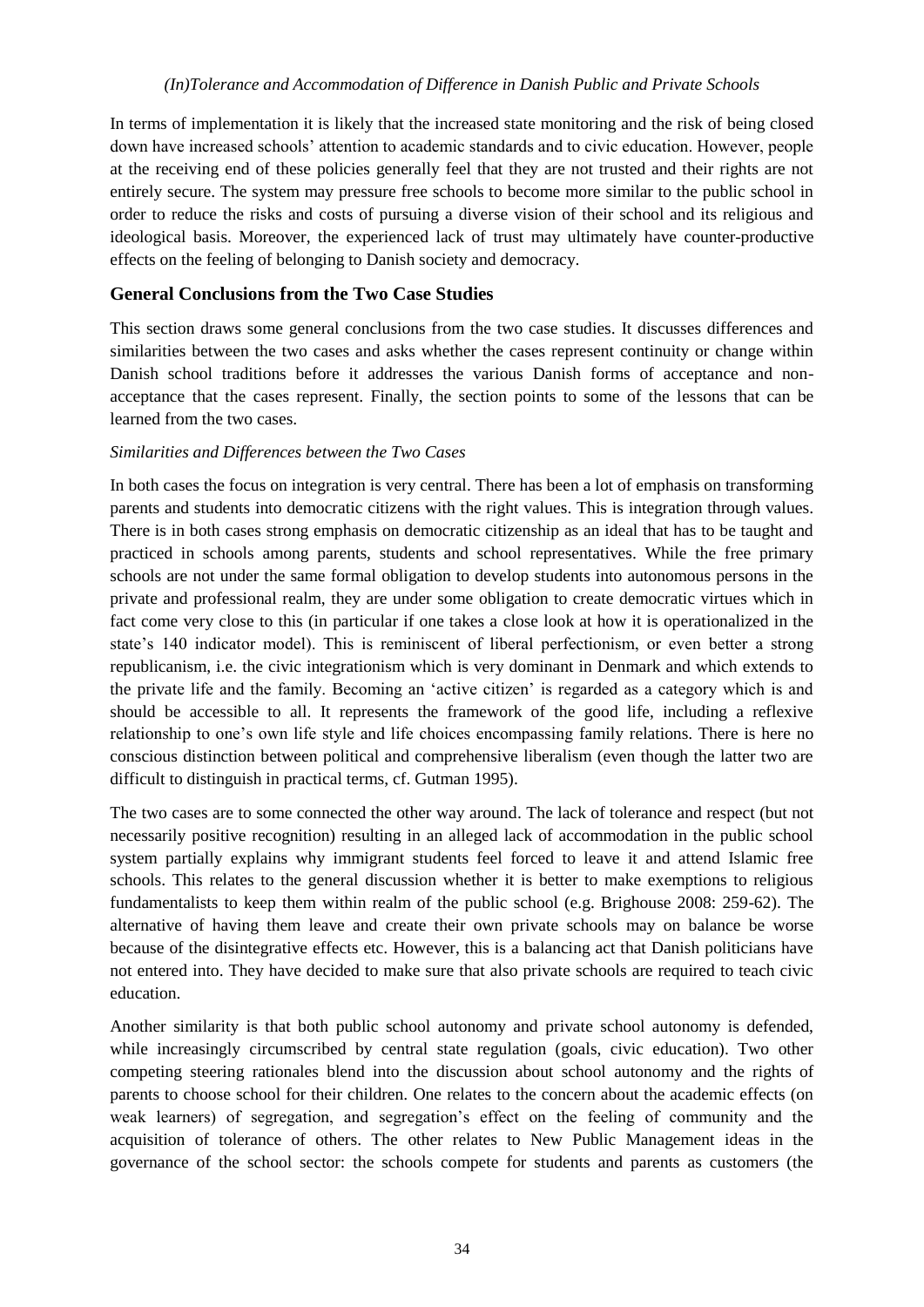## *Tore Vincents Olsen & Sofie Marie Ahlgren*

money follows the student). The schools' ability to deliver educational service is measured on centrally set goals. This is a question of creating a *market* rather than a question of ideologies, culture and religion. It is not clear that the market necessarily protects or leads to diversity: the same reduced number of models may be pursued with more or less success and resources.

In both the public school case and the Islamic free school case we see instances of nationalist and liberal intolerance although the distinction is easier to track in the Islamic free schools case (see below).

The counter discourses are different in the two cases. In the public schools case there is a pragmatic discourse which ultimately rests on a conception of toleration and respect which views others as moral and political equals (even when they endorse the 'wrong' values). This is far from the Danish liberality tradition and close to a concept of civility (Lægaard 2011). In fact it even seems to go 'beyond civility' as it entails a form of curiosity towards that to which one objects. At the same time, it is less than positive recognition of differences, identities and values as valuable per se.

The other counter discourse invokes the Danish tradition of liberality. Sometimes it shades into a defence of free school autonomy and parents' choice based on universal liberal principles and on the notion that people (parents and schools) should be trusted to use their freedom responsibly. In the universalistic version, it relies on the concept of regarding others as moral and political equals who can make these choices for themselves.

## *Staying or Breaking With the Tradition?*

Public school autonomy has been reduced in the recent years despite a strong preference across the political spectrum for continued school autonomy. The permissibility of local accommodation according to experiences and conditions lie well within the tradition. As mentioned, part of the defence comes from a *New Public Management* perspective championing marketization. In fact, the possibility of being able to choose a public school outside of one's assigned school district seems to undercut the idea that the school is tied to a specific local democratically constituted 'school community'.

The pragmatic approach in the public school system to differences is also in line with the Danish tradition where 'cooperation' between different groups at the local level across differences has been seen as a virtue. On the other hand, the theoretical underpinning of 'appreciative dialogue' seems to be rather far away from the critical and confrontational ethos contained in the Danish idea about liberality.

In the free school case both proponents and opponents of more regulation see themselves as protectors of the Danish free school tradition. For the opponents, the political ambition to control and monitor what free schools teach students is a radical break with the tradition. Indeed, in the tradition of the Danish liberality, the rights of the parents/schools should be protected from the majority, while the majority – or anybody – would have the right freely and bluntly to criticise views and practices they find wrong.

In another interpretation, the free school tradition (the legacy of Grundtvig and Kold) is founded on a democratic movement against a repressive and anti-democratic state, meaning that the whole 'purpose' of the tradition was to create democratically engaged citizens. The right of the minority (parents) to form their own school is seen as a *democratic* minority right. Accordingly, those who use this right do so out of respect for fundamental democratic principles. This can be seen in the Danish Government's justification of its introduction and expansion of the 'democracy and freedom clause' in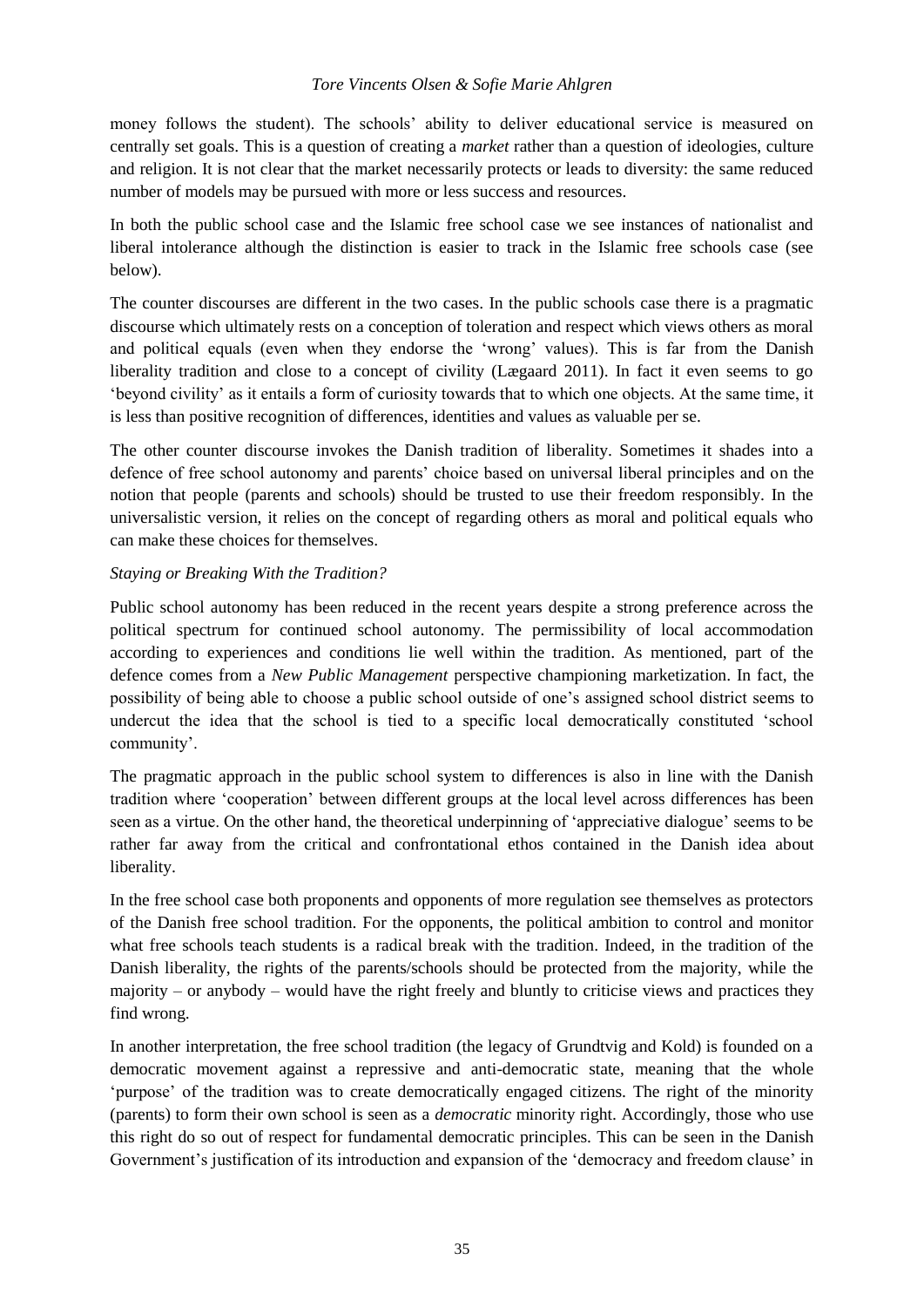the law on free primary schools in 2002 and 2005. Educationalist and school historian Ove Korsgaard describes this break with the tradition as a way of defending it in these terms:

Recent years' tightening of the control represents a break with a tradition that goes way back in time. But the reason is that we now have a number of schools which do not place themselves in the classic free school tradition. Earlier some schools built on a different cultural or pedagogical foundation, but there were not a lot of schools whose support for the democracy we live in could be questioned (Ove Korsgaard, *Kristeligt Dagblad*, 20.09.2005).

Of course, opponents of the restricted school autonomy would say that this represents a lack of trust in the ability of parents and schools to use their freedom responsibly and hence a lack of respect for minorities as moral and political equals who are entitled to make their own decisions, even 'wrong' ones.

#### *Danish Conceptions of Acceptance*

There are two types of intolerance in Denmark: nationalist and liberal intolerance. Nationalist intolerance is based on the view that certain cultural and religious practices non-acceptable because they may undermine core national values and eventually the identity of Danish society. Liberal intolerance appears in the public school case and in the free school case. The first modality of liberal intolerance is seen in the concern that central liberal norms are undermined (in casu gender equality, democracy and fundamental rights). The second modality is perhaps most easily traced in the free school case and regards the divisive and segregative effects of too many religious (Islamic) free schools. Too much diversity endangers the sociological basis for maintaining a liberal democratic society. The third modality regards the creation of 'liberal people' and/or 'active citizens.' Again this modality is most obvious in the free school case where Islamic free schools are criticised for not preparing students to become competent individuals and citizens in a modern society 'with freedom and democracy'. Of course, it can be debated how 'liberal perfectionist' this criticism really is. Some non-perfectionist strands of liberalism would also be concerned about the potential harm done to the fundamental interests/rights of children by not providing them with the preconditions for a life independent of others and/or of the pursuit of collective political goals of different groups, minorities as well as majorities (Gutman 1995; Brighouse 1998).

In the Danish case it can be difficult to disentangle nationalist and liberal intolerance since nationalists often endorse very liberal values which they claim are special Danish values (or a special Danish interpretation of these values) rooted in a (Christian) national cultural tradition.

Conceptions of tolerance are in the Danish case based on both pragmatic and principled reasons. The pragmatic defence of tolerance is in the public school case found, first, in the defence of school autonomy by the ministers. It is seen as suboptimal and epistemologically challenging to make rules on the (non) accommodation of cultural and religious differences which should apply uniformly to all schools in Denmark. Secondly, tolerance is defended pragmatically at the school level with reference to the goal at hand: accommodations have to be made to ensure the well-being and education of the children. In the free school case, the pragmatic argument for tolerance is less prevalent and atypical in a country obsessed with integration: free schools allow the peaceful co-existence of two religions/cultures which are fundamentally incompatible.

In the public school case the argument for toleration on pragmatic grounds in the 'integration through inclusion' strategy shades into arguments which mirror more principled liberal arguments for toleration, namely that immigrant parents need to be regarded as moral and political equals who are entitled to make their own (even wrong) choices and that their views (as parents) have to be taken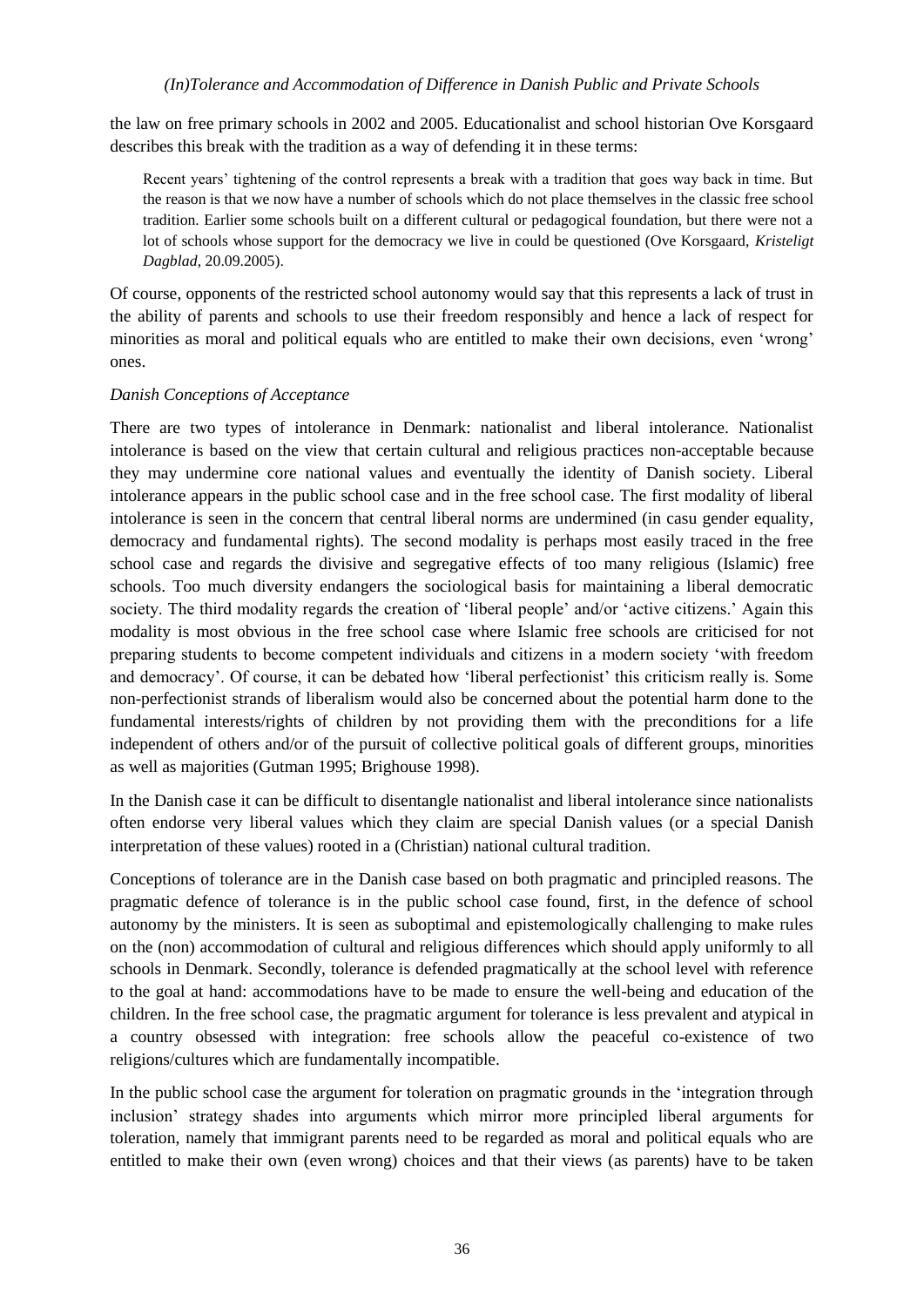## *Tore Vincents Olsen & Sofie Marie Ahlgren*

seriously as those of equals. In the free school case we find the same kind of argument with regard to the schools' and the parents' use of their freedom of choice. At times, this argument is based on the Danish free school tradition rather than on general liberal principles. This is the part of the 'free mindedness' or liberality tradition that underscores the guaranteed equal civil rights (legal tolerance). (The other part of liberality promotes a frank and confrontational ethos combined with the development 'think skin' and enables you to 'endure' 'scorn, mocking and ridicule' (Mohamed Cartoon crisis), is not very salient here). Underlying these arguments are 'respect conceptions' of tolerance.

In the two cases, there are only very few instances of something which goes 'beyond tolerance' in the shape of claims about positive recognition. In the public school case, the theoretical framework underlying the idea of the 'appreciative dialogue' require respect for the status of immigrant parents as moral and 'political' equals, but stops short of demanding positive recognition of the identities and values of immigrant parents. The recognition of/respect for the parents concerns them as *people* who hold values, not their values. The central idea in the appreciative dialogue comes close to the notion of civility and perhaps even goes beyond, since it demands a principled curiosity towards that to which one objects and even towards that which one rejects. This arguably implies expanding the range of what is 'normal' and part of the 'public space' of the local school community. In the free school case one commentator noted that it was strange that nobody could recognise the positive value of immigrants acquiring Danish traditions for collective self-organisation in associations and free schools. Otherwise claims regarding any need to go 'beyond toleration' were sparse.

## *Lessons Learned*

From the public school case it seems evident that the dialogue-based integration through inclusion and the related practical measures seem to be effective in ensuring the welfare and education of the students. Conversely, the more principled and symbolically laden 'integration through values' discourse can be counterproductive for the involved parties' motivation and mutual communication.

In the free school case, it is unclear whether or not policies are necessary and/or should be regarded as a success. Undoubtedly they prevent schools from teaching openly divisive and fundamentalist doctrines and they are likely to have reduced the number of schools with low academic quality and deficient civic education strategies. However, the unintended consequence of state monitoring may be alienation rather than integration. The price to be paid may be that students, parents and teachers feel that they are under a general suspicion of not being full and trustworthy citizens; a suspicion they will never be able to remove. Moreover, the method for establishing whether or not a school lives up to the freedom and democracy clause is intransparent to the target group and gives them the feeling of not having secure rights.

It is difficult to gauge the long term effects on toleration, feeling of community and reciprocal understanding of the general segregation that results from the existence of free primary schools and the free choice of public school. However, there is no doubt that segregation can have serious effects on the academic achievements of weak learners in particular. On the other hand, for some minority students Islamic free schools may give a more secure learning environment where their identity is positively reinforced or just not 'an issue.' This may improve their academic achievements. In fact, measured on their teaching effect the top 20 schools in Denmark include four Arabic/Islamic free schools (undervisningseffekt.dk; see the general introduction to the report).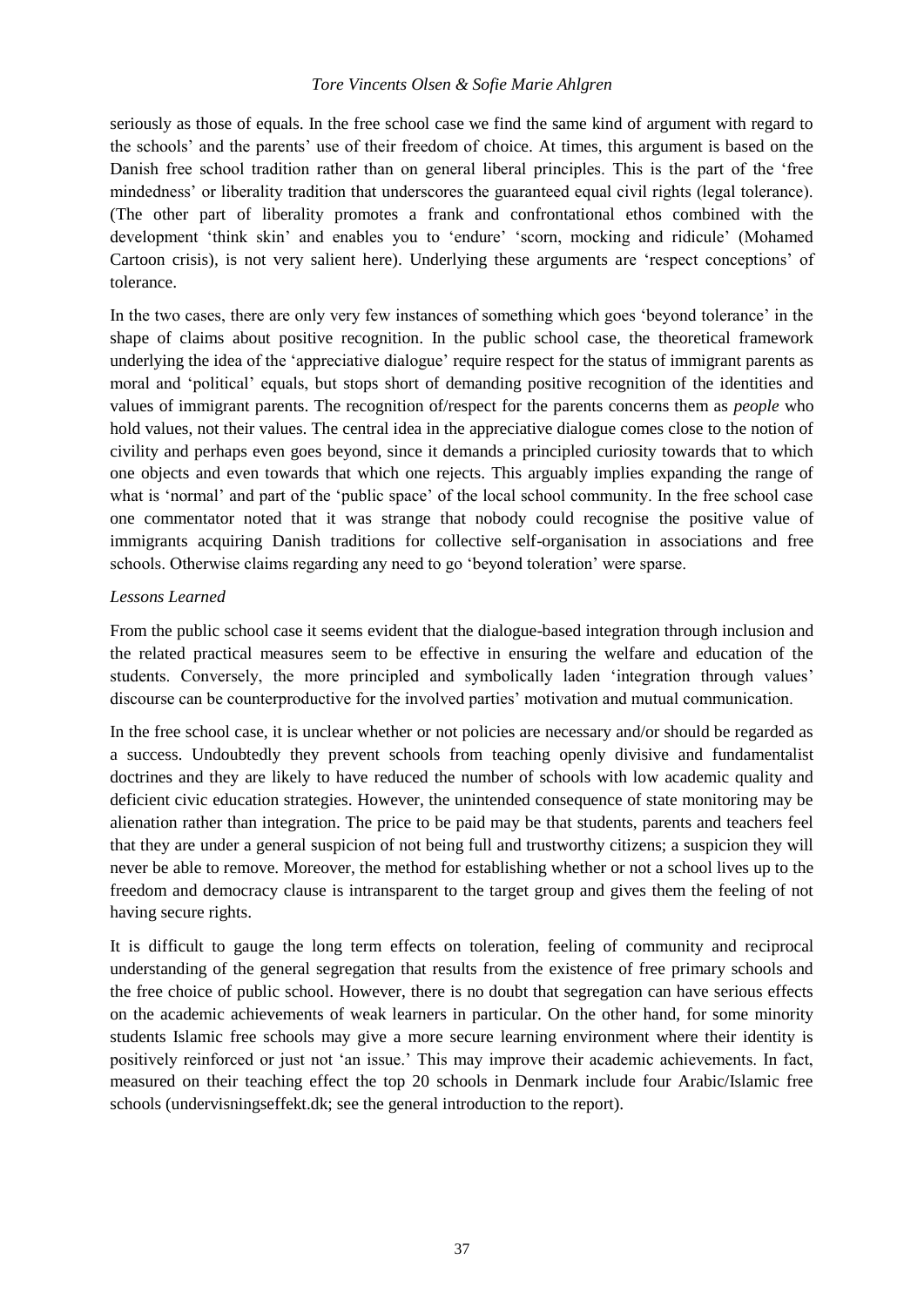#### *Key Messages for Policy Makers*

#### *Public Schools*

In relation to the public schools it is advisable to continue to spread the ideas of the appreciative dialogue between the schools, the parents and the students. This ought to be the task of the Ministry of Education as well as the municipal school administrations. One risk pertaining to the local school autonomy in Denmark is that it can be random whether schools adopt best practices. Or even make the effort to seek out information and learn about new methods. At the same time it should be remembered that the appreciative dialogue itself presupposes local autonomy since solutions found through appreciative dialogue require local decision makers to act in a flexible manner. It is procedural and not a one-size-fits-all approach.

#### *Private Schools*

For national level policy makers wanting to maintain a diverse free school sector it is important that the costs of establishing and maintaining a free primary schools with an alternative philosophy and pedagogy is not too high in terms of having to document and monitor academic standards and the requirement to teach freedom and democracy. The apparent uncertainty that schools some schools feel about what it takes to live up to requirements and their reluctance to run the risk of not being found to live up to them may well lead them to not use the degree of freedom that the current law actually allow them. While there is a dilemma contained in forcing a limited definition on how schools ought to teach in line with the freedom and democracy clause because it invariably will reduce the flexibility in how the requirement can be met, a more simple and transparent evaluation model could increase the feeling of certainty. Moreover, it would be fairer to schools if the model was mainly oriented towards the kind of *knowledge* that should be transmitted through lessons since a requirement to create a specific democratic *ethos* among students arguably is much more difficult to measure. When does for example criticism of certain aspects of democracy as a form of government represent lack commitment to democratic values? After all criticism of democracy abound, even among people who carry no totalitarian convictions. The emphasis on knowledge rather than on ethos also seem to be in line with the experience of the Ministry of Education has had with monitoring, namely that is usually lack of knowledge transmitted through lessons that is the problem, not attitudes towards democracy and freedom. Moreover, increased certainty among schools may also lessen potential alienating effects of monitoring, resulting from the experience of being under general suspicion.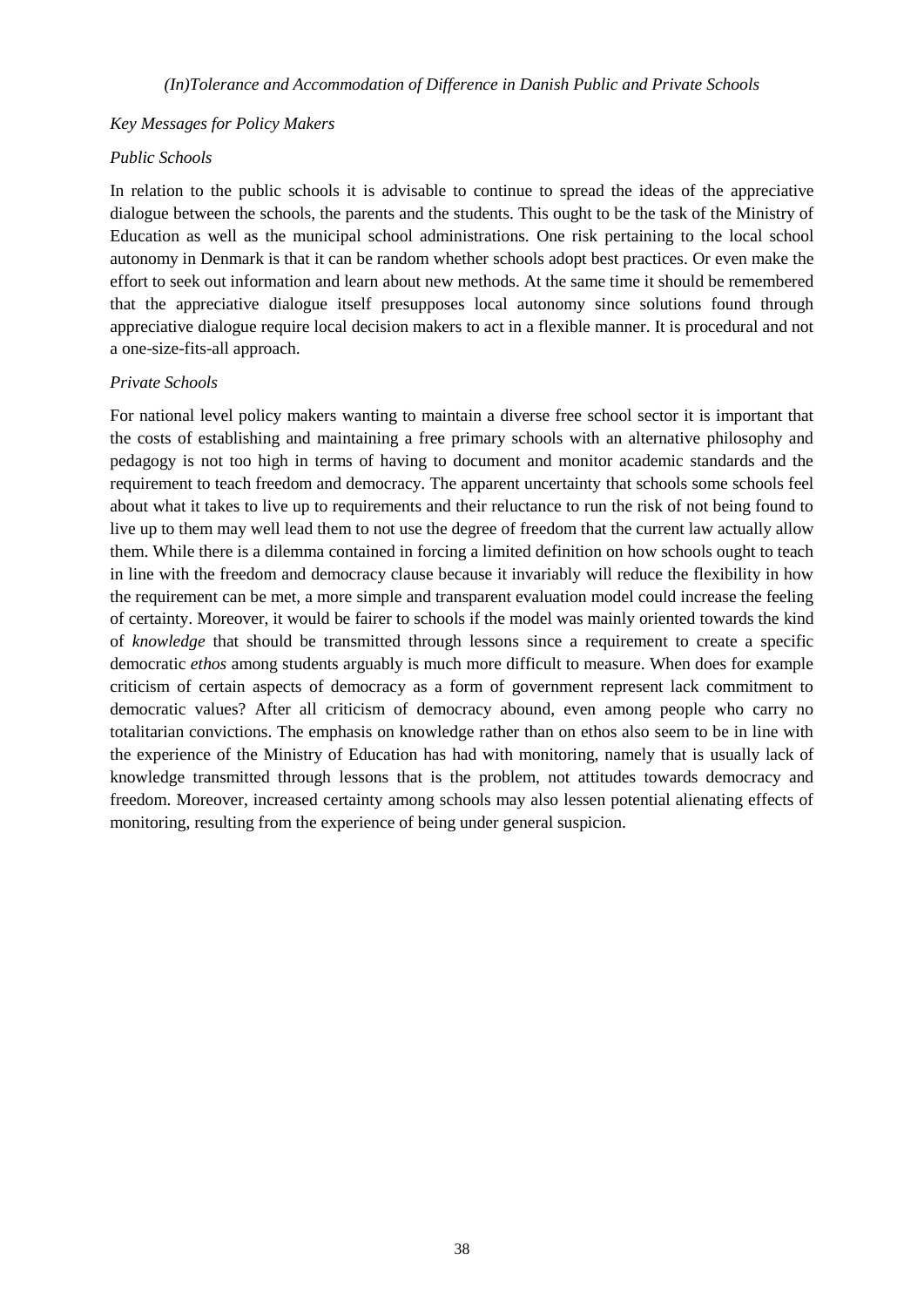#### <span id="page-45-0"></span>**References**

- Andersen, Frans Ø. 2011. Den finske folkeskole er med PISA 2009 fortsat blandt verdens bedste hvad er det, der virker? *Politik*, 14(2): 19-27.
- Balle, Thorstein. 2006. En historisk belysning. *Undervisningsministeriets Tidsskrift for Uddannelse*, 9: 3-8.
- Brighouse, H. 1998. Civic Education and Liberal Legitimacy. *Ethics*, 108(4): 719-45.
- Brighouse, H. 2008. Citizenship, in *Issues in Political Theory*, C. McKinnon, ed. Oxford: Oxford University Press.
- Danish Government. 2009. *En fælles og tryg fremtid. Handlingsplan om forebyggelse af ekstremistiske holdninger og radikalisering blandt unge*. Copenhagen: Danish Government. URL: [http://www.nyidanmark.dk/NR/rdonlyres/4443E64E-3DEA-49B2-8E19-](http://www.nyidanmark.dk/NR/rdonlyres/4443E64E-3DEA-49B2-8E19-B4380D52F1D3/0/handlingsplan_radikalisering_2009.pdf) [B4380D52F1D3/0/handlingsplan\\_radikalisering\\_2009.pdf](http://www.nyidanmark.dk/NR/rdonlyres/4443E64E-3DEA-49B2-8E19-B4380D52F1D3/0/handlingsplan_radikalisering_2009.pdf)
- Danish Government. 2010a. *Ghettoen tilbage til Samfundet – Et opgør med parallelsamfund i Danmark*. Copenhagen: Goverment. URL: http://www.sm.dk/data/Dokumentertilnyheder/2010/Ghettoen%20tilbage%20til%20samfundet.pdf
- Danish Government. 2010b. *Faglighed og Frihed – Regeringens udspil til en bedre folkeskole*. Copenhagen: Government URL: http://www.uvm.dk/~/media/Files/Udd/Folke/PDF10/101208\_Folkeskolereform\_web.ashx
- Egelund, Niels, Nielsen, Chantal Pohl, and Rangvid, Beatrice Schindler. 2011. *PISA Etnisk 2009 – Etniske og danske unges resultater i PISA 2009*. Copenhagen: AKF.
- Gutmann, A. 1995. Civic education and Social Diversity. *Ethics*, 105: 557-79.
- Hornbek, Anne Mette Byg. 2009. *Elevernes Herkomst i grundsskolen 2008/2009*. Copenhagen: UniC Statistik og Analyse. URL:<http://www.uvm.dk/~/media/Files/Stat/Folkeskolen/PDF09/090914%20herkomst.ashx>
- Jensen, Kristian. 2010. *Citizenship Education in Denmark*, CIVITURN Workpackage on Education. Aarhus: Department of Political Science.
- Kjærgaard, K., and Larsen, M. Ø. 2010. *På vej mod en fælles og tryg fremtid? Et governmentality-perspektiv på anti-radikalisering*. MA Thesis, Department of Political Science, Aarhus University.
- Korsgaard, O. 2004. *Kampen om Folket*. Copenhagen: Gyldendal.
- Lægaard, S. 2011. [A multicultural social ethos : tolerance, respect or civility?,](http://rucforsk.ruc.dk/site/da/publications/a-multicultural-social-ethos(7565fdb4-ec20-4da6-88eb-ae6fdff4ab92).html) in *Diversity in Europe : dilemmas of differential treatment in theory and practice*, Gideon Calder and Emanuela Ceva, eds. London: Routledge, 81-96.
- Ministry of Edcuation. 2003. *Inspiration til bedre integration i folkeskolen*. Copenhagen: Ministry of Education.
- Ministry of Education. 2008. *Plads til forskellighed – at arbejde med kultur og konflik i folkeskolen*. Undervisningsministeriets Temahæfte 1, 2008. Copenhagen: Undervisningsministeriet.
- Ministry of Education. 2009b. *Indikatorbaseret model for tilsynet med frihed og folkestyre*. Copenhagen: Ministry of Education: URL: [http://www.ktst.dk/frie%20skoler/~/media/Styrelsen/Friskoleomraadet/](http://www.ktst.dk/frie%20skoler/~/media/Styrelsen/Friskoleomraadet/%20Indikatorbaseret%20model%20for%20tilsynet%20med%20frihed%20og%20folkestyre.ashx)  [Indikatorbaseret%20model%20for%20tilsynet%20med%20frihed%20og%20folkestyre.ashx](http://www.ktst.dk/frie%20skoler/~/media/Styrelsen/Friskoleomraadet/%20Indikatorbaseret%20model%20for%20tilsynet%20med%20frihed%20og%20folkestyre.ashx)
- Ministry of Education. 2010a. *Tal, der taler 2009*. Copenhagen: Ministry of Education.
- Ministry of Education. 2010b. *Bekendtgørelse om fremme af god orden i folkeskolen* BEK nr 320 af 26/03/2010, URL: https://www.retsinformation.dk/Forms/R0710.aspx?id=131217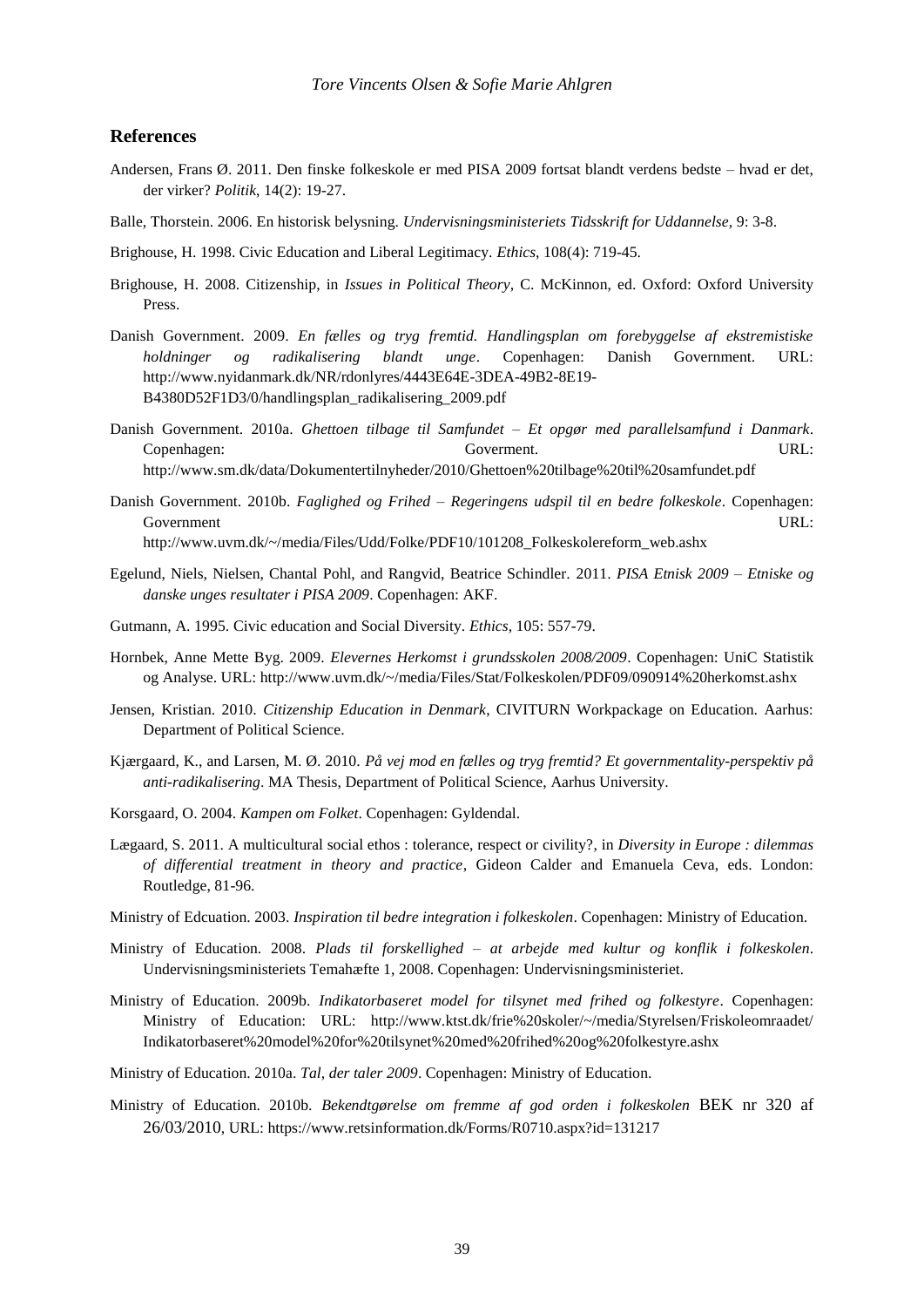- Ministry of Integration. 2010. Det gode skole-hjem samarbejde Håndborg i skole-hjem samarbejde med nydanske forældre. Copenhagen: Ministry of Integration.
- Navigent. 2008. *Værdsættende forældredialog – en vej til bedre uddannelsesvalg – med fokus på elever med en anden etnisk baggrund end dansk*. Copenhagen: Navigent. URL: [http://navigent.dk/fileadmin/navigent/pdf/vaerdsaettende\\_foraeldredialog.pdf](http://navigent.dk/fileadmin/navigent/pdf/vaerdsaettende_foraeldredialog.pdf)
- Nielsen, Susanne Strandbjerg, Jakobsen, Christina Vang, and Andersen, Lotte Bøgh. 2011. Skår i (arbejds-) glæden? Intrinsisk motivation og elevplaner i folkeskolen. *Politik*, 14(2): 29-38.
- Olsen, Lars. 2009. *Den Sociale Smeltedigel*. Rødovre: Forlaget Sohn.
- Pedersen, Ove K. 2011. Folkeskolen og Politisk Kultur. *Politik*, 14(2): 11-18.
- Rangvid, Beatrice Schindler. 2010. School Choice, Universal Vouchers and Native Flight from Local Schools. *Eur Sociol Rev*, 26(3): 319-35.

Skolestyrelsen. 2010. *Hovedresultater fra PISA 2009*. Copenhagen: Ministry of Education.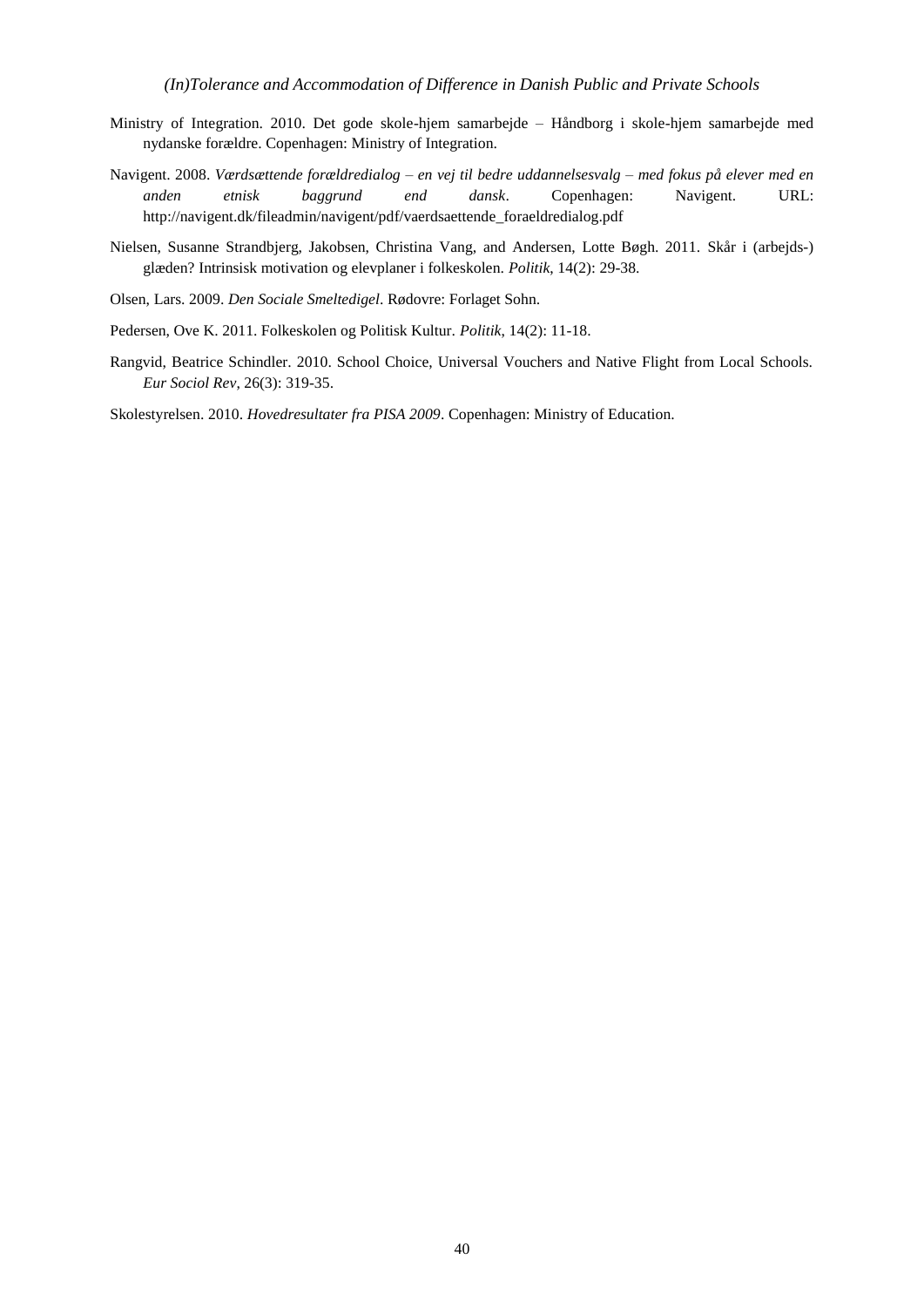## <span id="page-47-0"></span>**Annex 1 List of interviews**

1. Marianne Jelved, Spokesperson on Education, Social Liberal Party (MP), interviewed 22 July 2011

2. Christine Antorini, Spokesperson on Education, Social Democrats (MP), interviewed, 5 August 2011

3. Peter Juel Jensen, Spokesperson on Education, Liberal Party, (MP), interviewed 5. August 2011

4. Rasmus Jarlov, Member of Copenhagen City Council's committee on Education and former Spokesperson on Education, Conservative Party (MP), interviewed 28 January 2011

5. Anne Vang. Copenhagen Mayor for Education, Social Democrats, interviewed 11 February 2011

6. Tine Fehrmann, Special Consultant, Ministry of Education, interviewed 17 March 2011

7. Anders Andersen, former Special Consultant for Monitoring of Free Schools, Ministry of Education, interviewed 21 June 2011.

8. Carsten Dahlerup. Copenhagen School Administration, Head of the Section on Pedagogic Professionalism, interviewed 17 March 2011

9. D. J.. Copenhagen City's 'Integration Task Force', interviewed 18 February 2011

10. Mette Kirk, Chairperson of the Copenhagen Parents' association 'Use the People's School', interviewed 10 March 2011

11. Britt Vorgod Pedersen, Chairperson of the School Board of the Holberg School, interviewed 11 March 2011

12. Anders Bondo Christensen, Chairman of the Danish Teachers' Association, interviewed 10 May 2011

13. Anders Balle, Chairman of the Association of School Directors, interviewed 17 March 2011

14. Arne Pedersen, Chairman of the Free School Teachers' Association, interviewed 22 June 2011

15. Ebbe Lilliendal, Chairman of the Danish Free School Association, interviewed 23 June 2011

16. Ulla Tirsted, Vice Director of the Caroline School, Jewish Private School in Copenhagen, interviewed 20 June 2011.

#### <span id="page-47-1"></span>**Annex II Examples of Interview Guides**

The interviews were semi-structured interviews. The interview guides were differentiated according to the interviewee's knowledge and position in relation to the specific case or event. Some interviewees were interviewed both with regard to the Holberg School case and with regard to the discussion about free primary schools.

#### **Interviewguide for the Holberg School Case**

- 1. What was at stake in the Holberg school case? Do you think that others agree with your interpretation of the case?
- 2. What was the result of the debate, how did the problem get solved?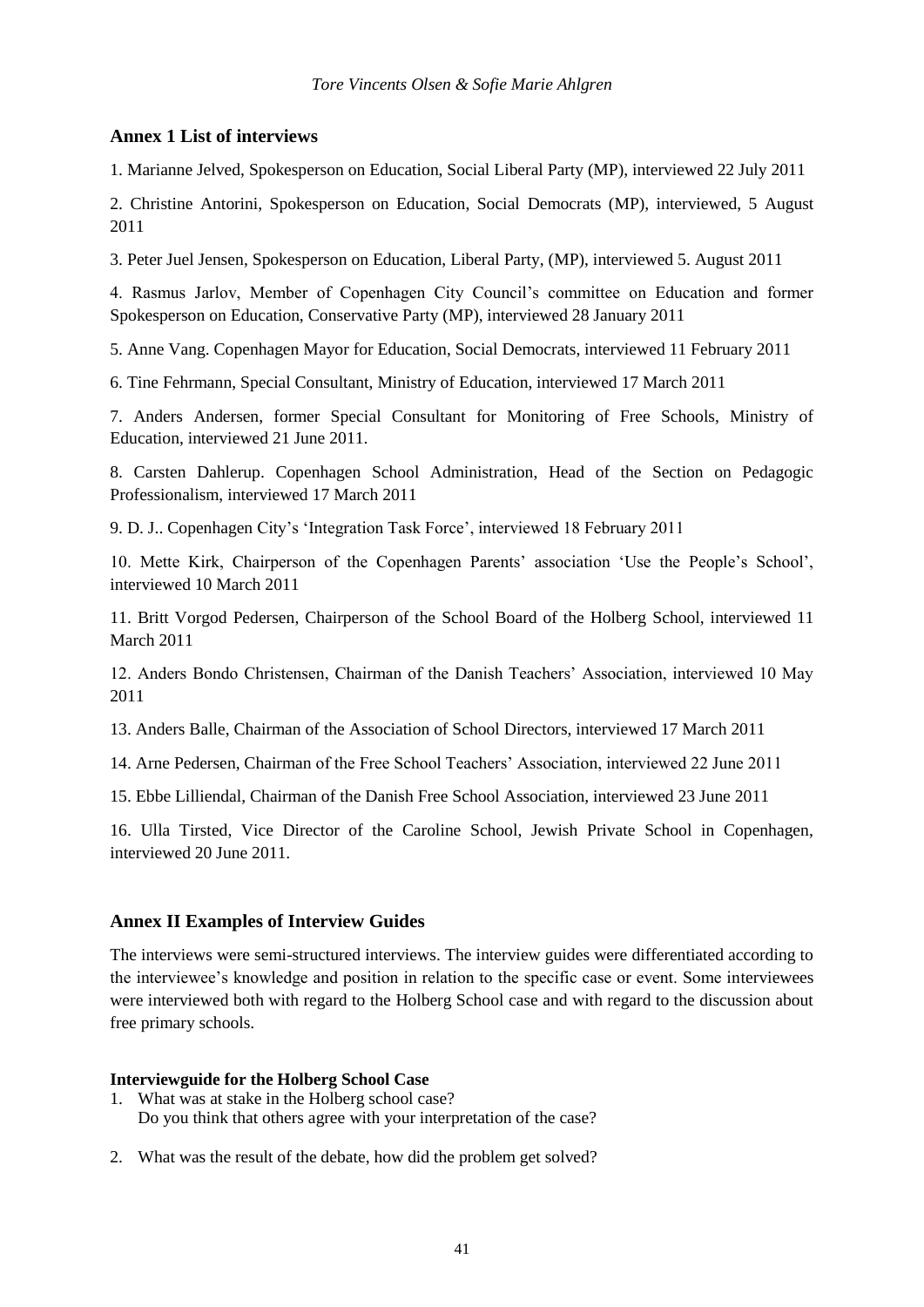*(In)Tolerance and Accommodation of Difference in Danish Public and Private Schools*

Are you satisfied with this ending, with how the problem got solved?

3. What were the considerations behind the manner in which the problem was solved? Why did you/they continue to hold the women only meetings as planned? What were the considerations / concerns underlying this decision?

Did it have any effect on the school's work with the management of cultural and religious diversity that the women-only-meetings got so much attention in the media / the political debate? Which effect?

Do you think it has had any effect in general on how schools in general (in the Copenhagen area) relate / deal with this type of questions (including also for example halal meet, separate showers, gym classes, the language spoken among pupils, accommodation of religious holidays)? Is this effect beneficial?

- 4. Is the case finally resolved or does the conflict/problem persist? In which way?
- 5. Could you have found another/better solution to the problem?

Is it important that all the schools handle questions like these in the same manner?

How important is it to leave the solution of such questions to individual schools and let it depend on the specific circumstances they work under as well as their experiences and convictions?

Which/whose concerns should be included when one makes decision on such questions, for example regarding women-only meetings? Which concerns should be given the most weight?

Who should be included in the decisions? Are they included in the decisions?

6. Some thought that the women-only meetings represented misunderstood tolerance towards unmodern, male dominated cultural and/or religious norms. Do you agree?

What does tolerance mean to you? Is tolerance an important value? What does practicising tolerance in the context of schools mean? Why should we (not) be/practice toleration? Do you think that others see this in the same way?

How do you think the school (the public school in general) should relate to beliefs/attitudes, for example religiously based, which prima facie seem in conflict with the value basis of the Danish public school (i.e. in the law on the public school) [Cues: ignore them, criticize them, prohibit them, try to understand them better].

Can you give an example of such beliefs/attitudes? What about demands for separate gym classes for girls and boys. Demands for exemption from music lessons, sexual education? Demands about not using teaching materials which is seen as offensive? Do we need to expand the boundaries for what is seen as 'normal' or acceptable? What are the limits for what can be accepted? Why do you set the limits there?

Do you think others see it in the same way?

One thing is beliefs/attitudes. Another thing is actions/practices. How should the school relate to practices which which prima facie seem in conflict with the value basis of the Danish public school (i.e. in the law on the public school). Can you give an example? Specific ways of dressing? Social pressure towards practicing religion.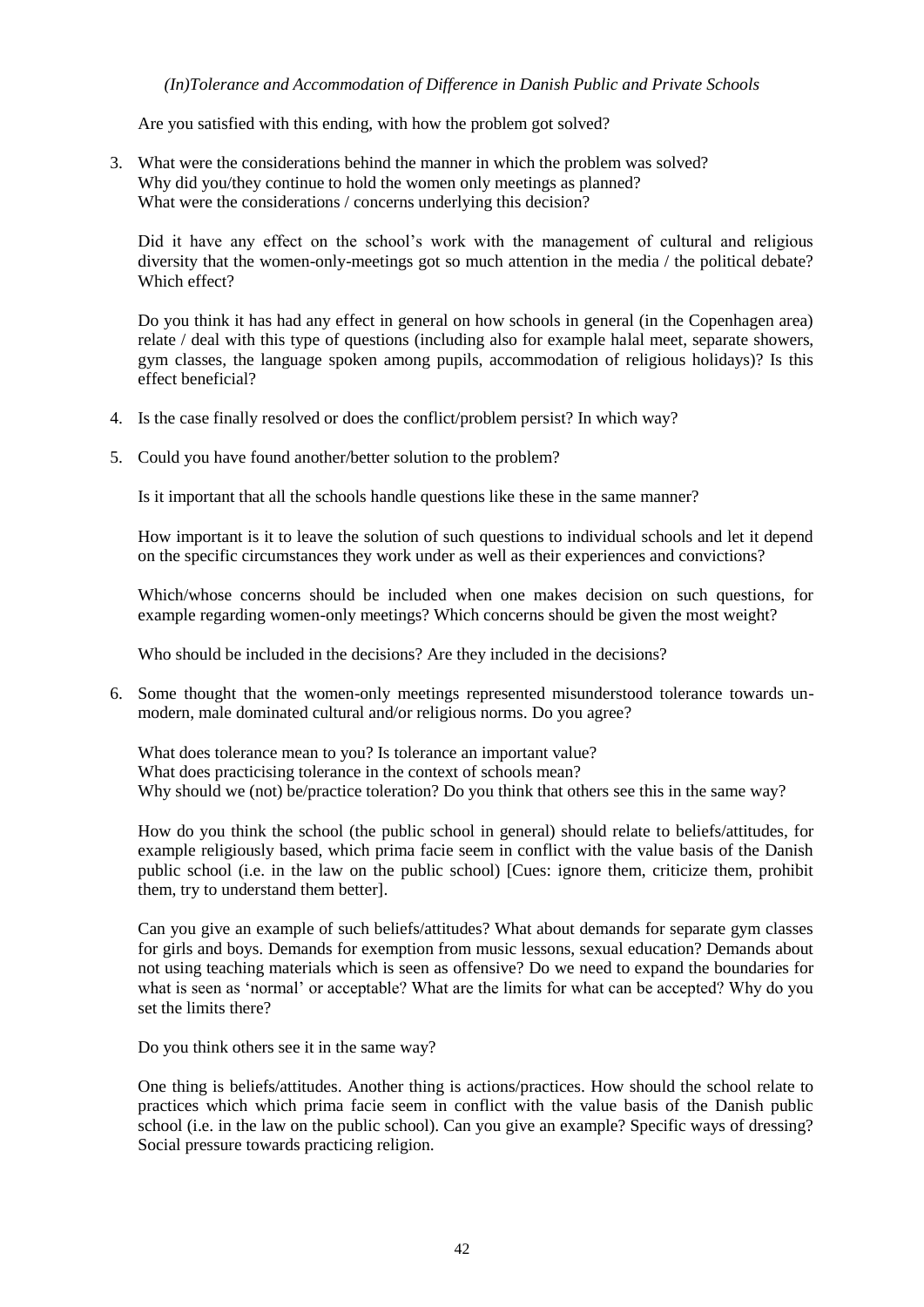#### *Tore Vincents Olsen & Sofie Marie Ahlgren*

Do we need to expand the boundaries for what is seen as 'normal' or acceptable? What are the limits for what can be accepted? Why do you set the limits there? Do you think others see it in the same way?

On different occasions Jews have been given the well-intended advice not to send their children to the public school on Nørrebro (the inner city area in question with high percentage of (Muslim) immigrants). The advice has been given because of fears of (anti-Semitic) bullying of Jewish children). Do you have any comments on that?

7. How do the schools in general handle cultural and religious diversity? Are there some guidelines that are generally followed / should be followed? What motivates these guidelines? Do they work well? Can you give me examples of solutions to problems regarding cultural or religious differences which have been successes – and some which have been failures?

Should we teach the pupils to be tolerant? How do you/would you do that  $-$  can you give examples?

Are (social) cultural and religious differences in the school a good thing or a bad thing? Examples of if/when good/ bad thing? Why good /bad?

For some toleration is about not forbidding what one finds wrong, that is, for example different culturally and religiously based beliefs and practices that one finds wrong. Do you share this understanding of toleration?

## **Interview Guide for the Free Primary School Case**

- 1. How do you view the changes of the law regarding the free primary schools in the later years?
	- Freedom and democracy clause, gender equality
	- Definitions of targets for the individual school subjects
	- Rules on school monitoring
	- Demands that targets descriptions are publically available at the schools' webpages
	- The requirement that access to upper secondary school is based on the People's Schools school leaving certificate
- 2. Is this a reduction in the autonomy of the schools? Does it represent a lack of trust in parents and schools? What do you think has been the primary concern?

[If less autonomy:] What constitutes the greatest reduction in autonomy? Is it for example more in the target descriptions for the individual taught subjects, the requirement regarding the school leaving certificate than the rules on monitoring?

- 3. How easy is it to keep one's own value basis, special pedagogical approach and identity with these rules? Has/have the school / the free primary schools become a part of the People's School, – a public school system?
- 4. What effect has it had on the staff, the parents and the students that there are now more precise demands?
- 5. Oftentimes the free primary schools are associated with the Danish concept of liberality. How do you view that? What is meant by liberality?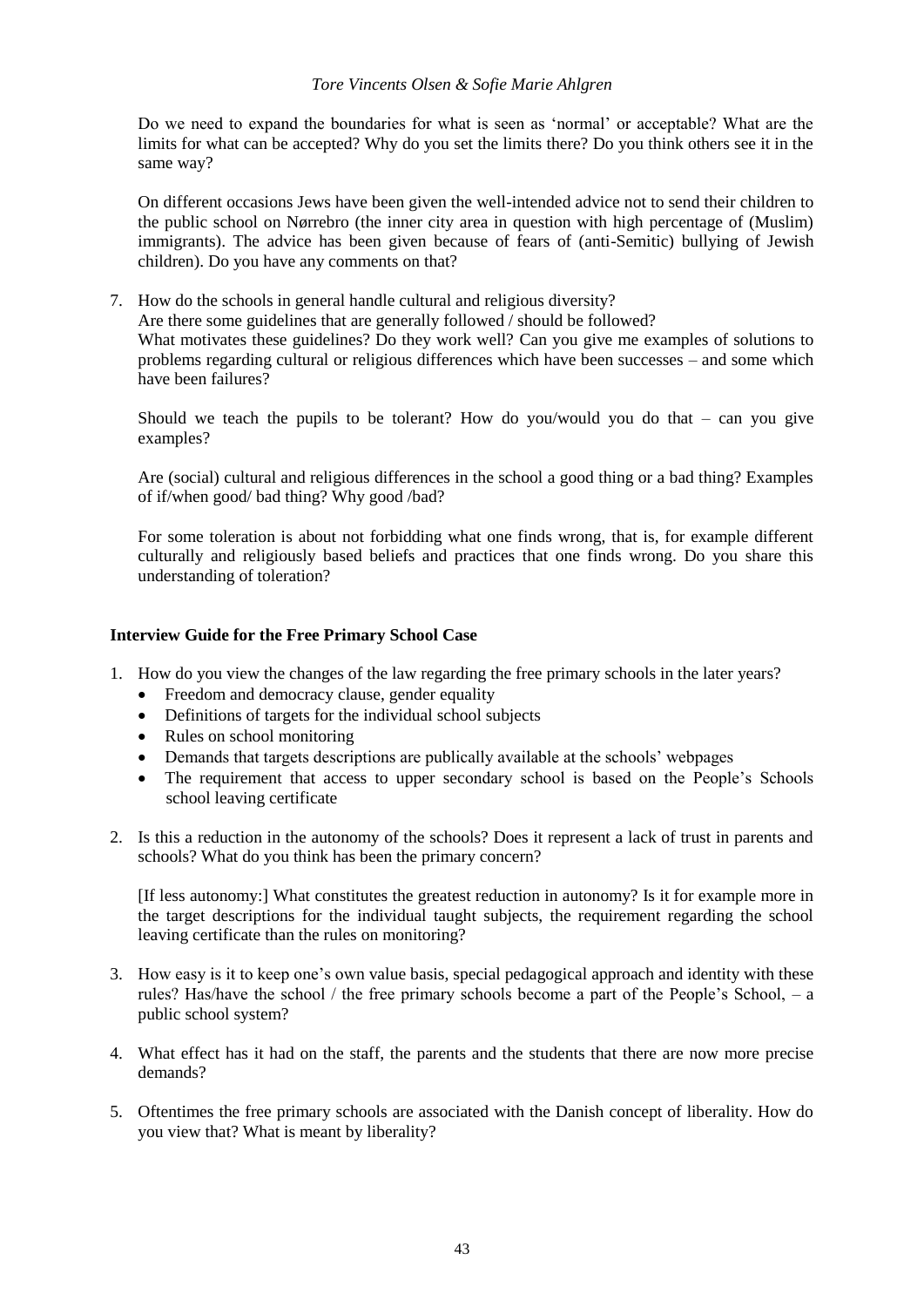- 6. Do the legislative changes of the later years represent a break with the Danish tradition of free schools and in what way?
- 7. More specifically, what is the content of the Danish Free School Tradition? Do schools have to be fundamentally democratic in order for them to be established? Or is it possible to imagine that some schools think that democracy and participation in society is not what should be one's key concern in life? What about schools which might be critical towards democracy?
- 8. Do the legislative changes of the later years represent a reduction in liberality or tolerance on the side of the state / the majority?
- 9. Some schools, in particular the religious ones, have been criticised for not educating their students to become tolerant towards those who are not like themselves and/or that they do not respect them. Is this a legitimate criticism?

There is also some concern that the students are taught conservative normes, e.g. as regards gender roles, homosexuality. It this a justified criticism?

- 10. What does one do to prepare (educate) students to a society with freedom and democracy?
	- What does tolerance imply?
	- Where's the limit of toleration?
	- What does it mean to respect the principles of freedom and democracy?
	- How does one deal with extremism among studens?
- 11. Would it be fair to demand that the free primary schools reflect the surrounding society in terms of the composition of its group of students and hence that their recruitment policy reflects this – or would this run up against some basic principles in the free school tradition?
	- Would it be disruptive for the ability of the school maintain its own special identity?
- 12. How do you view the acceptance of diversity at each individual school?
- 13. One point of criticism is that the schools are not tolerant towards religious differences. Another point of criticism is that the Danish system with free primary schools results in lack of understanding and tolerance among groups who attend interally homogenous schools. What is your opinion of that?
- 14. The state, the Ministry of Education, has in certain cases run special monitoring of a number of free primary schools. What do you think the consequences are of this special monitoring  $-$  i.e. both the possibility/risk of being subjected to such monitoring and the actual monitoring?
	- Does give it lead to a feeling of insecurity?
	- Is it clear what is required to meet the demands?